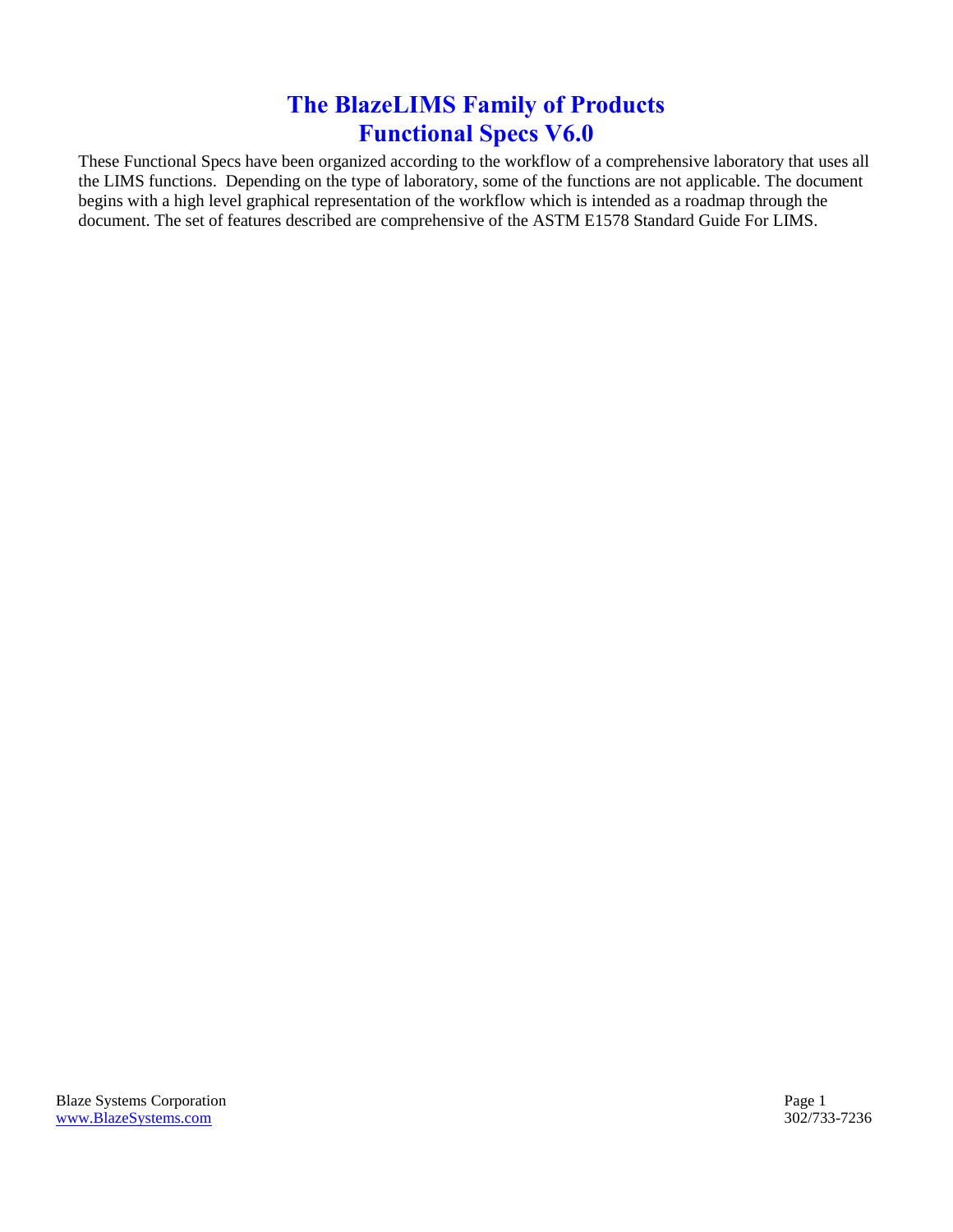| 1.    |                                  |        |  |
|-------|----------------------------------|--------|--|
| 1.1.  |                                  |        |  |
| 1.2.  |                                  |        |  |
| 1.3.  |                                  |        |  |
| 1.4.  |                                  |        |  |
| 1.5.  |                                  |        |  |
| 1.6.  |                                  |        |  |
| 1.7.  |                                  |        |  |
| 1.8.  |                                  |        |  |
| 1.9.  |                                  |        |  |
| 1.10. |                                  |        |  |
| 1.11. |                                  |        |  |
| 2.    |                                  |        |  |
| 2.1.  |                                  |        |  |
| 2.2.  |                                  |        |  |
| 2.3.  |                                  |        |  |
| 2.4.  |                                  |        |  |
| 2.5.  |                                  |        |  |
| 2.6.  |                                  |        |  |
| 2.7.  |                                  |        |  |
| 2.8.  |                                  |        |  |
| 2.9.  |                                  |        |  |
| 2.10. |                                  |        |  |
| 2.11. |                                  |        |  |
| 2.12. |                                  |        |  |
| 2.13. |                                  |        |  |
| 2.14. |                                  |        |  |
| 2.15. |                                  |        |  |
| 2.16. |                                  |        |  |
| 2.17. |                                  |        |  |
| 2.18. |                                  |        |  |
| 2.19. |                                  |        |  |
| 3.    |                                  |        |  |
| 3.1.  |                                  |        |  |
| 3.2.  |                                  |        |  |
| 3.3.  |                                  |        |  |
| 3.4.  |                                  |        |  |
| 3.5.  |                                  |        |  |
| 3.6.  |                                  |        |  |
| 3.7.  |                                  |        |  |
| 3.8.  |                                  |        |  |
| 3.9.  |                                  |        |  |
| 3.10. |                                  |        |  |
| 3.11. |                                  |        |  |
|       | <b>Blaze Systems Corporation</b> | Page 2 |  |

**Diaze Systems Corporate**<br>www.BlazeSystems.com

302/733-7236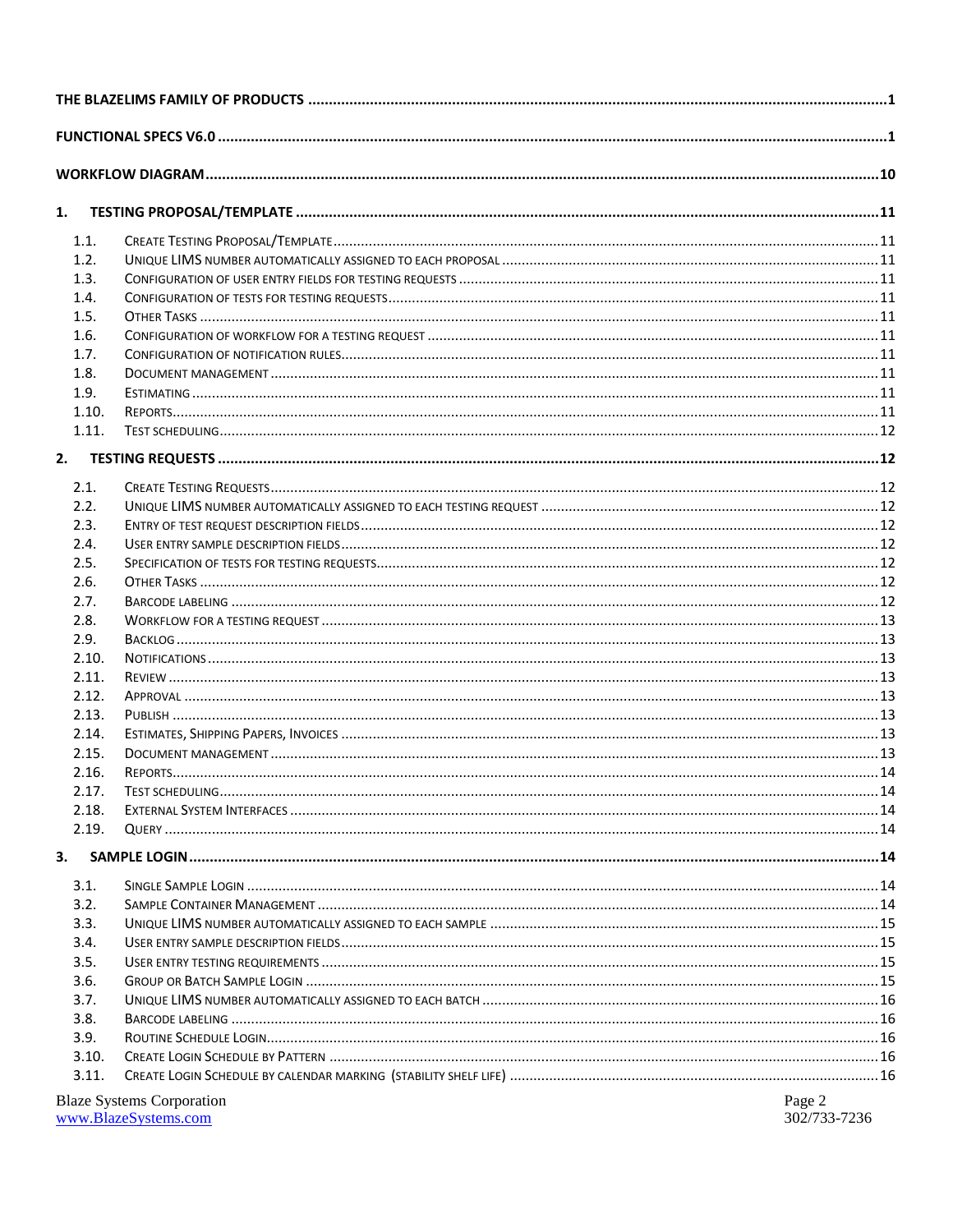| 3.12.        |  |  |  |  |
|--------------|--|--|--|--|
| 3.13.        |  |  |  |  |
| 3.14.        |  |  |  |  |
| 3.15.        |  |  |  |  |
| 3.16.        |  |  |  |  |
| 3.17.        |  |  |  |  |
| 3.18.        |  |  |  |  |
| 3.19.        |  |  |  |  |
| 3.20.        |  |  |  |  |
| 3.21.        |  |  |  |  |
| 3.22.        |  |  |  |  |
| 3.23.        |  |  |  |  |
| 3.24.        |  |  |  |  |
| 3.25.        |  |  |  |  |
| 4.           |  |  |  |  |
|              |  |  |  |  |
| 4.1.         |  |  |  |  |
| 4.2.         |  |  |  |  |
| 4.3.         |  |  |  |  |
| 4.4.         |  |  |  |  |
| 4.5.         |  |  |  |  |
| 4.6.         |  |  |  |  |
| 4.7.         |  |  |  |  |
| 4.8.         |  |  |  |  |
| 4.9.         |  |  |  |  |
| 4.10.        |  |  |  |  |
| 4.11.        |  |  |  |  |
| 4.12.        |  |  |  |  |
| 5.           |  |  |  |  |
| 5.1.         |  |  |  |  |
| 5.2.         |  |  |  |  |
| 5.3.         |  |  |  |  |
| 5.4.         |  |  |  |  |
| 5.5.         |  |  |  |  |
| 5.6.         |  |  |  |  |
|              |  |  |  |  |
| 5.7.<br>5.8. |  |  |  |  |
| 5.9.         |  |  |  |  |
|              |  |  |  |  |
| 6.           |  |  |  |  |
| 6.1.         |  |  |  |  |
| 6.2.         |  |  |  |  |
| 6.3.         |  |  |  |  |
| 6.4.         |  |  |  |  |
| 6.5.         |  |  |  |  |
| 6.6.         |  |  |  |  |
| 6.7.         |  |  |  |  |
| 6.8.         |  |  |  |  |
| 6.9.         |  |  |  |  |
| 6.10.        |  |  |  |  |
| 6.11.        |  |  |  |  |
|              |  |  |  |  |

Blaze Systems Corporation<br>www.BlazeSystems.com

Page 3<br>302/733-7236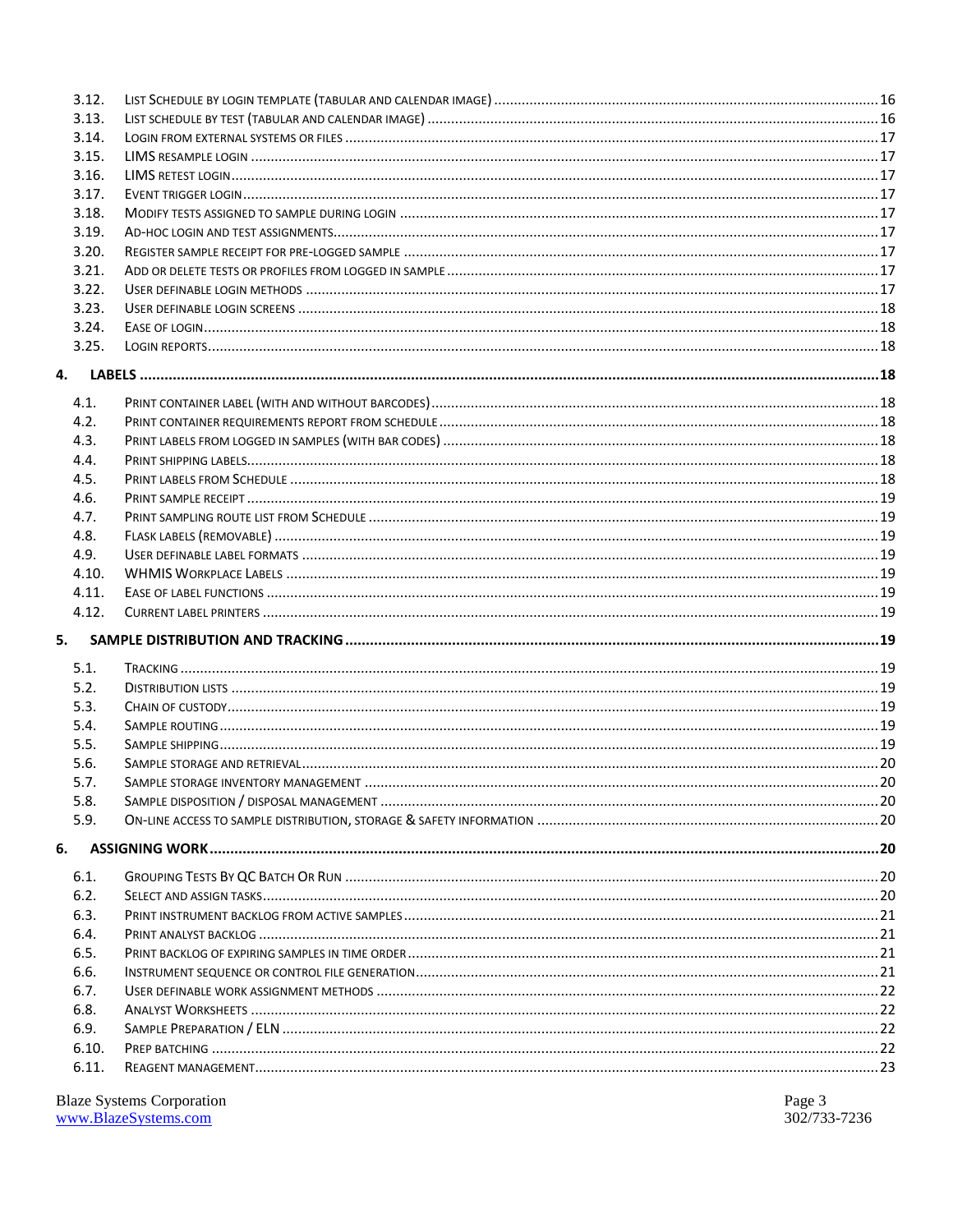| 6.12. |  |  |
|-------|--|--|
| 6.13. |  |  |
| 6.14. |  |  |
| 6.15. |  |  |
| 6.16. |  |  |
| 7.    |  |  |
| 7.1.  |  |  |
| 7.2.  |  |  |
| 7.3.  |  |  |
| 7.4.  |  |  |
| 8.    |  |  |
| 8.1.  |  |  |
| 8.2.  |  |  |
| 8.3.  |  |  |
| 8.4.  |  |  |
| 8.5.  |  |  |
| 8.6.  |  |  |
| 8.7.  |  |  |
| 8.8.  |  |  |
| 8.9.  |  |  |
| 8.10. |  |  |
| 8.11. |  |  |
| 8.12. |  |  |
| 9.    |  |  |
| 9.1.  |  |  |
| 9.2.  |  |  |
| 9.3.  |  |  |
| 9.4.  |  |  |
| 9.5.  |  |  |
| 9.6.  |  |  |
| 9.7.  |  |  |
| 9.8.  |  |  |
| 9.9.  |  |  |
| 9.10. |  |  |
| 9.11. |  |  |
| 9.12. |  |  |
| 10.   |  |  |
| 10.1. |  |  |
| 10.2. |  |  |
| 10.3. |  |  |
| 10.4. |  |  |
| 10.5. |  |  |
| 10.6. |  |  |
| 10.7. |  |  |
| 10.8. |  |  |
| 10.9. |  |  |
| 11.   |  |  |

| <b>Blaze Systems Corporation</b> |
|----------------------------------|
| www.BlazeSystems.com             |
|                                  |

Page 4<br>302/733-7236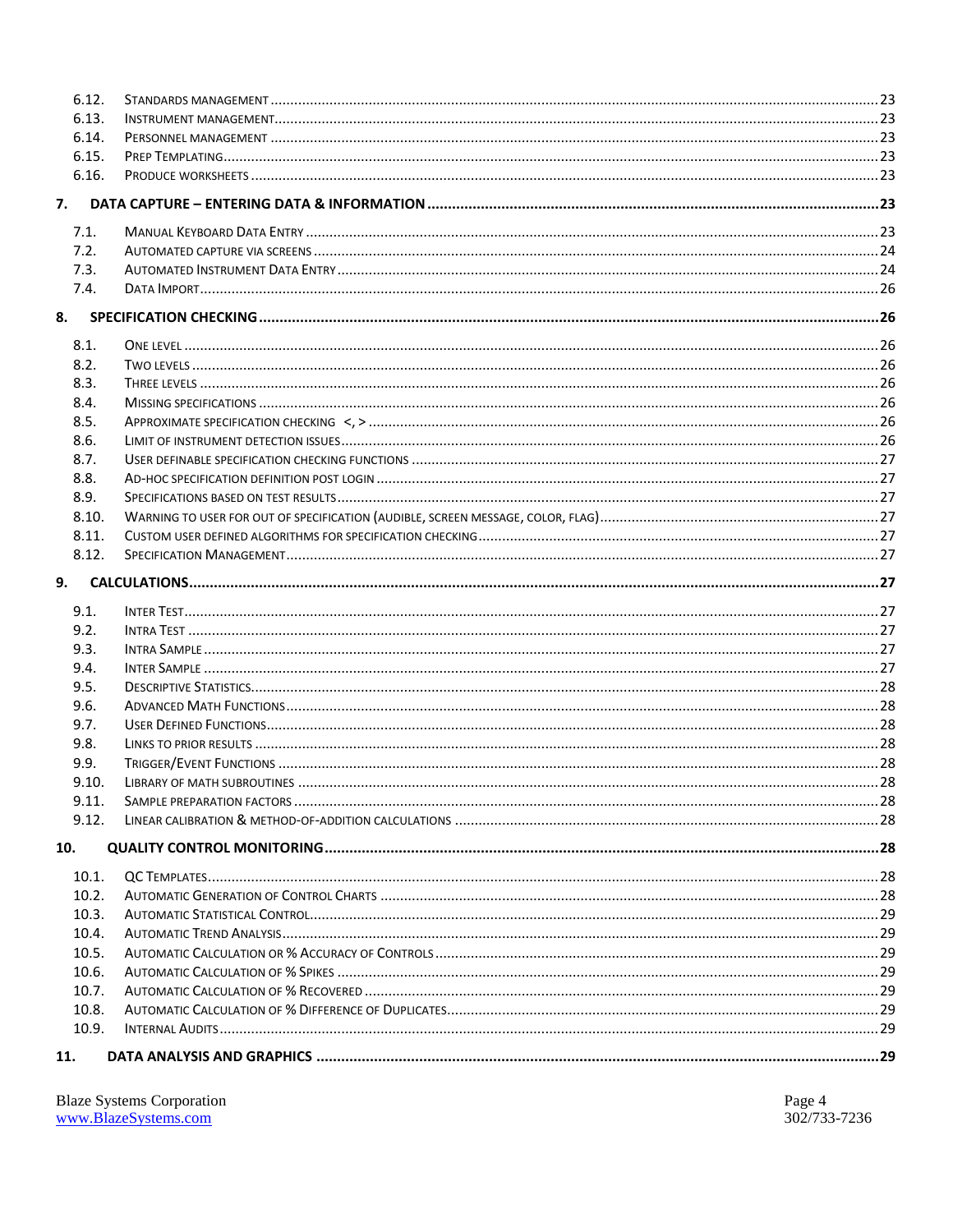| 11.1.  |  |
|--------|--|
| 11.2.  |  |
| 11.3.  |  |
| 12.    |  |
|        |  |
| 12.1.  |  |
| 12.2.  |  |
| 12.3.  |  |
| 12.4.  |  |
| 12.5.  |  |
| 12.6.  |  |
| 12.7.  |  |
| 13.    |  |
| 13.1.  |  |
| 13.2.  |  |
| 13.3.  |  |
| 13.4.  |  |
| 13.5.  |  |
| 13.6.  |  |
| 13.7.  |  |
| 13.8.  |  |
| 13.9.  |  |
| 14.    |  |
|        |  |
| 14.1.  |  |
| 14.2.  |  |
| 14.3.  |  |
| 14.4.  |  |
| 14.5.  |  |
| 14.6.  |  |
| 14.7.  |  |
| 14.8.  |  |
| 14.9.  |  |
| 14.10. |  |
| 14.11. |  |
| 14.12. |  |
| 14.13. |  |
| 14.14. |  |
| 14.15. |  |
| 14.16. |  |
| 14.17. |  |
| 14.18. |  |
| 14.19. |  |
| 15.    |  |
| 15.1.  |  |
| 15.2.  |  |
| 15.3.  |  |
| 15.4.  |  |
| 15.5.  |  |
| 15.6.  |  |
|        |  |

Blaze Systems Corporation<br>www.BlazeSystems.com

Page 5<br>302/733-7236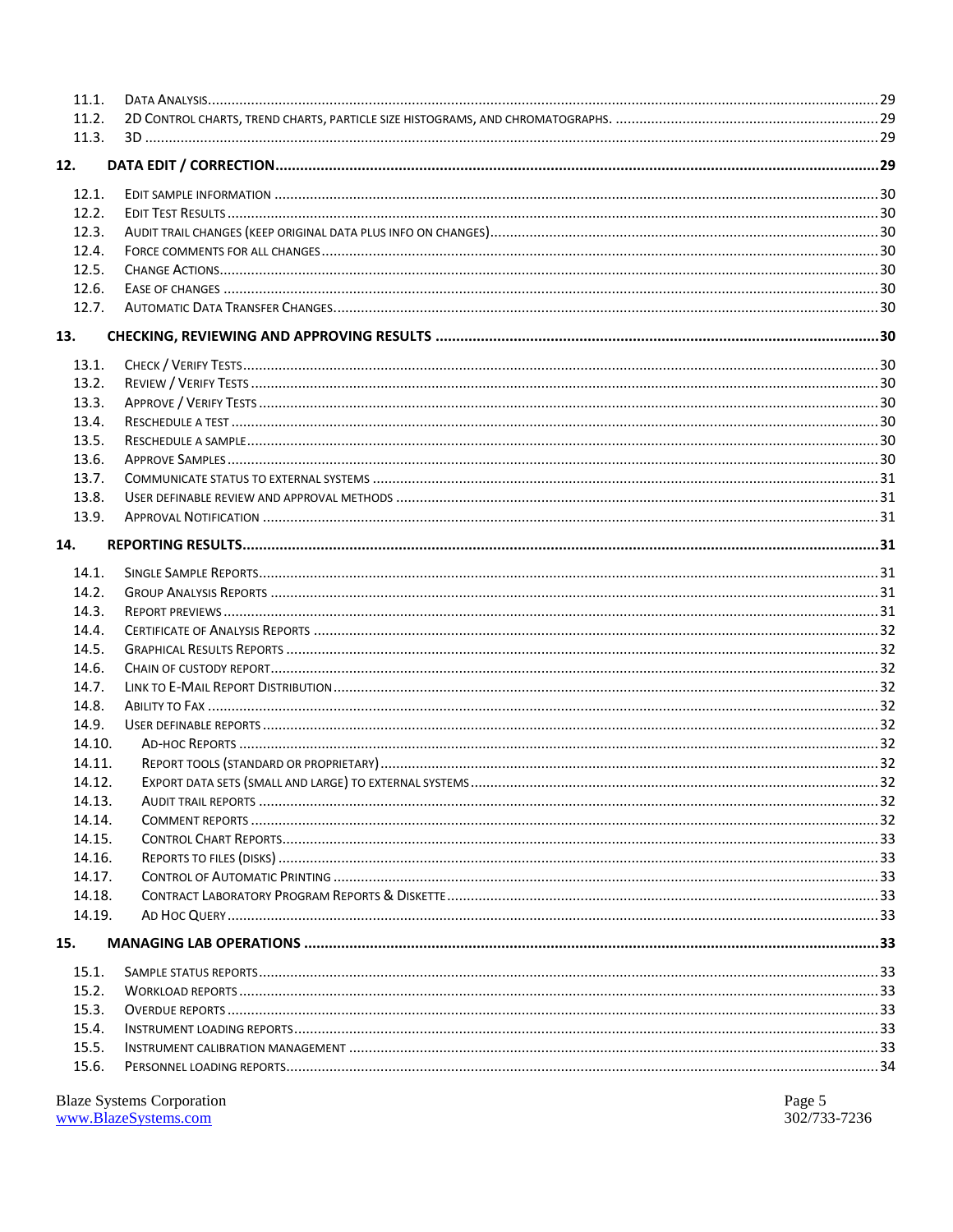| 15.7.  |  |
|--------|--|
| 15.8.  |  |
| 15.9.  |  |
| 15.10. |  |
| 15.11. |  |
| 15.12. |  |
| 15.13. |  |
| 15.14. |  |
| 15.15. |  |
| 15.16. |  |
| 15.17. |  |
| 15.18. |  |
| 15.19. |  |
| 15.20. |  |
| 16.    |  |
| 16.1.  |  |
| 16.2.  |  |
| 16.3.  |  |
| 16.4.  |  |
|        |  |
| 17.    |  |
| 17.1.  |  |
| 17.1.  |  |
| 17.2.  |  |
| 18.    |  |
|        |  |
|        |  |
| 18.1.  |  |
| 18.2.  |  |
| 18.3.  |  |
| 19.    |  |
| 19.1.  |  |
| 19.2.  |  |
| 19.3.  |  |
|        |  |
| 20.    |  |
| 20.1.  |  |
| 20.2.  |  |
| 20.3.  |  |
| 21.    |  |
| 21.1.  |  |
| 21.2.  |  |
| 21.3.  |  |
| 22.    |  |
|        |  |
| 22.1.  |  |
| 22.2.  |  |
| 22.3.  |  |

| <b>Blaze Systems Corporation</b> |
|----------------------------------|
| www.BlazeSystems.com             |

Page 6<br>302/733-7236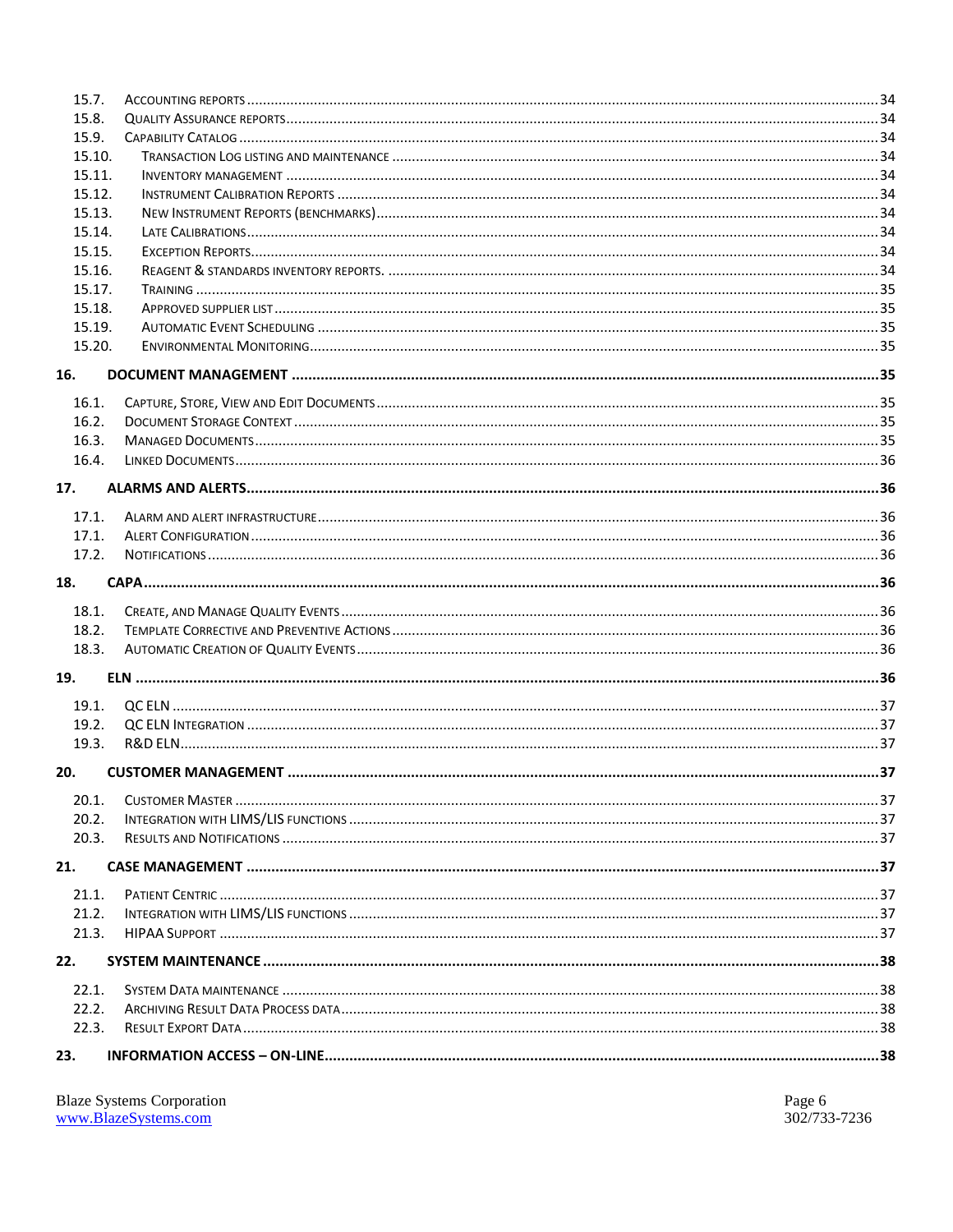| 23.1.  |                                                                                                        |              |
|--------|--------------------------------------------------------------------------------------------------------|--------------|
| 23.2.  |                                                                                                        |              |
| 23.3.  |                                                                                                        |              |
| 23.4.  |                                                                                                        |              |
| 23.5.  |                                                                                                        |              |
| 24.    |                                                                                                        |              |
| 24.1.  |                                                                                                        |              |
| 24.2.  |                                                                                                        |              |
| 24.3.  |                                                                                                        |              |
| 24.4.  |                                                                                                        |              |
| 24.5.  |                                                                                                        |              |
| 24.6.  |                                                                                                        |              |
| 25.    |                                                                                                        |              |
| 25.1.  |                                                                                                        |              |
| 25.2.  |                                                                                                        |              |
| 25.3.  |                                                                                                        |              |
| 25.4.  |                                                                                                        |              |
| 26.    |                                                                                                        |              |
|        |                                                                                                        |              |
| 27.    |                                                                                                        |              |
| 28.    |                                                                                                        |              |
| 28.1.  |                                                                                                        |              |
| 28.2.  |                                                                                                        |              |
| 28.3.  |                                                                                                        |              |
| 28.4.  |                                                                                                        |              |
| 28.5.  |                                                                                                        |              |
| 28.6.  |                                                                                                        |              |
| 28.7.  |                                                                                                        |              |
| 29.    |                                                                                                        |              |
| 29.1.  |                                                                                                        |              |
| 29.2.  |                                                                                                        |              |
| 29.3.  |                                                                                                        |              |
| 29.4.  |                                                                                                        |              |
| 29.5.  |                                                                                                        |              |
| 29.6.  |                                                                                                        |              |
| 29.7.  |                                                                                                        |              |
| 29.8.  |                                                                                                        |              |
| 29.9.  |                                                                                                        |              |
| 29.10. |                                                                                                        |              |
| 29.11. |                                                                                                        |              |
| 29.12. |                                                                                                        |              |
| 29.13. |                                                                                                        |              |
| 29.14. |                                                                                                        |              |
| 29.15. |                                                                                                        |              |
| 29.16. | CORRECT ASSOCIATION OF INFORMATION WITH HISTORICAL RECORDS AFTER A CHANGE IN REFERENCE INFORMATION  43 |              |
| 29.17. |                                                                                                        |              |
| 30.    |                                                                                                        |              |
|        | <b>Blaze Systems Corporation</b>                                                                       | Page 7       |
|        | www.BlazeSystems.com                                                                                   | 302/733-7236 |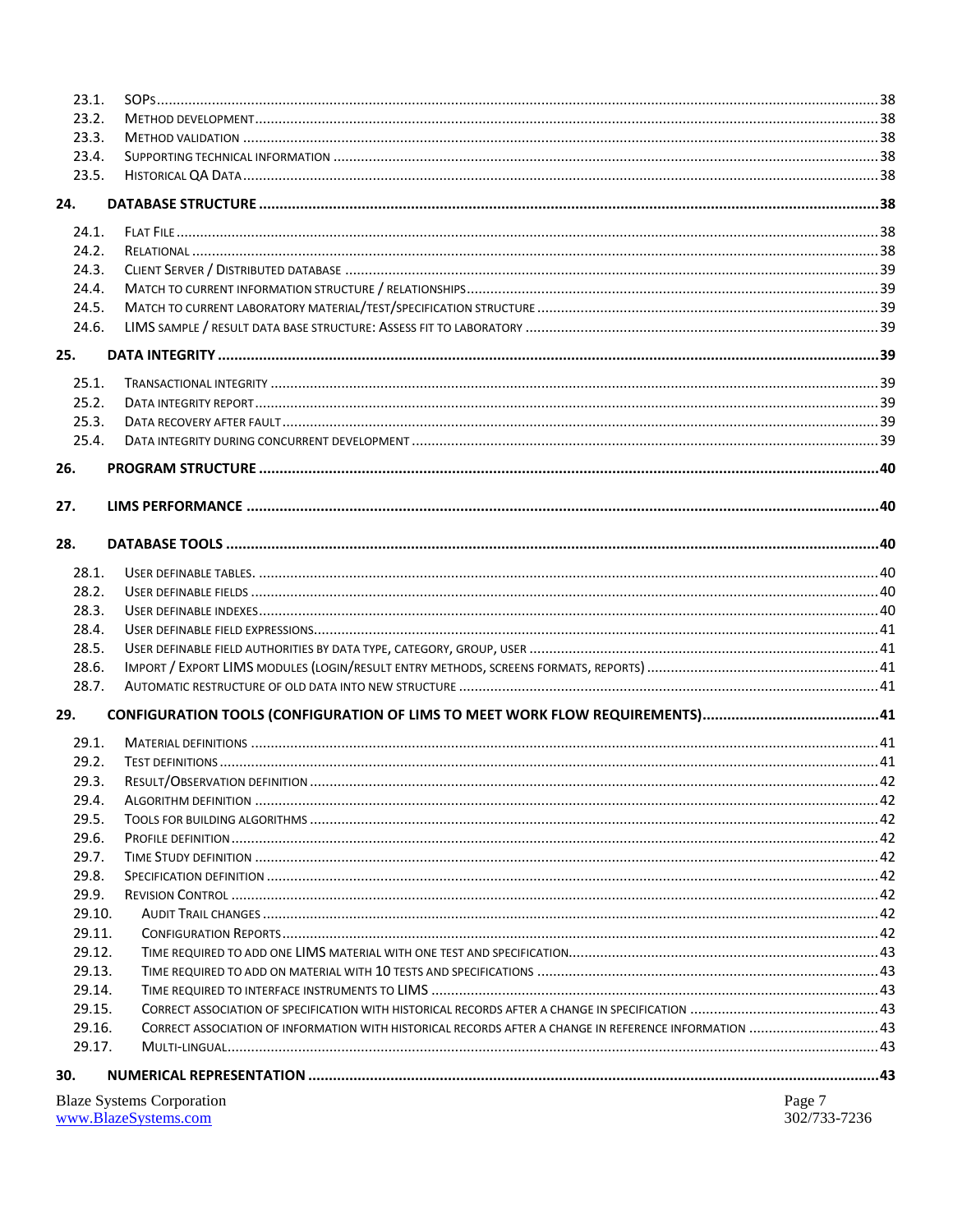| 30.1.               |  |
|---------------------|--|
| 30.2.               |  |
| 30.3.               |  |
| 30.4.<br>30.5.      |  |
|                     |  |
| 30.6.               |  |
| 31.                 |  |
| 32.                 |  |
| 32.1.               |  |
| 32.2.               |  |
| 32.3.               |  |
| 32.4.               |  |
| 32.5.               |  |
| 32.6.               |  |
|                     |  |
| 33.                 |  |
| 33.1.               |  |
| 33.2.               |  |
| 33.3.               |  |
| 33.4.               |  |
| 33.5.               |  |
| 34.                 |  |
|                     |  |
| 35.                 |  |
|                     |  |
|                     |  |
|                     |  |
| 36.1.               |  |
| 36.2.               |  |
|                     |  |
| 37.1.               |  |
| 37.2.               |  |
| 37.3.               |  |
|                     |  |
| 37.4.<br>37.5.      |  |
| 37.6.               |  |
| 37.7.               |  |
| 36.<br>37.<br>37.8. |  |
| 38.                 |  |
|                     |  |
| 38.1.<br>38.2.      |  |
|                     |  |
| 38.3.               |  |
| 38.4.               |  |
| 38.5.               |  |
| 38.6.               |  |
| 38.7.               |  |
| 38.8.<br>38.9.      |  |

Blaze Systems Corporation<br>www.BlazeSystems.com

Page 8<br>302/733-7236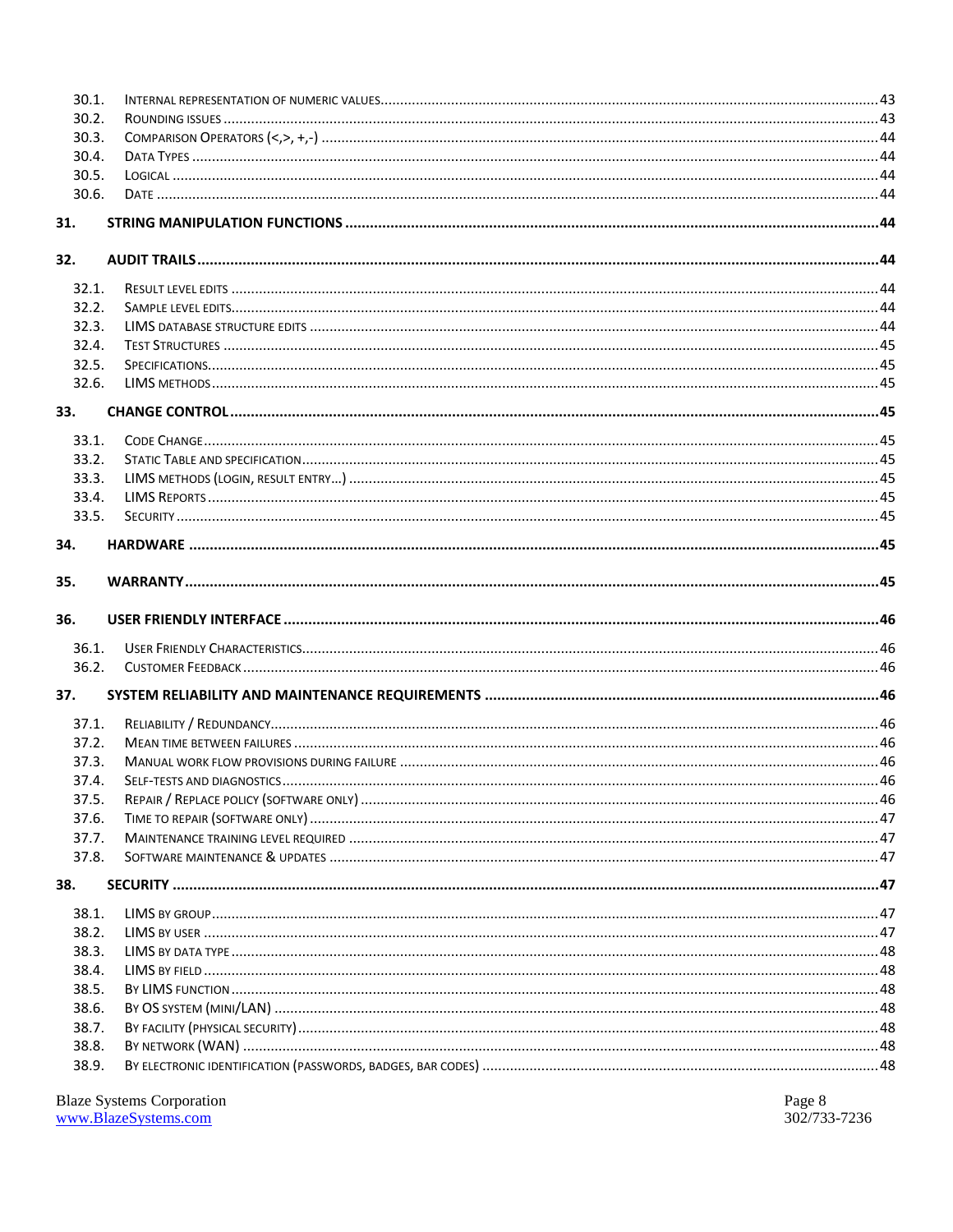| 38.10. |  |
|--------|--|
| 38.11. |  |
| 38.12. |  |
| 39.    |  |
| 39.1.  |  |
| 39.2.  |  |
| 39.3.  |  |
| 39.4.  |  |
| 39.5.  |  |
| 39.6.  |  |
| 39.7.  |  |
| 39.8.  |  |
| 39.9.  |  |
| 39.10. |  |
| 39.11. |  |
| 39.12. |  |
| 39.13. |  |
| 39.14. |  |
| 39.15. |  |
| 39.16. |  |
| 39.17. |  |
| 39.18. |  |
| 39.19. |  |
| 39.20. |  |
| 40.    |  |
| 41.    |  |
| 41.1.  |  |
| 41.2.  |  |
| 41.3.  |  |
| 41.4.  |  |
| 41.5.  |  |
| 41.6.  |  |
| 41.7.  |  |
|        |  |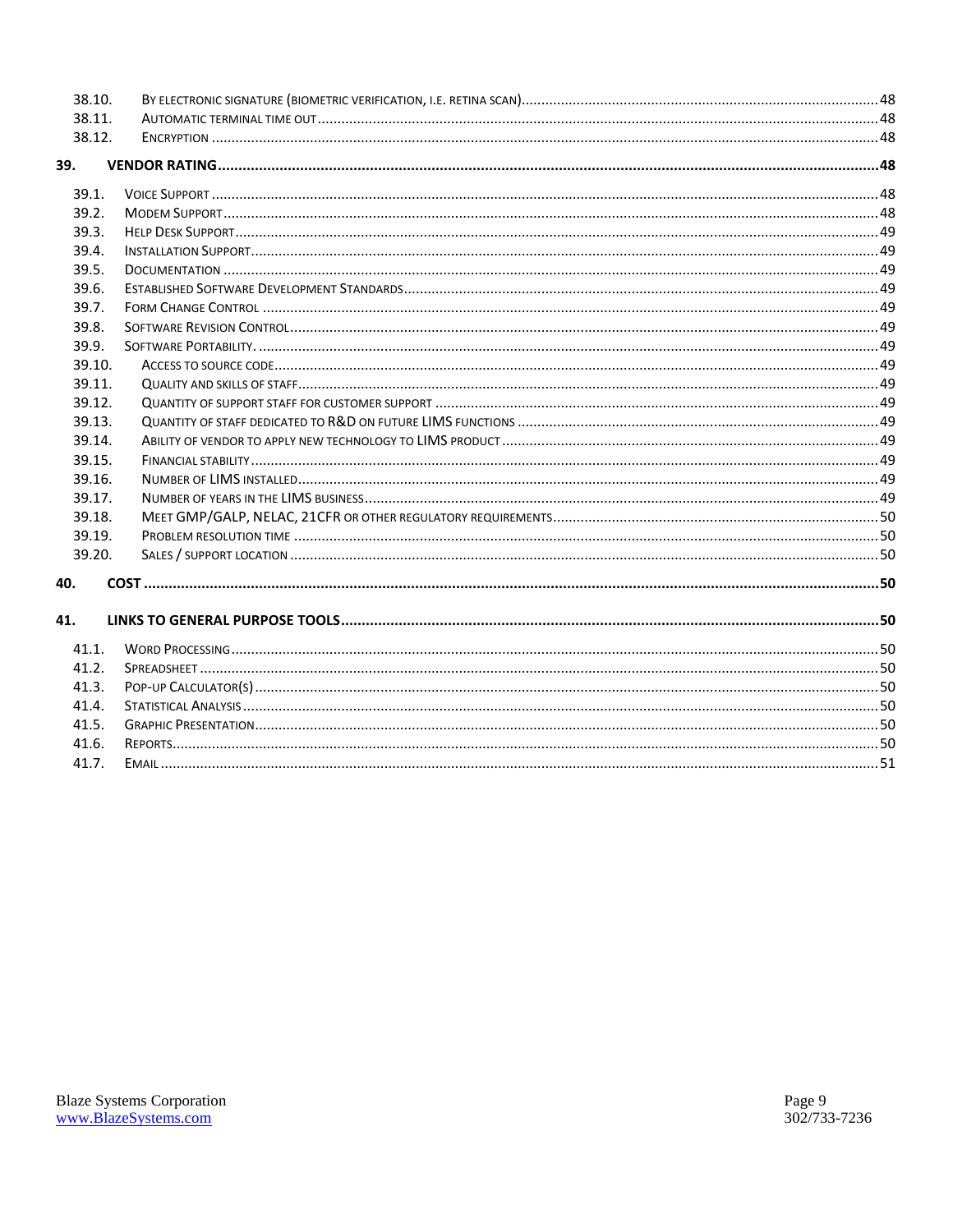## <span id="page-9-0"></span>**Workflow Diagram**

The workflow diagram shown here is intended as a road map into the specifications for ease of use via the references. Note that individual entities such as contracts, work requests, samples, aliquots, inventory, etc. have workflows that are specified at the type level and are managed and enforced.



Blaze Systems Corporation **Page 10** [www.BlazeSystems.com](http://www.blazesystems.com/) 302/733-7236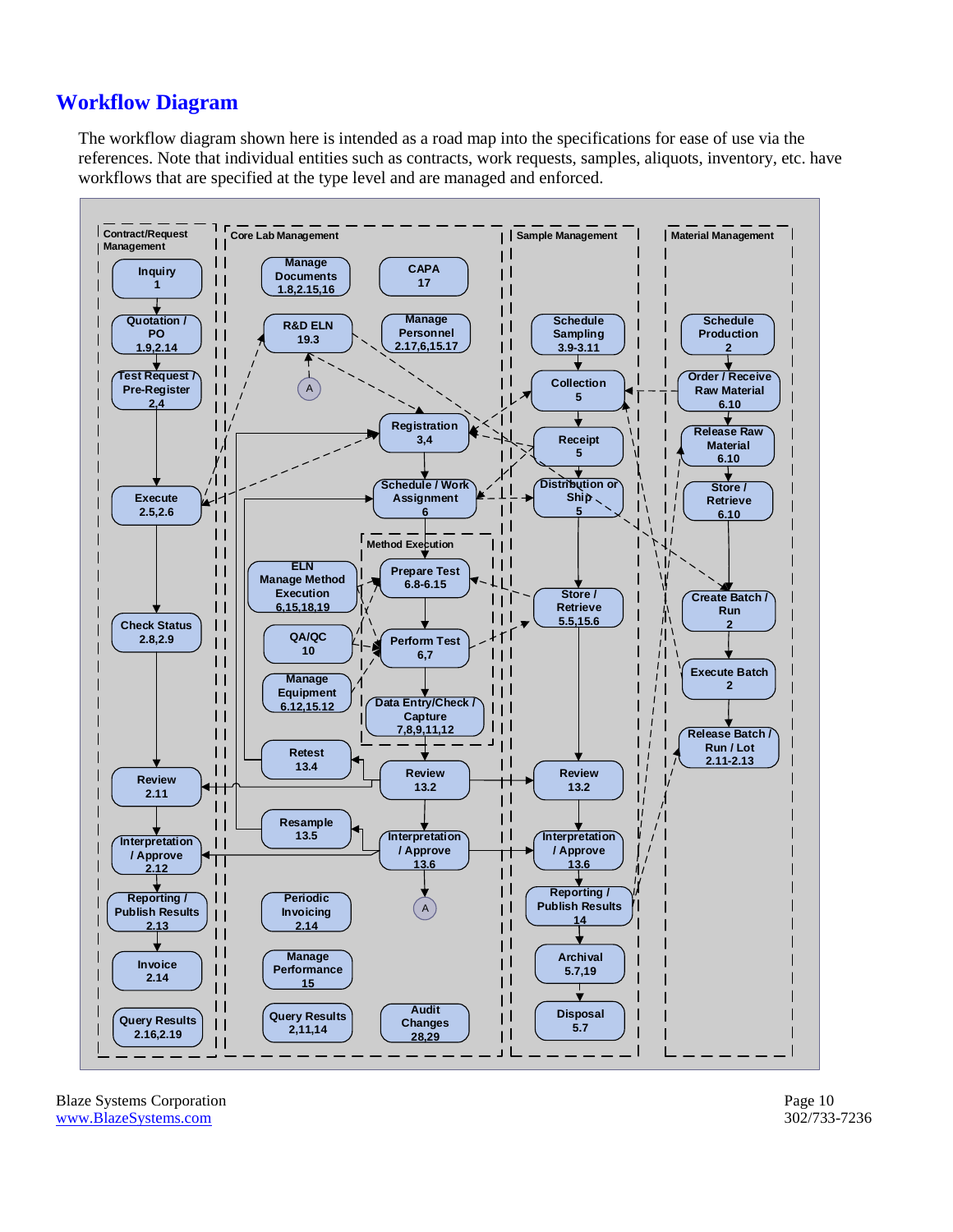<span id="page-10-10"></span><span id="page-10-9"></span><span id="page-10-8"></span><span id="page-10-7"></span><span id="page-10-6"></span><span id="page-10-5"></span><span id="page-10-4"></span><span id="page-10-3"></span><span id="page-10-2"></span><span id="page-10-1"></span><span id="page-10-0"></span>

| <b>Feature</b>                                                        | <b>BlazeLIMS Capability</b>                                                                                                                                                                                                                                                                                                                                                                                                                                                                                                              |
|-----------------------------------------------------------------------|------------------------------------------------------------------------------------------------------------------------------------------------------------------------------------------------------------------------------------------------------------------------------------------------------------------------------------------------------------------------------------------------------------------------------------------------------------------------------------------------------------------------------------------|
| <b>1. Testing Proposal/Template</b>                                   |                                                                                                                                                                                                                                                                                                                                                                                                                                                                                                                                          |
| 1.1. Create Testing<br>Proposal/Template                              | Using the BlazeLIMS Work Request Spec screen, a comprehensive<br>description of a testing proposal or template for testing requests called a<br>work request spec can be created.                                                                                                                                                                                                                                                                                                                                                        |
| 1.2. Unique LIMS number<br>automatically assigned to<br>each proposal | BlazeLIMS can assign a unique identification to each work request<br>spec, or it can be appropriately named for use as a template. The format<br>of this identifier is user definable and highly flexible.                                                                                                                                                                                                                                                                                                                               |
| 1.3. Configuration of user entry<br>fields for testing requests       | More than 20 description fields such as purpose, customer, project, etc.<br>can be specified. These specifications determine the parameters to be<br>requested in a testing request, their formats, and possible default values.                                                                                                                                                                                                                                                                                                         |
| 1.4. Configuration of tests for<br>testing requests                   | A set of sample types and associated testing can be specified for use as<br>defaults or as a menu of sample types and tests when creating a testing<br>request. These may be configured to provide a test selection screen that<br>is test group, test, or analyte centric, or may provide a default set of<br>testing to be adjusted for each request, providing a flexible, powerful,<br>and user friendly system for any kind of test suite or testing request<br>from the highly structured and repetitive to the completely ad-hoc. |
| 1.5. Other Tasks                                                      | A wide variety of tasks may be specified in addition to the most<br>common task of samples. Other tasks include Make, Fill, Ship,<br>Package, Screen, Uniformity, Dissolution, and more. These features<br>allow the work request system to be used as a full-fledged production<br>batch recipe/management system.                                                                                                                                                                                                                      |
| 1.6. Configuration of workflow<br>for a testing request               | Workflow for associated testing request may be specified to include<br>rules for processing, barcode labeling, report printing, life cycle steps<br>and much more.                                                                                                                                                                                                                                                                                                                                                                       |
| 1.7. Configuration of notification<br>rules                           | Rules for providing notifications at key events in the life of associated<br>testing requests may be specified. A powerful and flexible mechanism<br>for determining addressees based on roles is available to reduce<br>configuration difficulty and redundancies.                                                                                                                                                                                                                                                                      |
| 1.8. Document management                                              | Multiple documents of any type associated with the work request<br>specification may be captured and managed by a system of version<br>control through the steps of review, approval and activation. All<br>documents are stored on the server for ease of backup and recall.                                                                                                                                                                                                                                                            |
| 1.9. Estimating                                                       | Estimates may be generated and output in a proposal document based<br>on a wide variety of costing paradigms which can involve base test<br>pricing, volume pricing customer specific pricing, and proposal specific<br>pricing.                                                                                                                                                                                                                                                                                                         |
| 1.10.<br><b>Reports</b>                                               | Various reports are available to output information about a work request<br>specification. These are based on Crystal Reports, Excel or Word and<br>are thus highly flexible and user configurable. Also, reports for<br>associated testing requests may be customized for a specific customer<br>or for a specific work request specification.                                                                                                                                                                                          |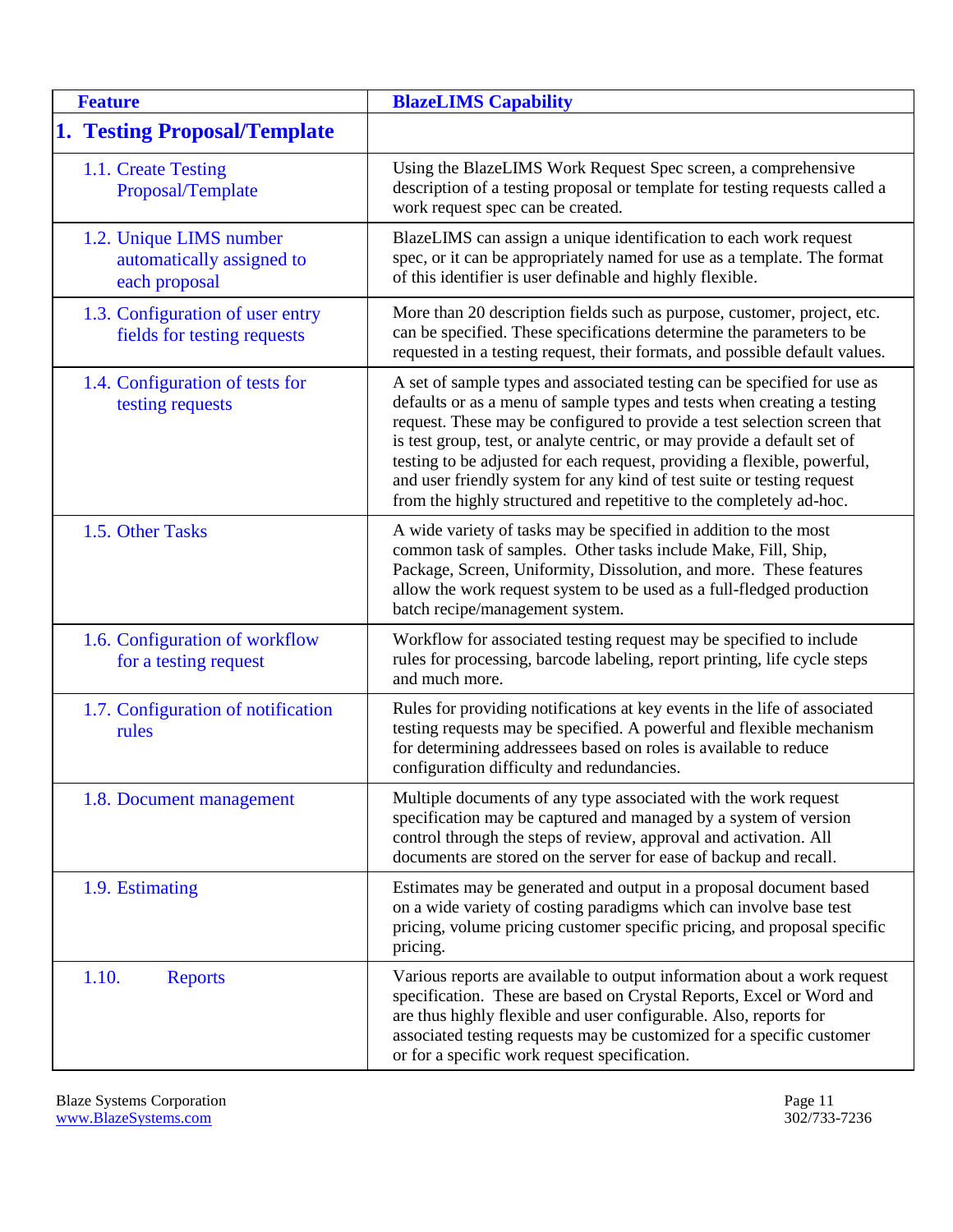<span id="page-11-8"></span><span id="page-11-7"></span><span id="page-11-6"></span><span id="page-11-5"></span><span id="page-11-4"></span><span id="page-11-3"></span><span id="page-11-2"></span><span id="page-11-1"></span><span id="page-11-0"></span>

| <b>Feature</b>                                                               | <b>BlazeLIMS Capability</b>                                                                                                                                                                                                                                                                                                                                                                                                                                                                                                                                                                                                                                     |
|------------------------------------------------------------------------------|-----------------------------------------------------------------------------------------------------------------------------------------------------------------------------------------------------------------------------------------------------------------------------------------------------------------------------------------------------------------------------------------------------------------------------------------------------------------------------------------------------------------------------------------------------------------------------------------------------------------------------------------------------------------|
| 1.11.<br><b>Test scheduling</b>                                              | Calendar or interval based schedules may be defined to create specific<br>testing requests according to pre-determined rules.                                                                                                                                                                                                                                                                                                                                                                                                                                                                                                                                   |
| <b>2. Testing Requests</b>                                                   |                                                                                                                                                                                                                                                                                                                                                                                                                                                                                                                                                                                                                                                                 |
| 2.1. Create Testing Requests                                                 | Using any of several work request entry screens (test group, test,<br>analyte centric), either Windows or browser based, a testing request<br>may be created. These screens are most often used in conjunction with<br>a work request spec or template as described above, which acts to<br>configure the screen for ease of use and error free entry.                                                                                                                                                                                                                                                                                                          |
| 2.2. Unique LIMS number<br>automatically assigned to<br>each testing request | BlazeLIMS can assign each testing request a unique work request<br>number. The format of this number is user definable and highly<br>flexible. Optionally a number assigned by another system may be<br>entered.                                                                                                                                                                                                                                                                                                                                                                                                                                                |
| 2.3. Entry of test request<br>description fields                             | More than 20 description fields such as purpose, customer, project, etc.<br>can be entered, their appearance, formats and default values specified in<br>the associated work request specification to provide a highly<br>configurable and easy to use system that requests only the fields needed                                                                                                                                                                                                                                                                                                                                                              |
| 2.4. User entry sample description<br>fields                                 | More than 15 description fields (e.g. user id, lot, etc.) are available for<br>entry to describe the samples. Their appearance, formats, default values,<br>etc. may be specified in the work request spec to provide a highly<br>configurable and easy to use system that requests only the fields<br>needed.                                                                                                                                                                                                                                                                                                                                                  |
| 2.5. Specification of tests for<br>testing requests                          | Sample and testing descriptions may be entered or selected from menus<br>in a flexible and highly usable fashion, as determined and defined in the<br>work request specification. The entry screens are highly optimized to a<br>particular kind of testing suite and the associated work request<br>specification for maximum utility and ease of entry with minimum<br>redundancy. This can range from a fixed set of samples and tests that<br>are repeated over and over with little manual entry to an ad-hoc set of<br>samples and test selected from a large menu of available services<br>organized on the basis of testing groups, tests, or analytes. |
| 2.6. Other Tasks                                                             | A wide variety of tasks may be specified in addition to the most<br>common task of samples. Other tasks include Make, Fill, Ship,<br>Package, Screen, Uniformity, Dissolution, and more. These features<br>allow the Work request system to be used as a full-fledged production<br>batch recipe/management system.                                                                                                                                                                                                                                                                                                                                             |
| 2.7. Barcode labeling                                                        | Barcode labels may be printed for the overall test request and/or for the<br>samples/containers as they are pre-logged. Barcode label formats are<br>highly configurable and flexible to include any desired information.                                                                                                                                                                                                                                                                                                                                                                                                                                       |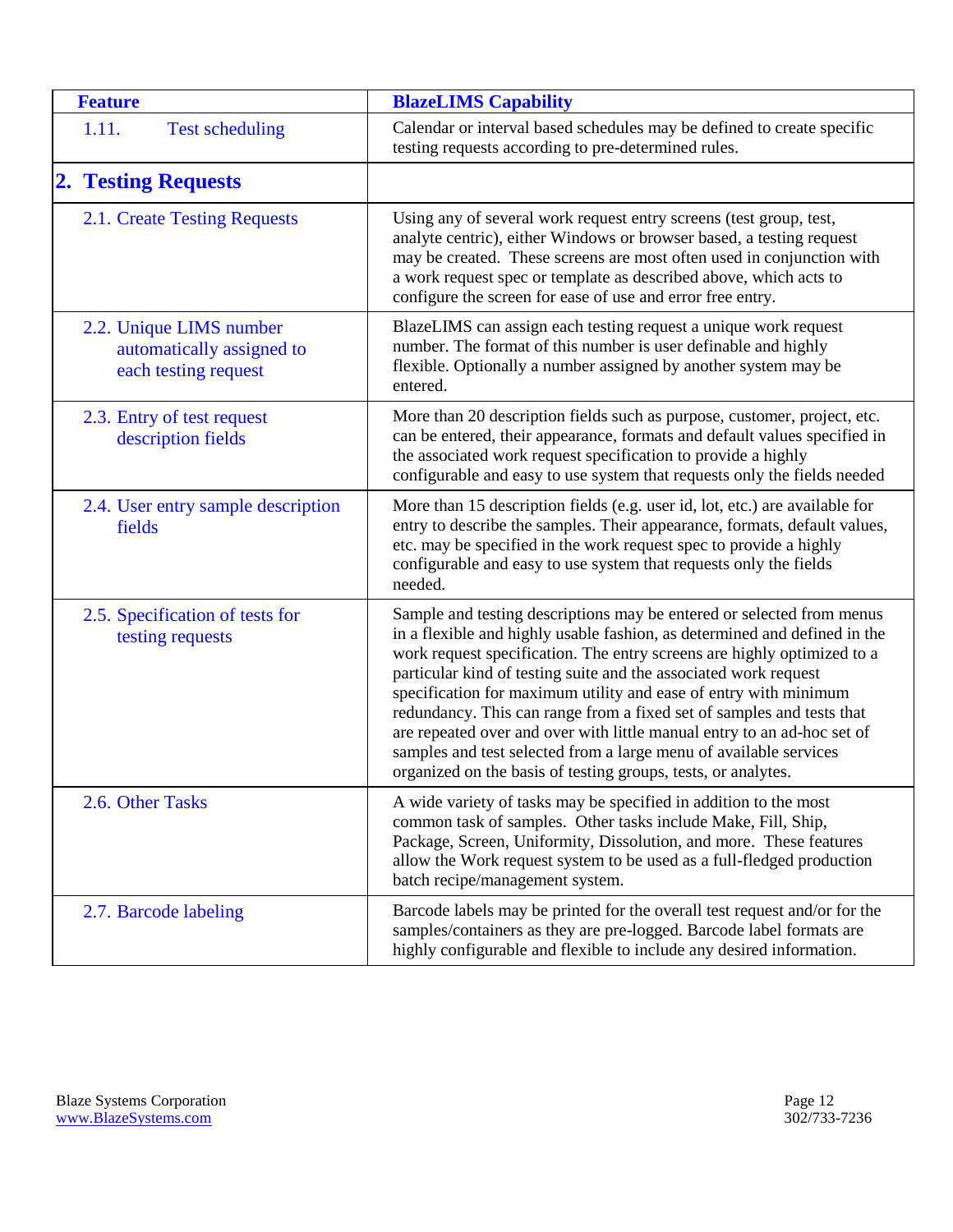<span id="page-12-7"></span><span id="page-12-6"></span><span id="page-12-5"></span><span id="page-12-4"></span><span id="page-12-3"></span><span id="page-12-2"></span><span id="page-12-1"></span><span id="page-12-0"></span>

| <b>Feature</b>                                          | <b>BlazeLIMS Capability</b>                                                                                                                                                                                                                                                                                                                                                                                                                                                                                                                                                                                                                                                                                                                                                                                       |
|---------------------------------------------------------|-------------------------------------------------------------------------------------------------------------------------------------------------------------------------------------------------------------------------------------------------------------------------------------------------------------------------------------------------------------------------------------------------------------------------------------------------------------------------------------------------------------------------------------------------------------------------------------------------------------------------------------------------------------------------------------------------------------------------------------------------------------------------------------------------------------------|
| 2.8. Workflow for a testing<br>request                  | Workflow for the testing request is executed over a life cycle including<br>multiple stages or states allowing verification, activation, execution,<br>review, approval, and final publishing, as specified on a system wide<br>basis or in the associated work request specification. Each workflow<br>step can involve notifications, printing of reports, electronic signatures,<br>etc. and the time and user associated with a change is tracked. Some<br>changes are user initiated, typically via a pushbutton (e.g. Activate) and<br>some are automatically initiated based on changes in the associated<br>sample states (e.g. all samples approved) to provide a powerful and<br>instantaneous display of the overall state of the testing request,<br>including any indication of out-of-spec results. |
| 2.9. Backlog                                            | A screen and reports are available to provide a comprehensive and easy<br>to use backlog of work requests to assist in managing and directing<br>work at the work request and work request task level.                                                                                                                                                                                                                                                                                                                                                                                                                                                                                                                                                                                                            |
| 2.10.<br><b>Notifications</b>                           | Notifications may be automatically triggered at key events in the life of<br>testing requests as specified in the work request spec or as entered when<br>creating the work request. A powerful and flexible mechanism for<br>determining addressees is available based on roles to reduce<br>configuration difficulty and redundancies.                                                                                                                                                                                                                                                                                                                                                                                                                                                                          |
| 2.11.<br><b>Review</b>                                  | Work requests may be reviewed, usually by taking advantage of a<br>summary report. This may be used as the lab review step. The<br>requirement to review a work request may be specified by the work<br>request template and may be an electronic signature event.                                                                                                                                                                                                                                                                                                                                                                                                                                                                                                                                                |
| 2.12.<br>Approval                                       | Work requests may be approved, usually by taking advantage of an<br>approval report. This may be used as the QA approval step. The<br>requirement to review a work request may be specified by the work<br>request template and may be an electronic signature event.                                                                                                                                                                                                                                                                                                                                                                                                                                                                                                                                             |
| 2.13.<br>Publish                                        | The official publishing (release/transmittal) of work requests may occur<br>as part of the approval step or as a separate step. Reports may be<br>automatically distributed via export to a customer based folder for<br>display by the BlazeWebServer or other web applications, by e-mail or<br>by fax.                                                                                                                                                                                                                                                                                                                                                                                                                                                                                                         |
| 2.14.<br><b>Estimates, Shipping</b><br>Papers, Invoices | Estimates and invoices may be generated and output in a document<br>based on a wide variety of costing paradigms which can involve base<br>test pricing, volume pricing and customer specific pricing, and proposal<br>specific pricing. Invoices may be issued or the information sent to<br>another invoicing system. Packing and shipping papers may be printed<br>using Crystal Reports, Excel or Word and are thus highly flexible and<br>user configurable.                                                                                                                                                                                                                                                                                                                                                 |
| 2.15.<br><b>Document</b><br>management                  | Multiple documents of any type associated with the work request may<br>be captured and managed by a system of version control. All<br>documents are stored on the server for ease of backup and recall.                                                                                                                                                                                                                                                                                                                                                                                                                                                                                                                                                                                                           |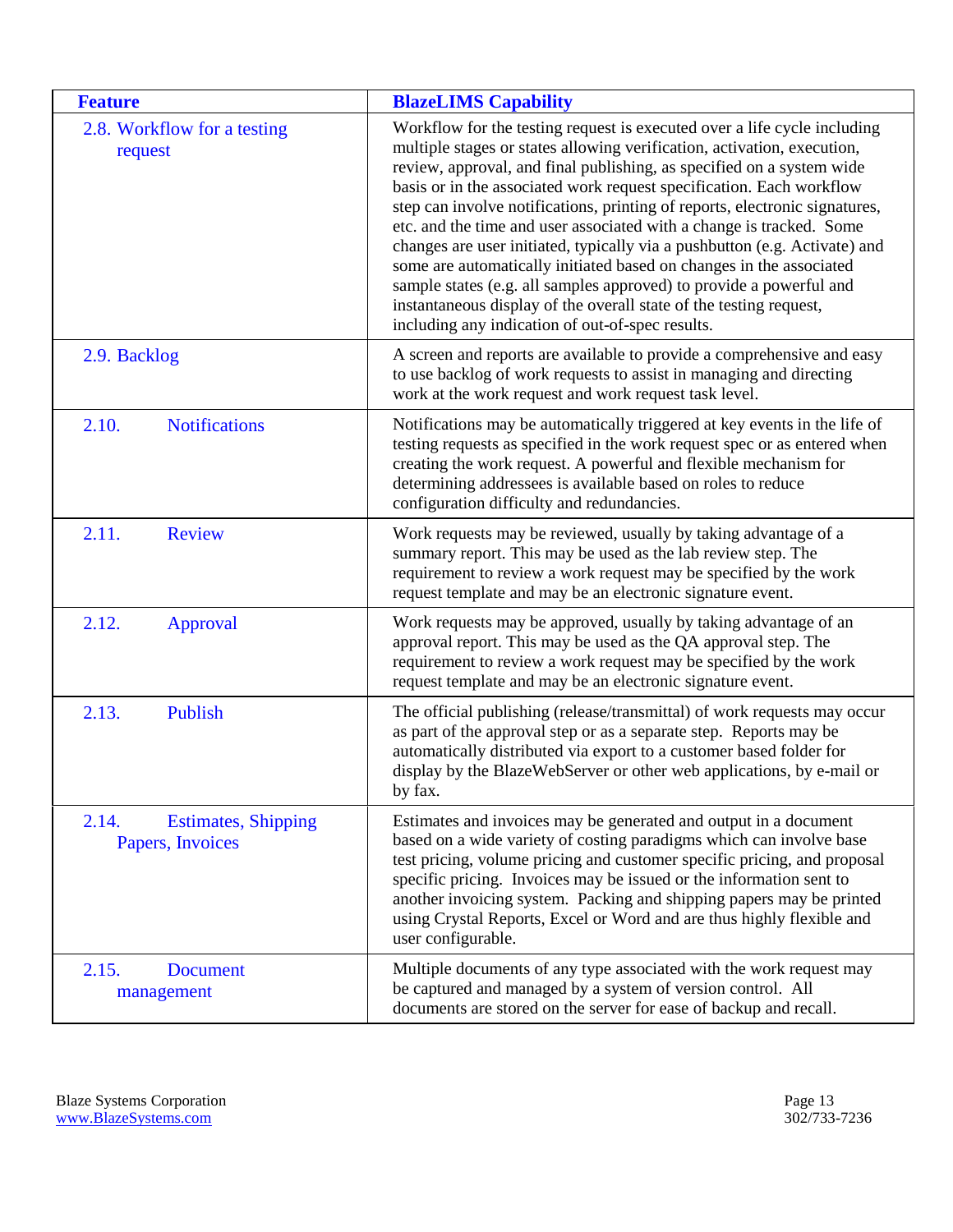<span id="page-13-6"></span><span id="page-13-5"></span><span id="page-13-4"></span><span id="page-13-3"></span><span id="page-13-2"></span><span id="page-13-1"></span><span id="page-13-0"></span>

| <b>Feature</b>                                       | <b>BlazeLIMS Capability</b>                                                                                                                                                                                                                                                                                                                                                                                                                                                                                                            |
|------------------------------------------------------|----------------------------------------------------------------------------------------------------------------------------------------------------------------------------------------------------------------------------------------------------------------------------------------------------------------------------------------------------------------------------------------------------------------------------------------------------------------------------------------------------------------------------------------|
| 2.16.<br><b>Reports</b>                              | Various reports are available to summarize information about a work<br>request. These are based on Crystal Reports, Excel or Word and are<br>thus highly flexible and user configurable. Also, reports for testing<br>requests may be customized for a specific customer or for a specific<br>work request specification. Reports may be issued by pushbutton, by<br>event, included in notifications, etc. Typical reports are COC, receipt,<br>worksheet, summary, approval COA, etc.                                                |
| 2.17.<br><b>Test scheduling</b>                      | Comprehensive scheduling of work request tasks (samples, make, fill,<br>etc.) is available to compute duration and start and end times based on<br>ordering and duration rules, and run type (24 hour, 8 hour, etc.) An<br>OLE linkage to Microsoft Project for export/import is available to<br>provide graphical presentation, reports, resource assignment, work days,<br>etc. This scheduling is propagated down to the scheduling of sample,<br>aliquots, etc.                                                                    |
| 2.18.<br><b>External System</b><br><b>Interfaces</b> | Test requests may be automatically created and filled in based on<br>messages received from external systems (e.g. ERP, customer systems,<br>etc.) The input formats are highly flexible and may be in text, CSV,<br>Excel, xml, or other formats. Messages may be produced and sent to<br>external systems for invoicing, COA, release, etc. The BlazeWeb<br>Server provides these functions via web services.                                                                                                                        |
| 2.19.<br>Query                                       | A structured query mechanism is available to find work requests<br>satisfying a particular set of criterion. A comprehensive set of reports<br>are available to provide structures information about work requests. In<br>addition, Hunter For BlazeLIMS provides a user friendly, flexible ad-<br>hoc, web based general query mechanism to produce any sort of dataset<br>which can be exported to excel, etc. Queries may be saved and reused.                                                                                      |
| 3. Sample Login                                      |                                                                                                                                                                                                                                                                                                                                                                                                                                                                                                                                        |
| 3.1. Single Sample Login                             | Using the BlazeLIMS Log Sample screen, a single sample can be<br>logged, most often done in conjunction with a comprehensive template<br>capability. Templates are used to pre-configure the screen for fields,<br>formats, requirements, default values, default testing, etc. They may be<br>used to reduce manual input to an absolute minimum and to insure<br>required data is properly entered. The net result is a sample login step<br>for routine samples that usually requires the entry of only one or two<br>field values. |
| 3.2. Sample Container<br><b>Management</b>           | A sample may be logged with multiple containers of different types<br>associated with the methods to be run, labs to run the methods, kinds of<br>container, etc. Containers may be identified, labeled and tracked<br>comprehensively with complete COC in the same fashion as samples.<br>This provides a powerful mechanism to manage and enforce<br>requirements on container type, conditions, preservatives, routing in the<br>lab, shipping to outside labs and much more that depends on the testing<br>to be performed.       |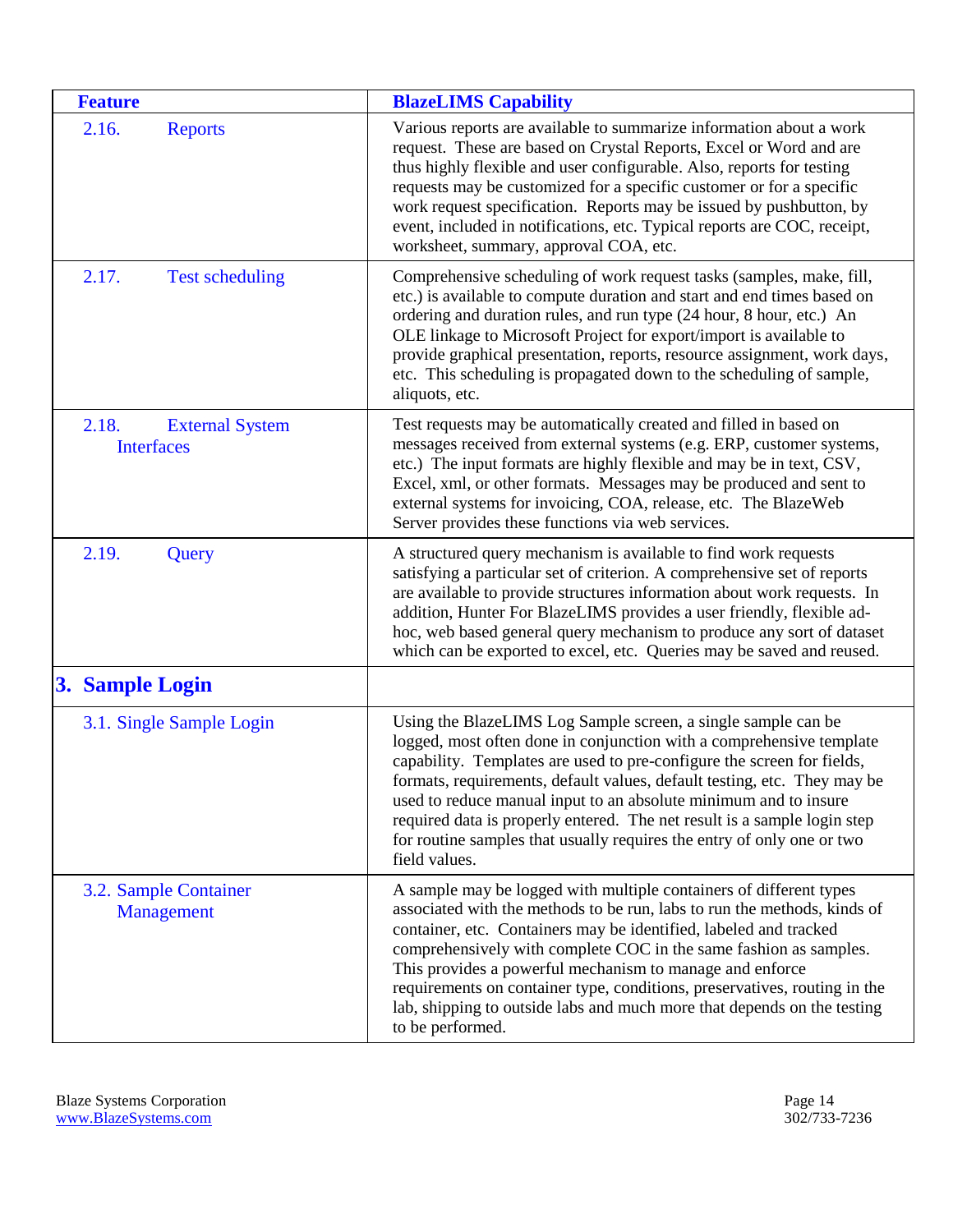<span id="page-14-3"></span><span id="page-14-2"></span><span id="page-14-1"></span><span id="page-14-0"></span>

| <b>Feature</b>                                                      | <b>BlazeLIMS Capability</b>                                                                                                                                                                                                                                                                                                                                                                                                                                                                                                                                                                                                                             |
|---------------------------------------------------------------------|---------------------------------------------------------------------------------------------------------------------------------------------------------------------------------------------------------------------------------------------------------------------------------------------------------------------------------------------------------------------------------------------------------------------------------------------------------------------------------------------------------------------------------------------------------------------------------------------------------------------------------------------------------|
| 3.3. Unique LIMS number<br>automatically assigned to<br>each sample | BlazeLIMS assigns each sample a unique Sample Log Number. The<br>format of this number is user definable and highly flexible. Optionally a<br>number assigned by another system may be entered. Containers are<br>assigned the Sample Log Number with a letter suffix.                                                                                                                                                                                                                                                                                                                                                                                  |
| 3.4. User entry sample description<br>fields                        | BlazeLIMS' user entry sample description fields include sample type,<br>sample id, sample lot number, sample collection number, product, area,<br>client, matrix, sampling point, project, hazards, disposal, patient,<br>protocol, material, customer, and customer site the site fields, all of<br>which may be renamed, reused, and reconfigured in or out of the entire<br>system or on or off the screen based on sample type. There are 10<br>additional general purpose fields that may be configured to any data<br>type and format. Consequently no costly customization is required to<br>handle any and all needs for sample identification. |
| 3.5. User entry testing<br>requirements                             | The BlazeLIMS sample login screen usually begins with a set of tests<br>specified in a template as the default for a given kind of sample or<br>situation (beginning of shift, etc.) Alternatively, it can allow for<br>selection of test form a dropdown list for more ad-hoc situations.                                                                                                                                                                                                                                                                                                                                                              |
|                                                                     | Variations from the default testing may be achieved by deleting pending<br>tests, adding pending tests, or changing tests before actually logging the<br>sample. Adjustments may be made at the test (method) level or at the<br>individual analyte level within a method. All changes are enforced to<br>follow the configured rules.                                                                                                                                                                                                                                                                                                                  |
| 3.6. Group or Batch Sample<br>Login                                 | The BlazeLIMS sample login screen allows logging of multiple<br>samples of the same type with different identifiers in one operation.                                                                                                                                                                                                                                                                                                                                                                                                                                                                                                                   |
|                                                                     | BlazeLIMS provides a screen for logging a set of samples of different<br>types to handle needs such as an entire production run, a collection of<br>lab environmental samples, a sample collection route, a set of<br>instrument calibrations, etc. This feature includes production of COC,<br>routing slip, labels, worksheets, etc. Logging may be manually<br>requested, or a comprehensive interval or calendar schedule configured<br>to provide automatic logging according to comprehensive business<br>rules.                                                                                                                                  |
|                                                                     | BlazeLIMS includes a work request screen for submitting testing<br>requests involving multiple samples with configured or ad-hoc testing<br>requirements Templates may be defined to assist in routine use. See<br>section 1.                                                                                                                                                                                                                                                                                                                                                                                                                           |
|                                                                     | The QC batch function performs batch logging of QC samples and<br>samples for uniformity and dissolution studies.                                                                                                                                                                                                                                                                                                                                                                                                                                                                                                                                       |
|                                                                     | The Stability module performs automatic batch logging of samples for<br>stability picking.                                                                                                                                                                                                                                                                                                                                                                                                                                                                                                                                                              |
|                                                                     | Samples may be automatically logged when BlazeInventory materials<br>are created or received when the materials are to be tested.                                                                                                                                                                                                                                                                                                                                                                                                                                                                                                                       |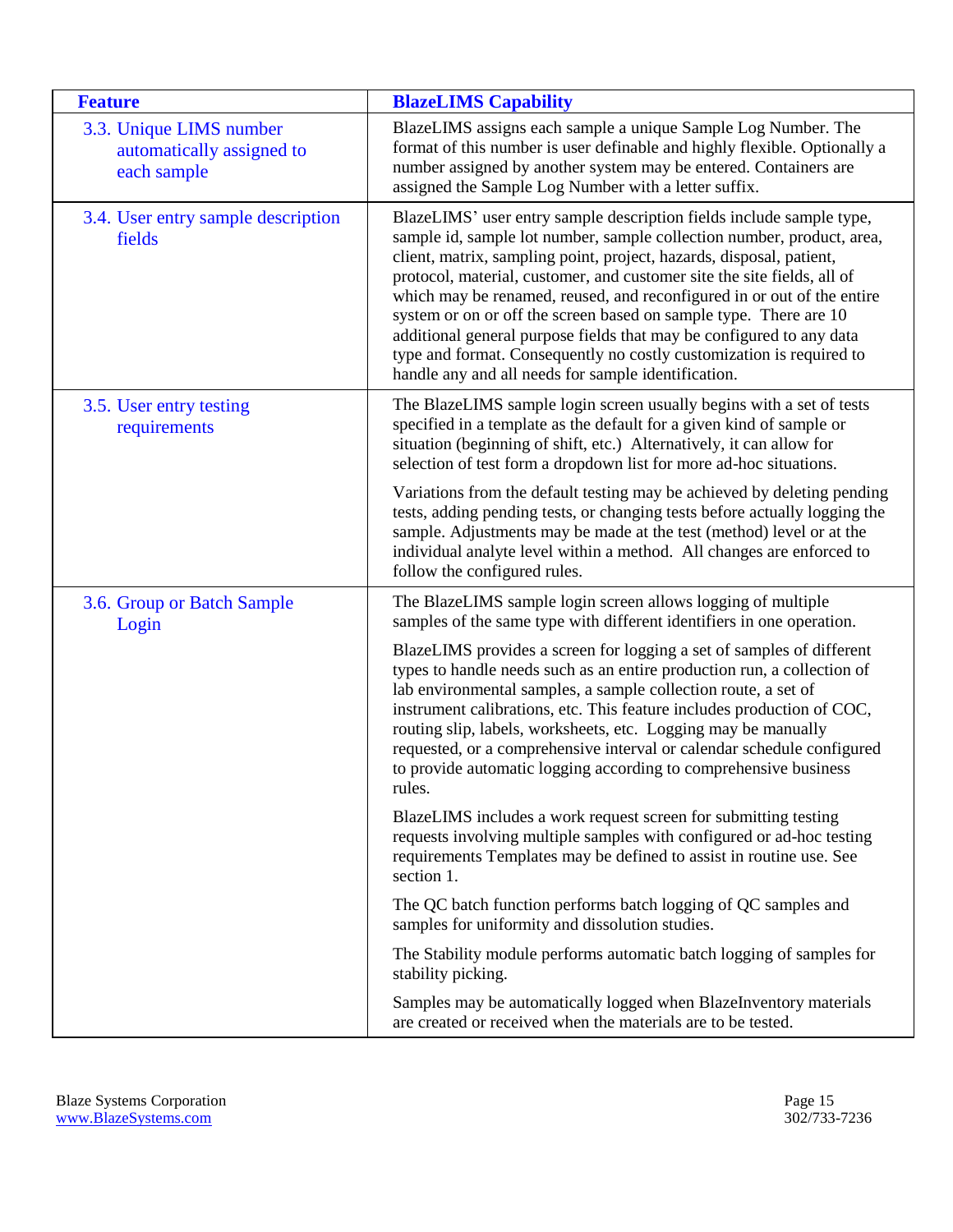<span id="page-15-6"></span><span id="page-15-5"></span><span id="page-15-4"></span><span id="page-15-3"></span><span id="page-15-2"></span><span id="page-15-1"></span><span id="page-15-0"></span>

| <b>Feature</b>                                                                         | <b>BlazeLIMS Capability</b>                                                                                                                                                                                                                                                                                                                                                                                                                                                                                                                                         |
|----------------------------------------------------------------------------------------|---------------------------------------------------------------------------------------------------------------------------------------------------------------------------------------------------------------------------------------------------------------------------------------------------------------------------------------------------------------------------------------------------------------------------------------------------------------------------------------------------------------------------------------------------------------------|
| 3.7. Unique LIMS number<br>automatically assigned to<br>each batch                     | BlazeLIMS assigns a unique collection, work request or QC batch<br>number where desired. The format of this number is user definable and<br>highly flexible.                                                                                                                                                                                                                                                                                                                                                                                                        |
| 3.8. Barcode labeling                                                                  | Barcode labels may be printed for the overall sample and/or for the<br>containers and aliquots as they are pre-logged or received. Barcode<br>label formats are highly configurable and flexible to include any desired<br>information.                                                                                                                                                                                                                                                                                                                             |
| 3.9. Routine Schedule Login                                                            | BlazeLIMS includes a sample autologger for logging routine samples<br>according to a comprehensive interval or calendar schedule, configured<br>according to comprehensive business rules. It includes the ability to<br>vary the tests to be run (test scheduling) for each sampling within the<br>overall schedule. It takes into account a comprehensive but easily<br>configured set of rules involving day of week, day of month, week of<br>month, month of year, holidays and more, allowing for an optimal<br>scheduling based on anticipated work loading. |
| 3.10.<br><b>Create Login Schedule</b><br>by Pattern                                    | BlazeLIMS includes a sample autologger for logging routine samples<br>according to a comprehensive interval or calendar schedule, configured<br>according to comprehensive business rules. It includes the ability to<br>vary the tests to be run (test scheduling) for each sampling within the<br>overall schedule. It takes into account a comprehensive but easily<br>configured set of rules involving day of week, day of month, week of<br>month, month of year, holidays and more, allowing for an optimal<br>scheduling based on anticipated work loading. |
| 3.11.<br><b>Create Login Schedule</b><br>by calendar marking<br>(stability shelf life) | BlazeLIMS includes a sample autologger for logging routine samples<br>according to a comprehensive interval or calendar schedule, configured<br>according to comprehensive business rules. It includes the ability to<br>vary the tests to be run (test scheduling) for each sampling within the<br>overall schedule. It takes into account a comprehensive but easily<br>configured set of rules involving day of week, day of month, week of<br>month, month of year, holidays and more, allowing for an optimal<br>scheduling based on anticipated work loading. |
|                                                                                        | BlazeLIMS provides a Stability module for managing stability shelf life<br>studies. The stability protocol allows the user to define draw schedules<br>in intervals of days, weeks, and months with associated variations in<br>testing for each draw. The system automatically adjusts for holidays<br>and weekends, and allows for preference to lower volume days taking<br>allowed slack into consideration.                                                                                                                                                    |
| 3.12.<br>List Schedule by login<br>template (tabular and<br>calendar image)            | BlazeLIMS includes several tabular reports that provide a listing of<br>samples scheduled, organized in a variety of formats.                                                                                                                                                                                                                                                                                                                                                                                                                                       |
| 3.13.<br>List schedule by test<br>(tabular and calendar image)                         | BlazeLIMS includes several tabular reports that provide a listing of<br>tests scheduled, organized in a variety of formats.                                                                                                                                                                                                                                                                                                                                                                                                                                         |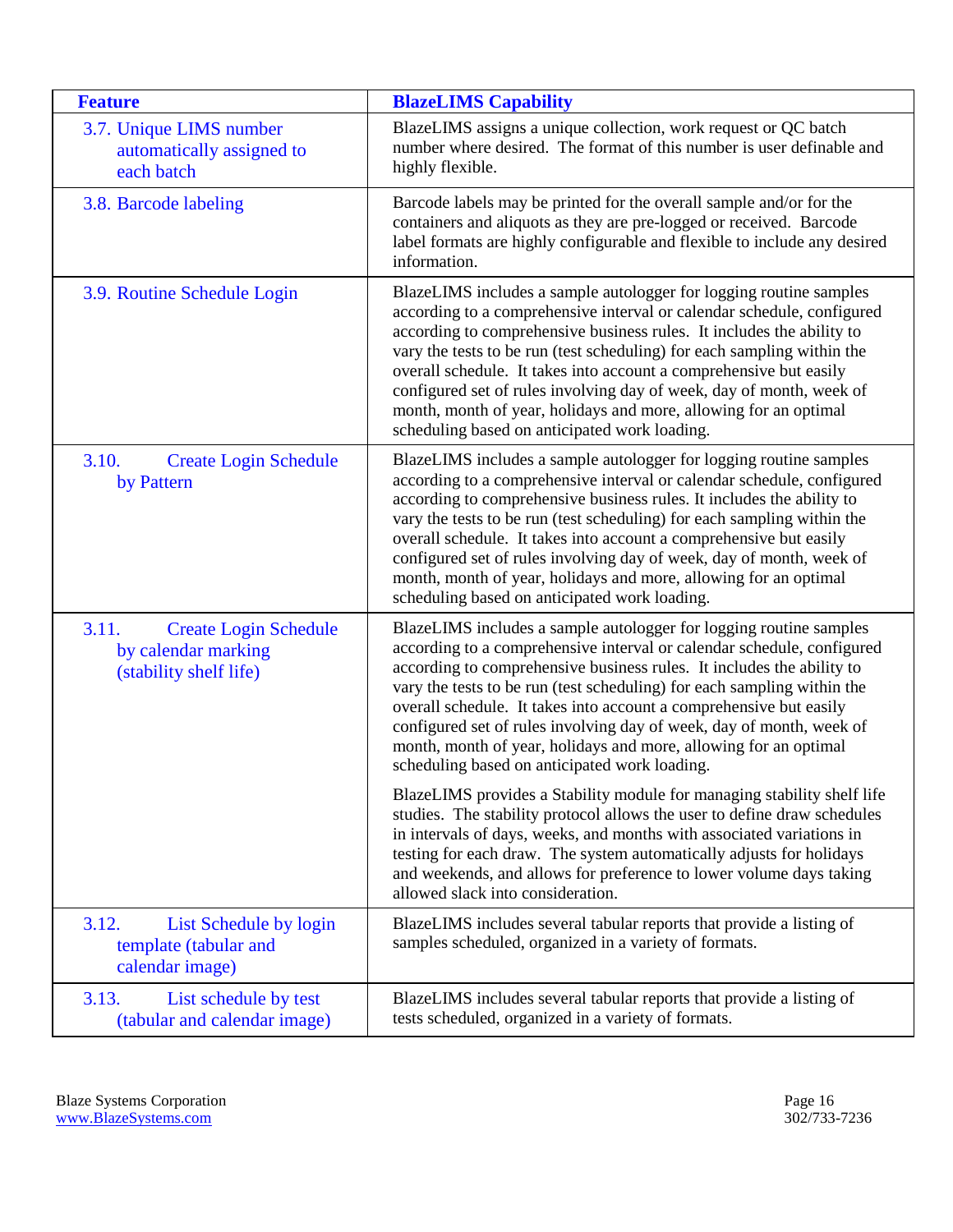<span id="page-16-8"></span><span id="page-16-7"></span><span id="page-16-6"></span><span id="page-16-5"></span><span id="page-16-4"></span><span id="page-16-3"></span><span id="page-16-2"></span><span id="page-16-1"></span><span id="page-16-0"></span>

| <b>Feature</b>                                                       | <b>BlazeLIMS Capability</b>                                                                                                                                                                                                                                                                                                                                                                                                                                                                                 |
|----------------------------------------------------------------------|-------------------------------------------------------------------------------------------------------------------------------------------------------------------------------------------------------------------------------------------------------------------------------------------------------------------------------------------------------------------------------------------------------------------------------------------------------------------------------------------------------------|
| 3.14.<br>Login from external<br>systems or files                     | BlazeLIMS sample autologger can log samples and tests as defined in a<br>text, CSV, Excel spreadsheet, or XML file received from an external<br>system, according to a flexible configuration of field formats. These<br>may be created on an ad-hoc basis or be received periodically from<br>other systems in a folder being monitored by BlazeLIMS. This feature<br>is most often used to log samples from ERP or other systems. The<br>BlazeWebServer provides web services to accomplish this as well. |
| 3.15.<br><b>LIMS</b> resample login                                  | BlazeLIMS provides the capability of creating a new sample (resample)<br>based on an old sample by simply clicking on a button on the log<br>sample screen. The old sample is not automatically cancelled. A link is<br>maintained to the original sample. Alternatively, a resample may be<br>performed for a container within a sample so that resample data is<br>included in the original sample for ease of management.                                                                                |
| 3.16.<br><b>LIMS</b> retest login                                    | BlazeLIMS provides a feature for retesting (re-logging) any method and<br>its tests within a sample by simple pushbutton. The user may also reject<br>any method and its tests.                                                                                                                                                                                                                                                                                                                             |
| 3.17.<br>Event trigger login                                         | BlazeLIMS includes an event trigger system that provides actions on<br>sample and test events. One of the actions is to provide the ability to<br>log in a sample after every nth sample.                                                                                                                                                                                                                                                                                                                   |
| 3.18.<br>Modify tests assigned<br>to sample during login             | BlazeLIMS allows the user to easily modify/add tests assigned to<br>samples during login.                                                                                                                                                                                                                                                                                                                                                                                                                   |
| 3.19.<br>Ad-hoc login and test<br>assignments                        | BlazeLIMS allows ad hoc login and test assignments via pick lists or<br>dropdowns.                                                                                                                                                                                                                                                                                                                                                                                                                          |
| 3.20.<br><b>Register sample</b><br>receipt for pre-logged sample     | BlazeLIMS includes a receive sample screen to indicate the receipt of<br>samples or containers that were previously logged and allow for entry<br>of conditions and other sample information, printing of labels and<br>worksheets, etc. Sample receipt may be by single sample or batched in<br>various convenient modes (e.g. grouped by testing request, stability<br>draws, collection routes, etc.), often providing visible indication of<br>missing samples or containers.                           |
| 3.21.<br>Add or delete tests or<br>profiles from logged in<br>sample | BlazeLIMS provides a modify sample screen for adding tests to a<br>logged sample. If enabled, the results entry screen can also allow this<br>function. The system will appropriately change the sample status<br>and/or require re-approval. There is also a cancel sample/test screen for<br>canceling tests in a logged sample. The system will appropriately<br>change the sample status.                                                                                                               |
| User definable login<br>3.22.<br>methods                             | The user can define templates that which can specify the complete set<br>of login information and actions for a sample. These may be used to<br>populate the log sample screen by simply selecting the template or for<br>use by the autologging functions.                                                                                                                                                                                                                                                 |
|                                                                      | The user can define work request templates that can specify the<br>complete set of login information and actions for a set of samples.<br>These may be used to populate the work request by simply selecting the<br>template.                                                                                                                                                                                                                                                                               |
| <b>Blaze Systems Corporation</b>                                     | Page 17                                                                                                                                                                                                                                                                                                                                                                                                                                                                                                     |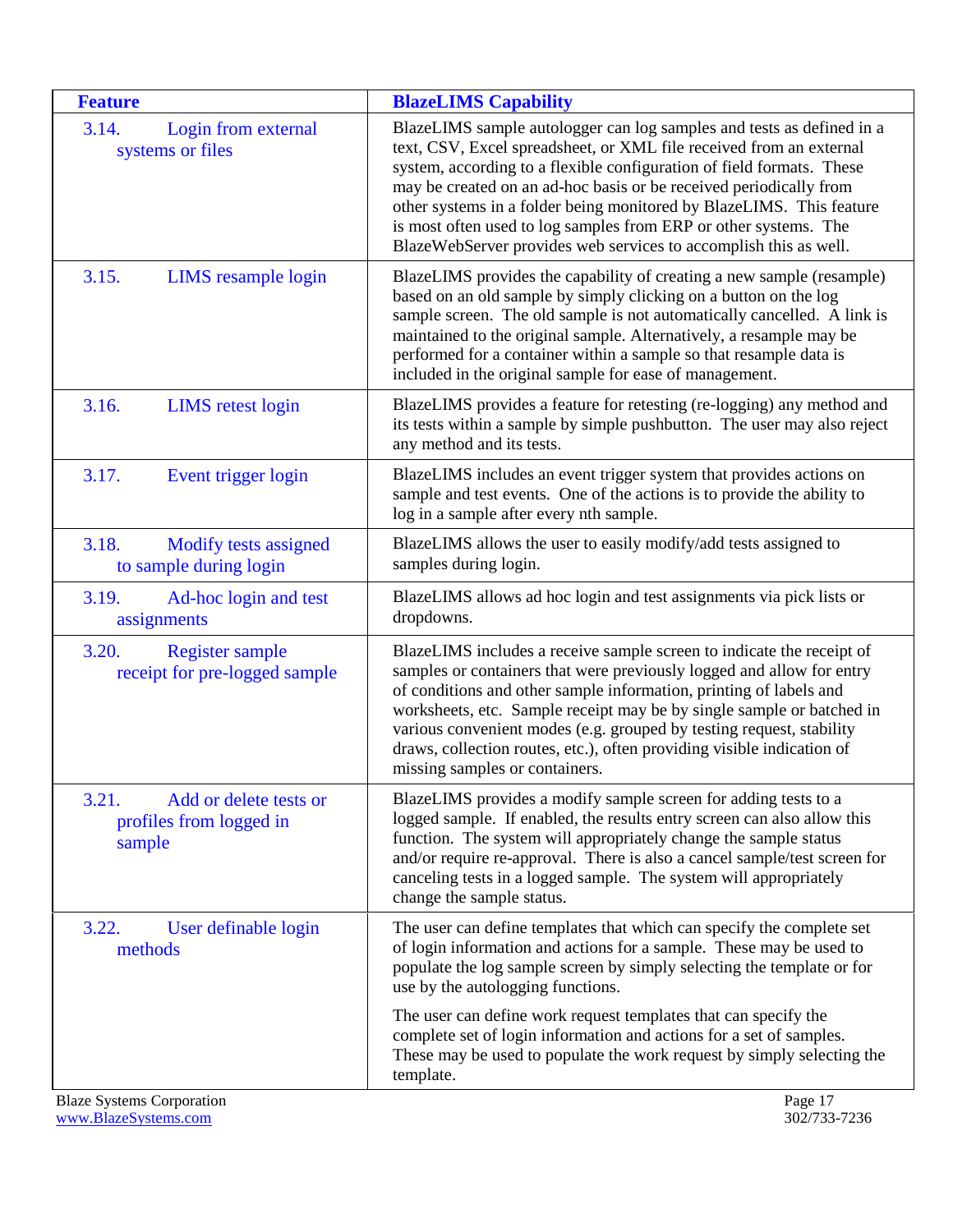<span id="page-17-8"></span><span id="page-17-7"></span><span id="page-17-6"></span><span id="page-17-5"></span><span id="page-17-4"></span><span id="page-17-3"></span><span id="page-17-2"></span><span id="page-17-1"></span><span id="page-17-0"></span>

| <b>Feature</b>                                               | <b>BlazeLIMS Capability</b>                                                                                                                                                                                                                                                                                                                                                                                                                                                                                                                                                     |
|--------------------------------------------------------------|---------------------------------------------------------------------------------------------------------------------------------------------------------------------------------------------------------------------------------------------------------------------------------------------------------------------------------------------------------------------------------------------------------------------------------------------------------------------------------------------------------------------------------------------------------------------------------|
| 3.23.<br>User definable login<br>screens                     | BlazeLIMS allows multiple levels of configuration for the login<br>screens. The user may configure the presence of and names of<br>numerous identification fields in a way that is fully comprehensive of<br>needs and avoids costly customization. Screens are available in various<br>flavors (manufacturing, environmental, clinical, etc.)                                                                                                                                                                                                                                  |
| 3.24.<br>Ease of login                                       | BlazeLIMS insures ease of login primarily by the use of templates<br>which default most values and are easy to select. Field entry is made<br>simple by the use of dropdowns, help tables, special controls and much<br>more. Also, BlazeLIMS has organized the log sample and other screens<br>to make it easy to log samples, split samples, resample, retest, etc.                                                                                                                                                                                                           |
| 3.25.<br>Login reports                                       | Receipt and worksheet reports and labels may be created on login or on<br>demand. Email notifications may be sent routinely based on sample<br>type or by exception (e.g. priority, damaged container, etc.) Numerous<br>displays and reports also exist to manage backlog, performance<br>summaries, etc.                                                                                                                                                                                                                                                                      |
| 4. Labels                                                    |                                                                                                                                                                                                                                                                                                                                                                                                                                                                                                                                                                                 |
| 4.1. Print container label (with<br>and without barcodes)    | Labels with optional barcodes may be generated on sample logging,<br>receipt or by manual request. Labels may be created for the sample<br>and/or its individual containers or aliquots. BlazeLIMS allows the user<br>to configure labels to print any field associated with the<br>sample/container, including information useful for routing such as<br>testing abbreviations, etc. Labels may also be printed for reagents,<br>standards, instruments, personnel, shipping containers, and much more.<br>Barcodes can also be printed on reports for use as worksheets, etc. |
| 4.2. Print container requirements<br>report from schedule    | The sample scheduling system provides a report of container and<br>container preparation requirements for use in sample collection and<br>COC.                                                                                                                                                                                                                                                                                                                                                                                                                                  |
| 4.3. Print labels from logged in<br>samples (with bar codes) | Labels with optional barcodes may be generated on sample logging,<br>receipt or by manual request. Labels may be created for the sample<br>and/or its individual containers or aliquots. BlazeLIMS allows the user<br>to configure labels to print any field associated with the<br>sample/container, including information useful for routing such as<br>testing abbreviations, etc.                                                                                                                                                                                           |
| 4.4. Print shipping labels                                   | BlazeLIMS provides comprehensive tracking of shipments and<br>produces paperwork such as shipping labels, bill of lading, COC. It<br>includes multiple modes of operation in which individual items may be<br>barcoded into a shipment, or all items available for a particular<br>destination, with subsequent validation. This insures optimal<br>management of shipments so as not to miss items.                                                                                                                                                                            |
| 4.5. Print labels from Schedule                              | BlazeLIMS will print sample/container labels for a set of samples from<br>the logging schedule. BlazeLIMS allows the user to configure labels<br>with any field associated with the container                                                                                                                                                                                                                                                                                                                                                                                   |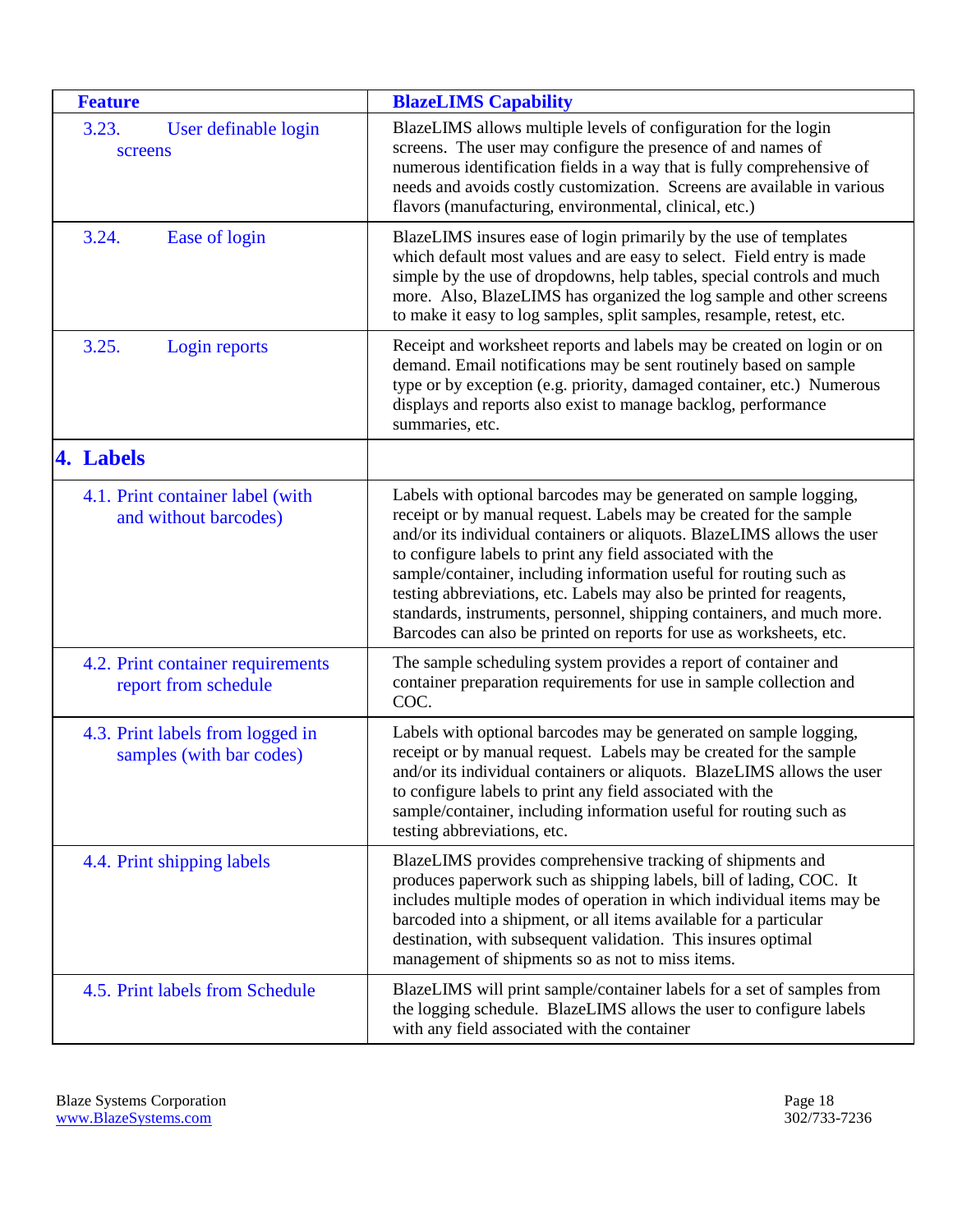<span id="page-18-12"></span><span id="page-18-11"></span><span id="page-18-10"></span><span id="page-18-9"></span><span id="page-18-8"></span><span id="page-18-7"></span><span id="page-18-6"></span><span id="page-18-5"></span><span id="page-18-4"></span><span id="page-18-3"></span><span id="page-18-2"></span><span id="page-18-1"></span><span id="page-18-0"></span>

| <b>Feature</b>                                         | <b>BlazeLIMS Capability</b>                                                                                                                                                                                                                                                                                                                                                                          |
|--------------------------------------------------------|------------------------------------------------------------------------------------------------------------------------------------------------------------------------------------------------------------------------------------------------------------------------------------------------------------------------------------------------------------------------------------------------------|
| 4.6. Print sample receipt                              | BlazeLIMS provides manual or automatic printing of a sample receipt<br>report when a sample is logged or received based on workflow<br>configuration.                                                                                                                                                                                                                                                |
| 4.7. Print sampling route list from<br><b>Schedule</b> | BlazeLIMS includes a sample routing function and associated route list<br>report as part of the autolog schedule for multiple sample logging.                                                                                                                                                                                                                                                        |
| 4.8. Flask labels (removable)                          | BlazeLIMS prints labels on demand or automatically when samples are<br>logged or received for the sample, its containers and/or its aliquots<br>(flasks).                                                                                                                                                                                                                                            |
| 4.9. User definable label formats                      | BlazeLIMS allows the user to define the format and the fields to be<br>displayed on any label to include any database item associated with the<br>sample, work request, shipment, inventory item, etc.                                                                                                                                                                                               |
| 4.10.<br><b>WHMIS Workplace</b><br>Labels              | BlazeLIMS can print WHMIS hazard labels based on its database of<br>material types/hazards.                                                                                                                                                                                                                                                                                                          |
| Ease of label functions<br>4.11.                       | BlazeLIMS includes bar coding features in many of its screens to<br>quickly locate samples, inventory items, reagents, work request,<br>shipments, etc. from container labels or from barcodes printed on<br>BlazeLIMS reports.                                                                                                                                                                      |
| 4.12.<br><b>Current label printers</b>                 | BlazeLIMS includes the ability to print labels on most commercial<br>barcode printers.                                                                                                                                                                                                                                                                                                               |
| <b>5. Sample Distribution and</b><br><b>Tracking</b>   |                                                                                                                                                                                                                                                                                                                                                                                                      |
| 5.1. Tracking                                          | The location and processing steps for all samples, containers and<br>aliquots are tracked throughout their life cycle. Tracking may be<br>automatic but also may be enforced via receive and relinquish<br>operations.                                                                                                                                                                               |
| 5.2. Distribution lists                                | BlazeLIMS' log sample and/or receive sample functions can produce a<br>distribution list for the samples/containers/aliquots or include such<br>information on labels.                                                                                                                                                                                                                               |
| 5.3. Chain of custody                                  | BlazeLIMS can produce COC reports for use in collecting<br>samples/containers, and includes its own Chain of Custody tracking of<br>all samples/containers for all laboratory operations.                                                                                                                                                                                                            |
| 5.4. Sample routing                                    | BlazeLIMS includes a sample route function for definition of the route<br>order of tests to be performed for a sample. Alternatively, a simple list<br>of the route may be included on worksheets or labels.                                                                                                                                                                                         |
| 5.5. Sample shipping                                   | BlazeLIMS provides comprehensive tracking of shipments and<br>produces paperwork such as shipping labels, bill of lading, COC. It<br>includes multiple modes of operation in which individual items may be<br>barcoded into a shipment, or all items available for a particular<br>destination, with subsequent validation. This insures optimal<br>management of shipments so as not to miss items. |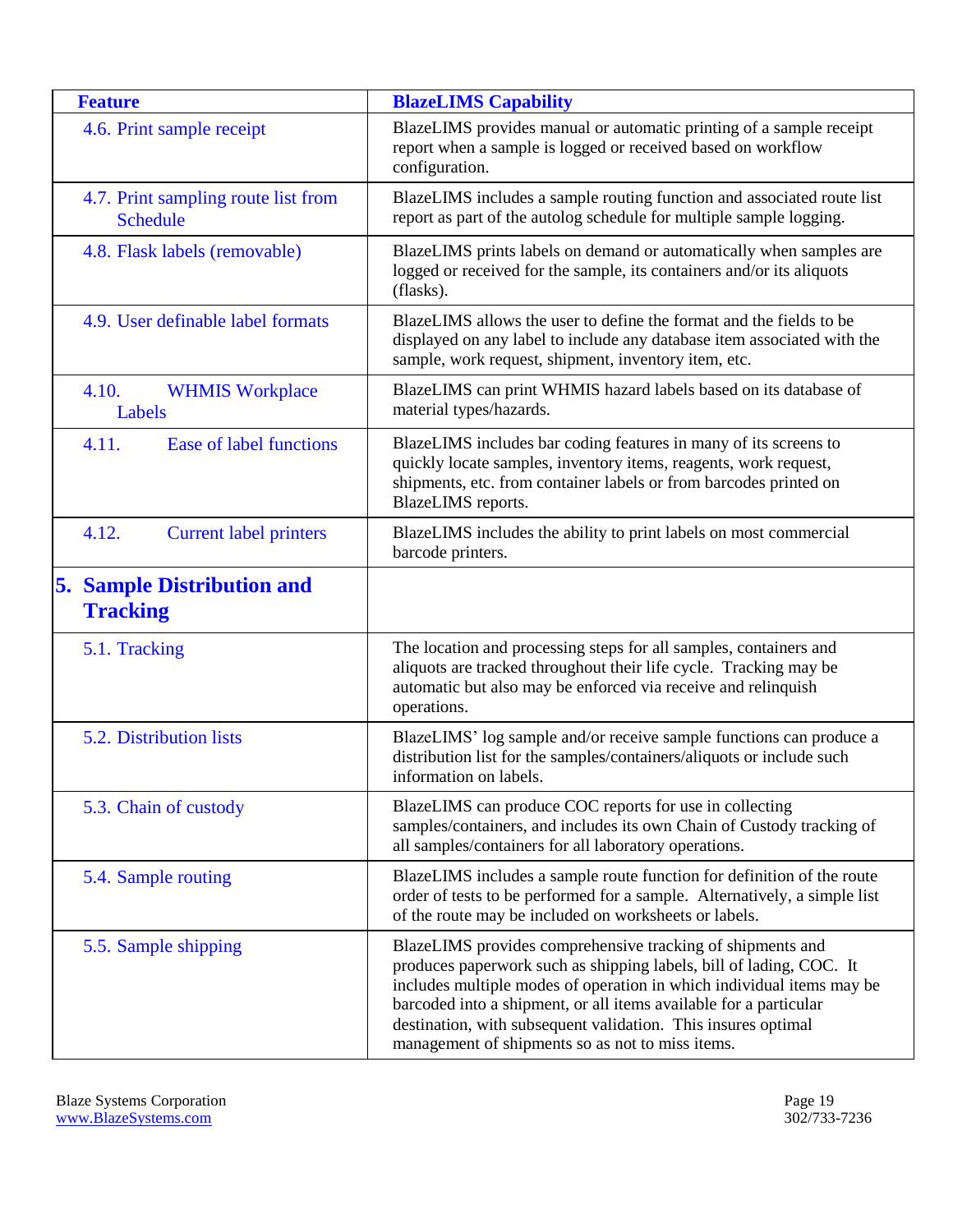<span id="page-19-6"></span><span id="page-19-5"></span><span id="page-19-4"></span><span id="page-19-3"></span><span id="page-19-2"></span><span id="page-19-1"></span><span id="page-19-0"></span>

| <b>Feature</b>                                                                 | <b>BlazeLIMS Capability</b>                                                                                                                                                                                                                                                                                                                                                                                                                                                                    |
|--------------------------------------------------------------------------------|------------------------------------------------------------------------------------------------------------------------------------------------------------------------------------------------------------------------------------------------------------------------------------------------------------------------------------------------------------------------------------------------------------------------------------------------------------------------------------------------|
| 5.6. Sample storage and retrieval                                              | A simple storage location indicator may be entered into the sample. For<br>more comprehensive storage and retrieval management, the<br>BlazeInventory module allows for tracking and storage of samples in<br>hierarchical storerooms, freezers, box, slot, subslot, etc., including<br>comprehensive tracking of conditions, locations, check in/check out,<br>freeze/thaw cycles, COC, storage rules, disposal, etc.                                                                         |
|                                                                                | The BlazeLIMS Stability function includes the ability to define storage<br>conditions and locations for its inventory of stored samples.                                                                                                                                                                                                                                                                                                                                                       |
| 5.7. Sample storage inventory<br>management                                    | The BlazeInventory module allows for tracking and storage of samples<br>in hierarchical storerooms, freezers, shelf, box, slot subslot, etc.,<br>including comprehensive tracking of conditions, locations, check<br>in/check out, freeze/thaw cycles, COC, storage rules, disposal, etc.                                                                                                                                                                                                      |
|                                                                                | BlazeInventory provides sample inventory management for stability<br>samples.                                                                                                                                                                                                                                                                                                                                                                                                                  |
|                                                                                | BlazeInventory has stability reports including the location of samples.                                                                                                                                                                                                                                                                                                                                                                                                                        |
| 5.8. Sample disposition / disposal<br>management                               | Sample disposal with special provisions for hazardous materials may be<br>managed in a simple fashion at the sample level with available<br>schedules and reports. Alternatively BlazeInventory manages and tracks<br>the disposal of samples in a more comprehensive fashion.                                                                                                                                                                                                                 |
| 5.9. On-line access to sample<br>distribution, storage & safety<br>information | BlazeInventory provides storage and safety information and complete<br>item tracking.                                                                                                                                                                                                                                                                                                                                                                                                          |
|                                                                                | BlazeLIMS provides a mechanism for capturing/managing versioned<br>SOP and MSDS documents for samples, materials, methods,<br>instruments, etc. A user can view these documents from any<br><b>BlazeLIMS</b> Client.                                                                                                                                                                                                                                                                           |
| <b>6. Assigning Work</b>                                                       | In many laboratories, analytical work is implicitly assigned by the arrival<br>of a sample at the input station for an operation. In other situations, tasks<br>may be pre-assigned according to priorities, availabilities, grouping<br>efficiencies, and other factors. In either case, however, many of the same<br>tools described in this section may be used either to assign the work or to<br>monitor progress for backlog, and adjust for bottlenecks, unusual<br>circumstances, etc. |
| 6.1. Grouping Tests By QC Batch<br><b>Or Run</b>                               | Tests may be grouped as runs or method based batches for efficiencies<br>all the operations described here including prepping, running analysis,<br>data entry, and approvals, and for the application of QC testing.<br>Collection of tests into uniquely identified batches or runs may be done<br>by barcoding or via comprehensive filters and condition tests. Batches<br>and runs may be processed                                                                                       |
| 6.2. Select and assign tasks                                                   | Selecting and assigning tasks may be performed at the testing request,<br>sample or test (aliquot) level according to the accountability<br>distribution within an organization.                                                                                                                                                                                                                                                                                                               |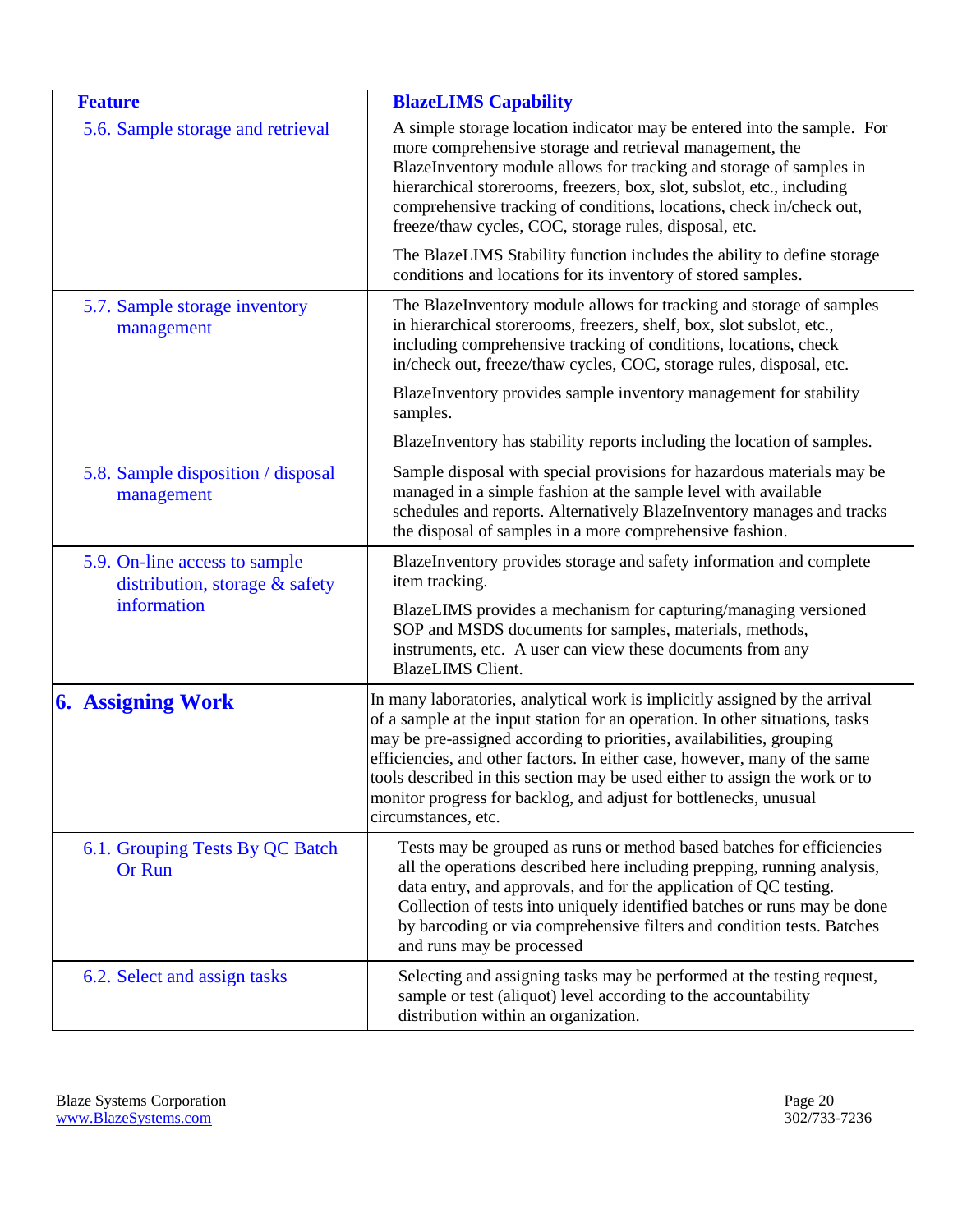<span id="page-20-3"></span><span id="page-20-2"></span><span id="page-20-1"></span><span id="page-20-0"></span>

| <b>Feature</b>                                                                        | <b>BlazeLIMS Capability</b>                                                                                                                                                                                                                                                                                                                                                                                                                                                                                                                                                                                                                                                                                                                                                                                                |
|---------------------------------------------------------------------------------------|----------------------------------------------------------------------------------------------------------------------------------------------------------------------------------------------------------------------------------------------------------------------------------------------------------------------------------------------------------------------------------------------------------------------------------------------------------------------------------------------------------------------------------------------------------------------------------------------------------------------------------------------------------------------------------------------------------------------------------------------------------------------------------------------------------------------------|
| 6.2.1. Select tasks by analyst,<br>workgroup, instrument,<br>test, priority, due date | BlazeLIMS provides for assignment of priority to work requests and<br>samples, and the assignment of work requests, samples and/or aliquots<br>to lab groups, personnel, and instruments. A backlog/assignment screen<br>is available at each of these levels and is easily populated with the<br>backlog for various tasks such as receive, prep, analysis, review,<br>approve, etc. Items are ordered by priority and due date, so that the<br>current state and backlog for virtually any operation may displayed, the<br>status of items examined, and work assigned. An interface to Microsoft<br>Project for export/import allows for schedule management, optimization<br>and display by analyst, instrument, priority, etc. for ease of viewing,<br>assigning resources, reporting, including work calendars, etc. |
| 6.2.2. Due date<br>determination                                                      | Due dates for work requests, sample and aliquots are calculated based<br>on a combination of turn-around commitments, sequencing of tasks,<br>sample shelf lives before prep and analysis, etc. and can take into<br>account operations with different activity schedules. For example,<br>analyzers can often run 24/7, whereas personnel work 8/5.                                                                                                                                                                                                                                                                                                                                                                                                                                                                       |
| 6.2.3. Print work list by work<br>group, instrument, test,<br>sample                  | BlazeLIMS includes work schedule screens and reports by lab group,<br>instrument, person, test, sample, etc.                                                                                                                                                                                                                                                                                                                                                                                                                                                                                                                                                                                                                                                                                                               |
| 6.2.4. Work list by test                                                              | BlazeLIMS includes a work list feature to view and create work lists by<br>method/test and to print reports of work lists.                                                                                                                                                                                                                                                                                                                                                                                                                                                                                                                                                                                                                                                                                                 |
| 6.2.5. Print test backlog                                                             | BlazeLIMS includes a method/test backlog report ordered by<br>collections as desired (lab group, analyst, test, due date, priority,<br>instrument, etc.                                                                                                                                                                                                                                                                                                                                                                                                                                                                                                                                                                                                                                                                    |
| 6.2.6. Print instrument<br>backlog from schedule                                      | A report is available to show instrument backlog from schedules, with<br>color coded indication of expired or soon-to-expire samples.                                                                                                                                                                                                                                                                                                                                                                                                                                                                                                                                                                                                                                                                                      |
| 6.3. Print instrument backlog<br>from active samples                                  | BlazeLIMS includes an instrument backlog report from active samples,<br>with color coded indication of expired or soon-to-expire samples.                                                                                                                                                                                                                                                                                                                                                                                                                                                                                                                                                                                                                                                                                  |
| 6.3.1. Select Analyst Work<br>lists                                                   |                                                                                                                                                                                                                                                                                                                                                                                                                                                                                                                                                                                                                                                                                                                                                                                                                            |
| 6.3.2. Print work group<br>backlog                                                    | BlazeLIMS includes a Lab Group backlog report, with color coded<br>indication of expired or soon-to-expire samples.                                                                                                                                                                                                                                                                                                                                                                                                                                                                                                                                                                                                                                                                                                        |
| 6.4. Print analyst backlog                                                            | BlazeLIMS includes an analyst backlog report.                                                                                                                                                                                                                                                                                                                                                                                                                                                                                                                                                                                                                                                                                                                                                                              |
| 6.4.1. Specialized Sample<br>group work list                                          |                                                                                                                                                                                                                                                                                                                                                                                                                                                                                                                                                                                                                                                                                                                                                                                                                            |
| 6.5. Print backlog of expiring<br>samples in time order                               | The BlazeLIMS Backlog report may be grouped and sorted by due date<br>and priority, with color coded indication of expired or soon-to-expire<br>samples.                                                                                                                                                                                                                                                                                                                                                                                                                                                                                                                                                                                                                                                                   |
| 6.6. Instrument sequence or<br>control file generation                                |                                                                                                                                                                                                                                                                                                                                                                                                                                                                                                                                                                                                                                                                                                                                                                                                                            |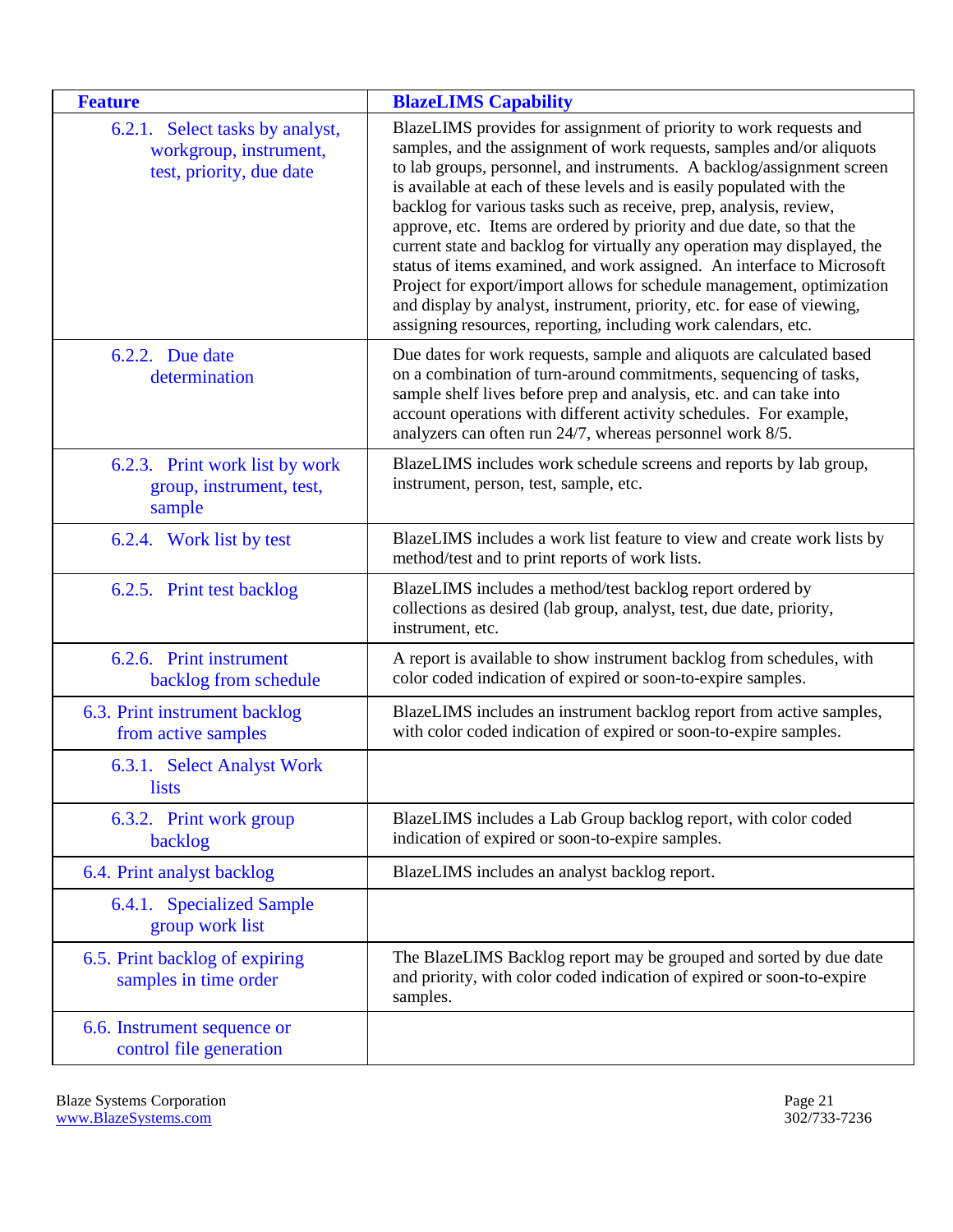<span id="page-21-3"></span><span id="page-21-2"></span><span id="page-21-1"></span><span id="page-21-0"></span>

| <b>Feature</b>                                 | <b>BlazeLIMS Capability</b>                                                                                                                                                                                                                                                                                                                                                                                                                                                                                                                                                                                                             |
|------------------------------------------------|-----------------------------------------------------------------------------------------------------------------------------------------------------------------------------------------------------------------------------------------------------------------------------------------------------------------------------------------------------------------------------------------------------------------------------------------------------------------------------------------------------------------------------------------------------------------------------------------------------------------------------------------|
| 6.6.1. Tray loading list                       | BlazeLIMS provides for an instrument tray loading list report from QC<br>batches or work lists. It can be sequence oriented or plate layout<br>organized and can include lab QC's as well as unknown samples. It can<br>include printed barcodes for easy scanning into an instrument or can be<br>transmitted directly into many instruments or CDS's.                                                                                                                                                                                                                                                                                 |
| 6.6.2. Transmit sequence file<br>to instrument | BlazeLIMS can produce the tray loading list and transmit directly to the<br>instrument, either via shared folder of using BlazeLink.                                                                                                                                                                                                                                                                                                                                                                                                                                                                                                    |
| 6.7. User definable work<br>assignment methods | Work assignment is may be done via a round-robin schedule assisted<br>by pre-defined method/personnel relationships. Integration with<br>Microsoft Project allows for inclusion of worker work days and for<br>easy drag and drop assignment methods or load leveling algorithms.                                                                                                                                                                                                                                                                                                                                                       |
| 6.8. Analyst Worksheets                        |                                                                                                                                                                                                                                                                                                                                                                                                                                                                                                                                                                                                                                         |
| 6.8.1. Printed worksheets                      | BlazeLIMS can automatically print a worksheet during work request or<br>sample logging on receipt or on demand. Worksheets may be on a<br>sample, aliquot, batch or other type of grouping.                                                                                                                                                                                                                                                                                                                                                                                                                                             |
| 6.8.2. Electronic worksheets                   | BlazeLIMS includes the ability to generate electronic worksheets in<br>Excel in a general form for any aliquot or batch, or using a pre-defined<br>template applicable to a particular method. This provides a powerful<br>mechanism to seamlessly integrate and version control templates in the<br>BlazeLIMS document management system, automatically instantiate<br>and populate them at run time, capture the data in a familiar form and<br>then automatically upload it and archive the worksheet. It preserves<br>legacy investment in these worksheets while providing a fully managed,<br>controlled and integrated function. |
| 6.9. Sample Preparation / ELN                  | BlazeLIMS provides sample preparation at the sample, aliquot and<br>batch levels, including full-ledged ELN tracking of the process for<br>creating reagents, stock solutions, standards, etc.                                                                                                                                                                                                                                                                                                                                                                                                                                          |
| 6.10.<br>Prep batching                         | BlazeLIMS supports prep batching, either as a separate batch/operation<br>from analytical batching, or as part of an analytical batch. Prep batches<br>of multiple types may be created (extraction, cleanup, prep, etc.)<br>Features include assistance, enforcement and management of creation<br>and use of reagents and standards, including full vendor/lot traceability,<br>enforcement of multiple expiration rules, comprehensive chemistry<br>calculations, QC statistics, step by step execution with audit trail,<br>worksheets, and more.                                                                                   |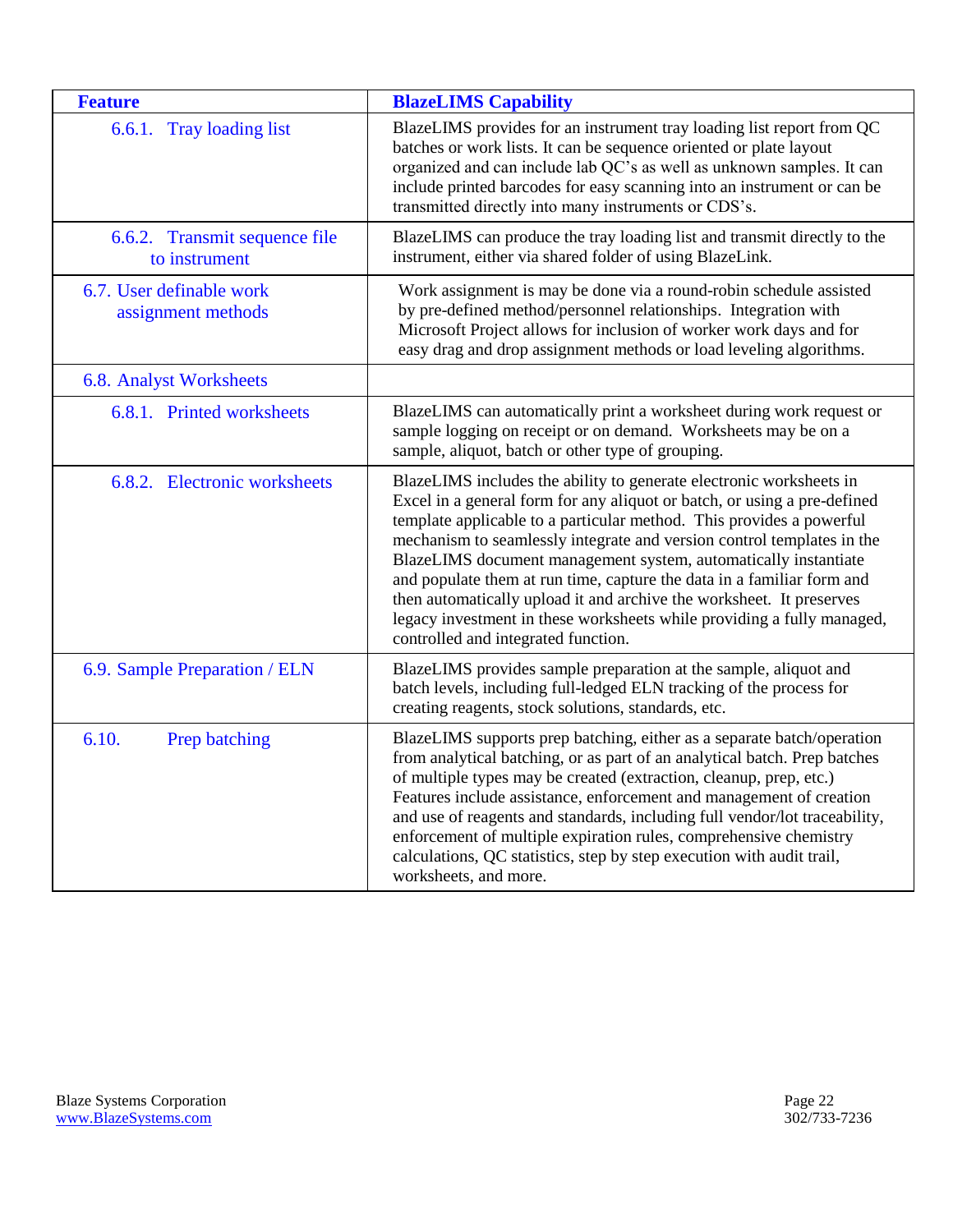<span id="page-22-7"></span><span id="page-22-6"></span><span id="page-22-5"></span><span id="page-22-4"></span><span id="page-22-3"></span><span id="page-22-2"></span><span id="page-22-1"></span><span id="page-22-0"></span>

| <b>Feature</b>                                                        | <b>BlazeLIMS Capability</b>                                                                                                                                                                                                                                                                                                                                                                                                                                                                                                                                                                                                                                                                                   |
|-----------------------------------------------------------------------|---------------------------------------------------------------------------------------------------------------------------------------------------------------------------------------------------------------------------------------------------------------------------------------------------------------------------------------------------------------------------------------------------------------------------------------------------------------------------------------------------------------------------------------------------------------------------------------------------------------------------------------------------------------------------------------------------------------|
| 6.11.<br><b>Reagent management</b>                                    | BlazeInventory supports tracking and management of reagent purchase,<br>creation from other reagents, storage and retrieval, quarantine, testing,<br>usage, expiration using multiple criterion including expiration of<br>ingredients, lot numbers, properties, SOP document management,<br>inventory quantity enforcements with notification, and comprehensive<br>calculations associated with operations performed. . BlazeInventory<br>allows for tracking and storage of samples in hierarchical storerooms,<br>freezers, box, slot, subslot, etc., including comprehensive tracking of<br>conditions, locations, check in/check out, freeze/thaw cycles, COC,<br>storage rules, disposal, safety, etc. |
|                                                                       | In short, a complete ELN capability is provided for managing and use<br>of reagents.                                                                                                                                                                                                                                                                                                                                                                                                                                                                                                                                                                                                                          |
| 6.12.<br><b>Standards management</b>                                  | BlazeLIMS / BlazeInventory supports tracking and management of lab<br>standards purchase, creation from other reagents, dilutions, storage and<br>retrieval, usage, expiration, lot numbers, properties, SOP document<br>management, and comprehensive calculations associated with<br>operations performed and QC statistics. In short, a complete ELN<br>capability is provided. The system supports creation and use of blanks,<br>dups, spikes, calibrations, internal standards, surrogates, etc. and their<br>incorporation into batches and aliquots.                                                                                                                                                  |
| 6.13.<br><b>Instrument</b><br>management                              | BlazeLIMS supports tracking and management of instruments used in<br>preparations including scales, pipettes, volumetric flasks, etc.,<br>monitoring and enforcing proper use and calibration status.                                                                                                                                                                                                                                                                                                                                                                                                                                                                                                         |
| 6.14.<br><b>Personnel management</b>                                  | BlazeLIMS supports tracking of personnel performing various steps of<br>the preparation operation and their qualifications.                                                                                                                                                                                                                                                                                                                                                                                                                                                                                                                                                                                   |
| 6.15.<br><b>Prep Templating</b>                                       | BlazeLIMS supports creation and use of comprehensive templates<br>defining the prep operations and calculations to provide straightforward<br>execution.                                                                                                                                                                                                                                                                                                                                                                                                                                                                                                                                                      |
| 6.16.<br><b>Produce worksheets</b>                                    | BlazeLIMS produces comprehensive worksheets for the prep process.<br>These can be in the form of printed worksheets using Crystal Reports or<br>live integrated spreadsheets which can be populated and automatically<br>uploaded and captured in the documents management system.                                                                                                                                                                                                                                                                                                                                                                                                                            |
| 7. Data Capture – Entering<br>Data & Information                      |                                                                                                                                                                                                                                                                                                                                                                                                                                                                                                                                                                                                                                                                                                               |
| 7.1. Manual Keyboard Data Entry                                       | BlazeLIMS provides a wide variety of screens that are fine-tuned for<br>manual entry according to the demands of the workflow. These range<br>from single sample or aliquot to matrix entries of various collections, to<br>spreadsheet entry, to user definable entry methods for repetitive<br>operations.                                                                                                                                                                                                                                                                                                                                                                                                  |
| 7.1.1. Single sample by<br>sample (can use bar code<br>for sample id) | BlazeLIMS sample-oriented screens are designed with the Sample Log<br>Number field (positioned first on the screen) capable of receiving a<br>barcode value that automatically locates and displays the desired sample<br>record or any container or aliquot of the sample.                                                                                                                                                                                                                                                                                                                                                                                                                                   |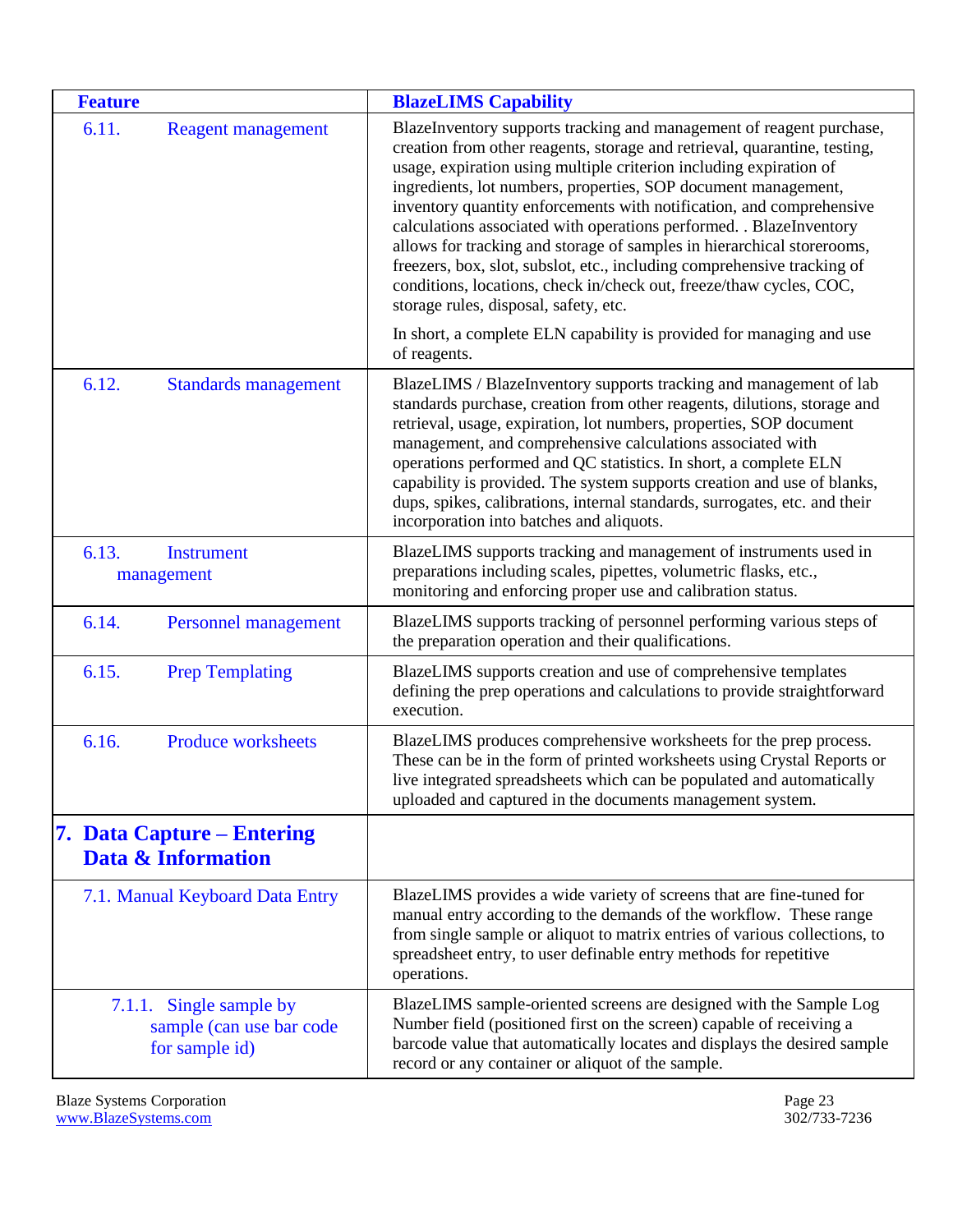<span id="page-23-1"></span><span id="page-23-0"></span>

| <b>Feature</b>                                                  | <b>BlazeLIMS Capability</b>                                                                                                                                                                                                                                                                                                                  |
|-----------------------------------------------------------------|----------------------------------------------------------------------------------------------------------------------------------------------------------------------------------------------------------------------------------------------------------------------------------------------------------------------------------------------|
| 7.1.2. Single sample by test<br>(bar code sample id)            | There are several result entry screens in BlazeLIMS. The Enter Result<br>screen provides single sample, container or aliquot by tests. The screen<br>accepts a barcode.                                                                                                                                                                      |
| 7.1.3. Multi sample by work<br>list                             | The Matrix Entry screen is capable of fetching samples based on a wide<br>variety of criterion as a way to enter via a cross tab matrix or via an<br>integrated Excel worksheet. Alternatively multiple samples may be<br>collected in a run or a QC batch and results entered on associated entry<br>screens or related Excel worksheets.   |
| 7.1.4. Multi sample by test<br>backlog                          | The Matrix Entry screen provides selection of samples from a list of<br>backlog aliquots. Alternatively backlog aliquots may be fetched into a<br>QC batch for multiple entry.                                                                                                                                                               |
| 7.1.5. Worksheet single<br>sample data entry<br>(spreadsheet)   | BlazeLIMS can display/create a data entry worksheet for a single<br>sample using Crystal Reports for paper versions and/or Excel for<br>integrated electronic versions.                                                                                                                                                                      |
| 7.1.6. Worksheet multiple<br>sample data entry<br>(spreadsheet) | BlazeLIMS can display/create a multi-sample data entry worksheet<br>based on a collection of samples or a QC batch.                                                                                                                                                                                                                          |
| 7.1.7. User definable result<br>entry methods                   | Special purpose result entry screens may be configured for repetitive<br>entry of a particular set of data, such as tare and starting weights, ending<br>weights, etc. These provide a high productivity mechanism for entering<br>data from a repeating process.                                                                            |
| 7.1.8. Spreadsheet or auto-<br>entry limit and status           | All values entered by any of the methods described above are processed<br>according to the same hierarchy of checking                                                                                                                                                                                                                        |
| checking                                                        | Legality of entry by operator privileges, by status of test/aliquot/sample<br>and by kind of value.                                                                                                                                                                                                                                          |
|                                                                 | Legality of data entry format according to pre-specified data types and<br>formats for integer, fixed decimal, precision, scientific notation, date<br>time, elapsed time, text, text in a dataset, numeric with text overrides,<br>use of symbols such as $\langle \rangle$ , etc., capture of files and long text<br>paragraphs, and more. |
|                                                                 | Checking against method based limits such as UDL, LDL, etc.                                                                                                                                                                                                                                                                                  |
|                                                                 | Checking against specs at the product, product-customer, product-<br>quality-code, etc. levels as described below.                                                                                                                                                                                                                           |
| 7.2. Automated capture via<br>screens                           | Any of the above screens may be used to automatically capture barcode<br>identifiers and results from instruments whose output is wedged into the<br>keyboard input buffer.                                                                                                                                                                  |
| 7.3. Automated Instrument Data<br><b>Entry</b>                  | Automated data entry from simple devices can input directly to<br>BlazeLIMS screens via a keyboard wedge. Alternatively, BlazeLink<br>provides a flexible, configurable fully automated bi-directional<br>instrument interface.                                                                                                              |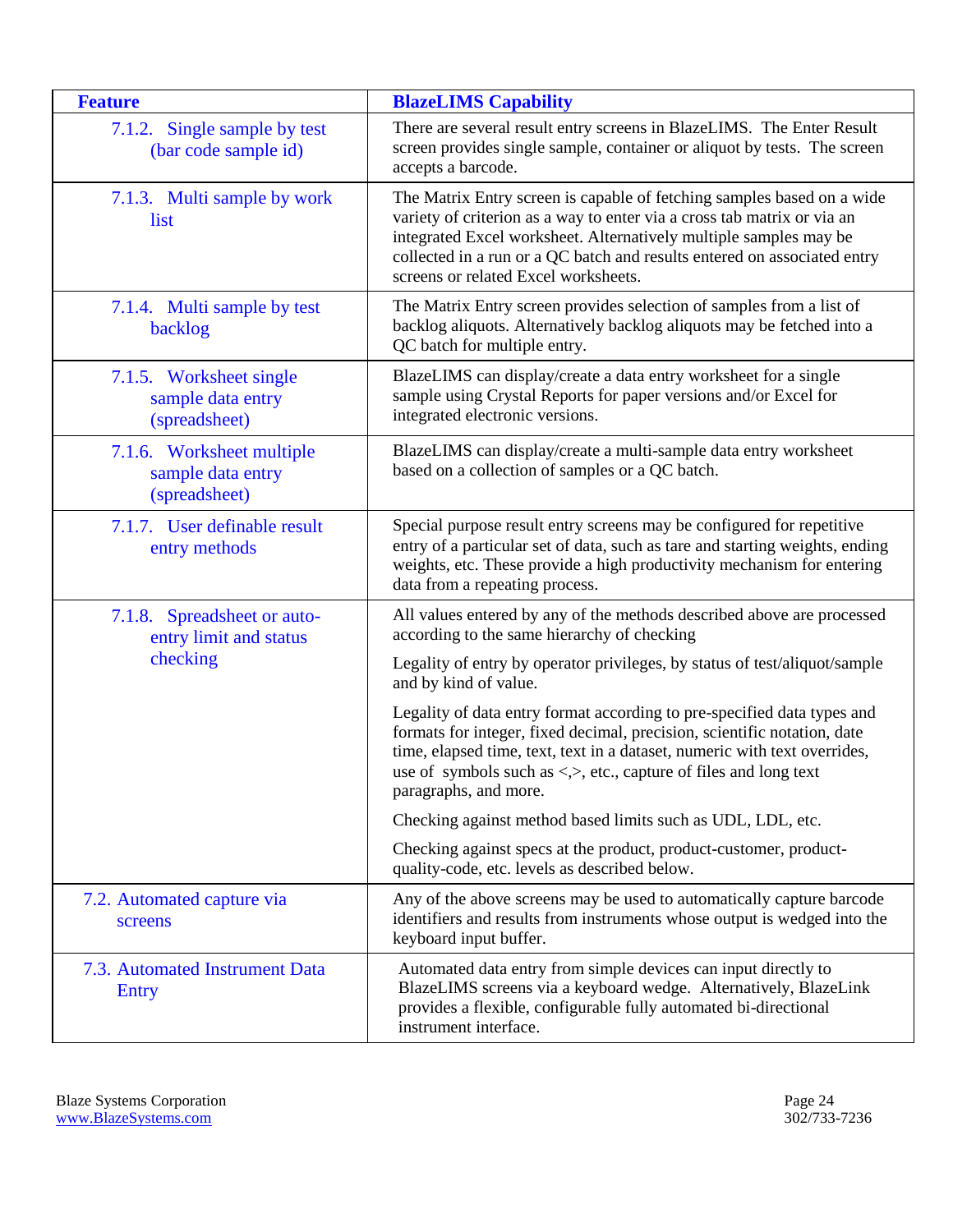| <b>Feature</b>                                                  | <b>BlazeLIMS Capability</b>                                                                                                                                                                                                                                                                                                                                                                                                                                                                                                                                                             |
|-----------------------------------------------------------------|-----------------------------------------------------------------------------------------------------------------------------------------------------------------------------------------------------------------------------------------------------------------------------------------------------------------------------------------------------------------------------------------------------------------------------------------------------------------------------------------------------------------------------------------------------------------------------------------|
| 7.3.1. RS-232 Instruments                                       | BlazeLink provides a bi-directional serial interface capability. It<br>captures instrument output that it parses to find desired values. The<br>desired values are formatted into an output message that is transferred<br>to the BlazeLIMS Uploader after optional display and approval. It can<br>be configured to handle various bi-directional protocols from simple<br>query sequences to full interchange of sampling and results data (e.g.<br>ASTM 1394-97, proprietary instrument protocols, etc.) BlazeLIMS can<br>provide runsheets that BlazeLink downloads to instruments. |
| 7.3.2. Acquisition Systems<br>(Down / Up Loads)                 | BlazeLink provides a bi-directional interface capability using<br>downloads/uploads. It captures instrument output that it parses to find<br>desired values. The desired values are formatted into an output<br>message that is transferred to the BlazeLIMS Uploader after optional<br>display and approval. BlazeLIMS can provide runsheets that BlazeLink<br>downloads to instruments.                                                                                                                                                                                               |
| 7.3.3. Instrument Control<br>(Bi-directional)                   | BlazeLIMS/BlazeLink can be configured for a variety of instrument<br>control protocols, including simple handshaking to elaborate formal<br>protocols (ASTM1394) with exchange substantial information with<br>BlazeLIMS such as patient, tests requested, standards, etc.                                                                                                                                                                                                                                                                                                              |
| 7.3.4. Auto sampler control                                     | BlazeLIMS does not include autosampler control, but can provide<br>runsheets, instruments, standards identification, etc.in formats suitable<br>for autosampler use.                                                                                                                                                                                                                                                                                                                                                                                                                    |
| 7.3.5. Robotic Systems                                          | BlazeLIMS can track robotic operations such as re-arraying or provide<br>commands for such operations.                                                                                                                                                                                                                                                                                                                                                                                                                                                                                  |
| 7.3.6. Review auto entered<br>results                           | Results can be reviewed via BlazeLink prior to being sent to the LIMS,<br>or reviewed in the LIMS by peers and approved by managers, if<br>desired.                                                                                                                                                                                                                                                                                                                                                                                                                                     |
| 7.3.7. File transfers                                           | BlazeLink performs automatic file transfers via ftp or network shared<br>folders, handling parsing of instrument formatted data, caching and<br>catch up. BlazeLIMS Uploader and Autologger perform file transfers.<br>BlazeLIMS approved results can be exported in files. Files may be<br>details, images, methods, or other raw data files associated with an<br>analyzer run that are automatically transferred to the LIMS and stored<br>in its document management system.                                                                                                        |
| 7.3.8. User definable<br>instruments import /<br>export methods | BlazeLink allows the user to define the import and export methods for<br>instruments. A comprehensive and user friendly visual parser may be<br>configured and the parsing debugged using a powerful visual debugger.<br>BlazeLIMS Uploader allows the user to define the map for results<br>uploading.                                                                                                                                                                                                                                                                                 |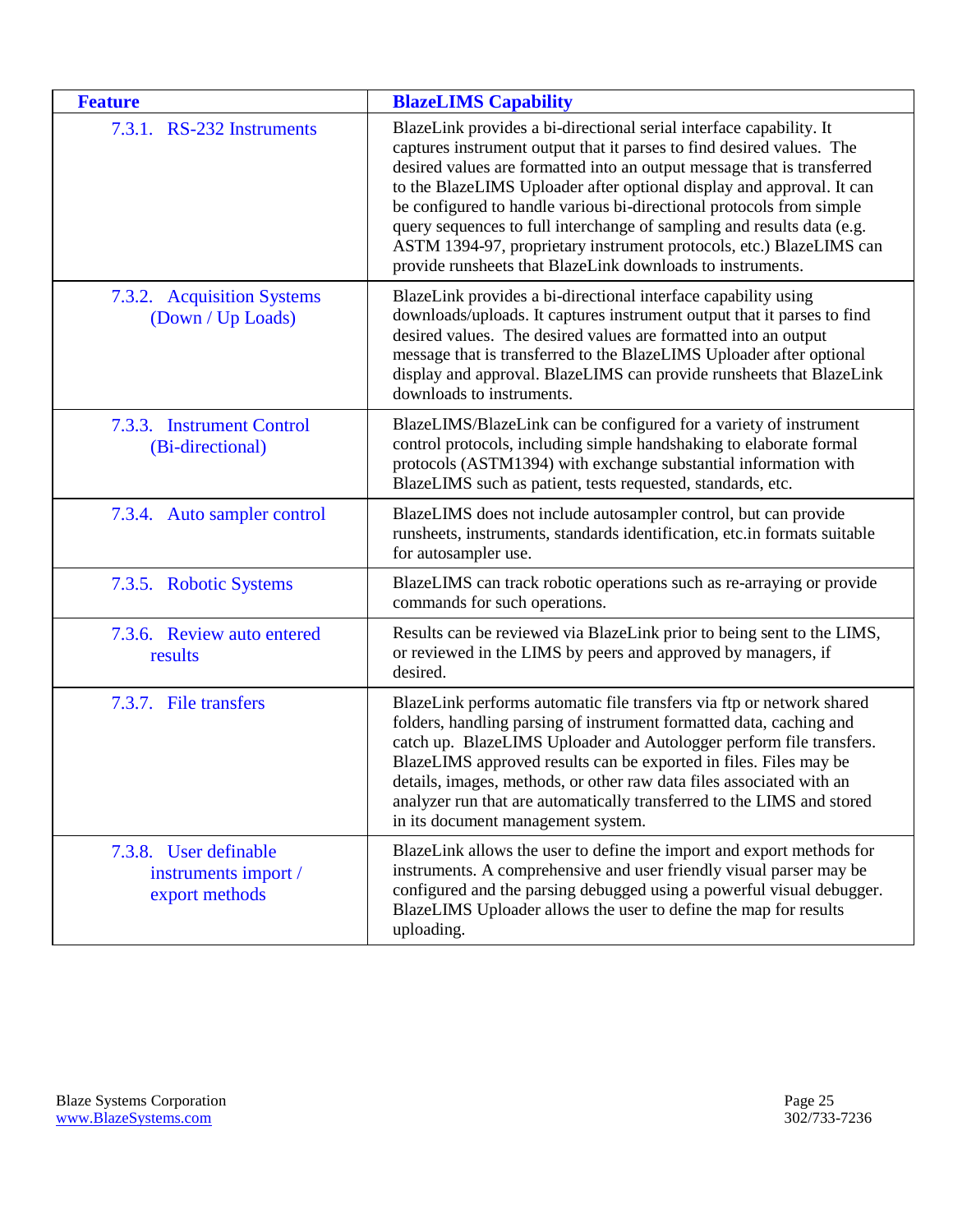<span id="page-25-7"></span><span id="page-25-6"></span><span id="page-25-5"></span><span id="page-25-4"></span><span id="page-25-3"></span><span id="page-25-2"></span><span id="page-25-1"></span><span id="page-25-0"></span>

| <b>Feature</b>                                                | <b>BlazeLIMS Capability</b>                                                                                                                                                                                                                                                                                                                                                                                                                                                                                                                                  |
|---------------------------------------------------------------|--------------------------------------------------------------------------------------------------------------------------------------------------------------------------------------------------------------------------------------------------------------------------------------------------------------------------------------------------------------------------------------------------------------------------------------------------------------------------------------------------------------------------------------------------------------|
| 7.3.9. List of current<br>instruments and control<br>software | BlazeLIMS and BlazeLink are capable of interfacing to any instrument<br>with the capability of performing analysis output with a file or serial<br>connection in any format (text, CSV, Excel, XML). Configuration to a<br>specific instrument format and protocol does not require custom<br>programming. Example configurations are available for most common<br>analyzers and CDS's, but new instrument can be configured in a very<br>brief session.                                                                                                     |
| 7.4. Data Import                                              |                                                                                                                                                                                                                                                                                                                                                                                                                                                                                                                                                              |
| 7.4.1. Enter results from<br>samples sent out                 | BlazeLIMS manages the shipping of samples to outside labs, producing<br>bill of lading and COC paperwork, and then allows for automatic<br>uploading of results that are returned in electronic form. Results may<br>also be entered by the remote lab via the BlazeWeb Client.                                                                                                                                                                                                                                                                              |
| 7.4.2. Enter results from<br>foreign systems                  | Entry of results from foreign systems can be performed either by file<br>transfer or by allowing access to the system via the BlazeWeb Client.                                                                                                                                                                                                                                                                                                                                                                                                               |
| 7.4.3. Instrument Tracking                                    | BlazeLIMS provides entry or uploading of instrument along with<br>results and associated checking for calibration and maintenance status.                                                                                                                                                                                                                                                                                                                                                                                                                    |
| 7.4.4. Other Imports                                          | BlazeLIMS provides integration and uploading of other data such as<br>customer masters, instrument masters, specification masters, and more.                                                                                                                                                                                                                                                                                                                                                                                                                 |
| <b>8. Specification Checking</b>                              | Specifications may be defined on the bases of one or more of the<br>following: test type, sample type/test type, sample type/test<br>type/customer, sample type/test type/customer/product grade. All<br>specifications are maintained as versioned records and bound to tests<br>when logged or entered. In this way an intact historical record and the<br>ability to re-process results according to the specification in effect at<br>testing time is maintained. Alternatively, any sample/test may be re-<br>bound to newer specifications if desired. |
| 8.1. One level                                                | BlazeLIMS provides specification checking at a warning level.                                                                                                                                                                                                                                                                                                                                                                                                                                                                                                |
| 8.2. Two levels                                               | BlazeLIMS provides specification checking defined at control spec<br>level.                                                                                                                                                                                                                                                                                                                                                                                                                                                                                  |
| 8.3. Three levels                                             | BlazeLIMS provides specification checking at product spec level.                                                                                                                                                                                                                                                                                                                                                                                                                                                                                             |
|                                                               | BlazeLIMS also includes domain and method limits and specification<br>limits at the lot release level.                                                                                                                                                                                                                                                                                                                                                                                                                                                       |
| 8.4. Missing specifications                                   | BlazeLIMS can detect missing specifications in the production of final<br>reports and COA's.                                                                                                                                                                                                                                                                                                                                                                                                                                                                 |
| 8.5. Approximate specification<br>checking $\lt$ , >          | BlazeLIMS limits include approximate checking (replacement values)<br>that include $\langle \rangle$ , etc. These are carried through and taken into account<br>in the standard equation processing.                                                                                                                                                                                                                                                                                                                                                         |
| 8.6. Limit of instrument detection<br>issues                  | BlazeLIMS includes method definitions for limits of detection and<br>replacement with $<$ or $>$ values or other indicators such as ND. Dilution<br>corrections are also provided.                                                                                                                                                                                                                                                                                                                                                                           |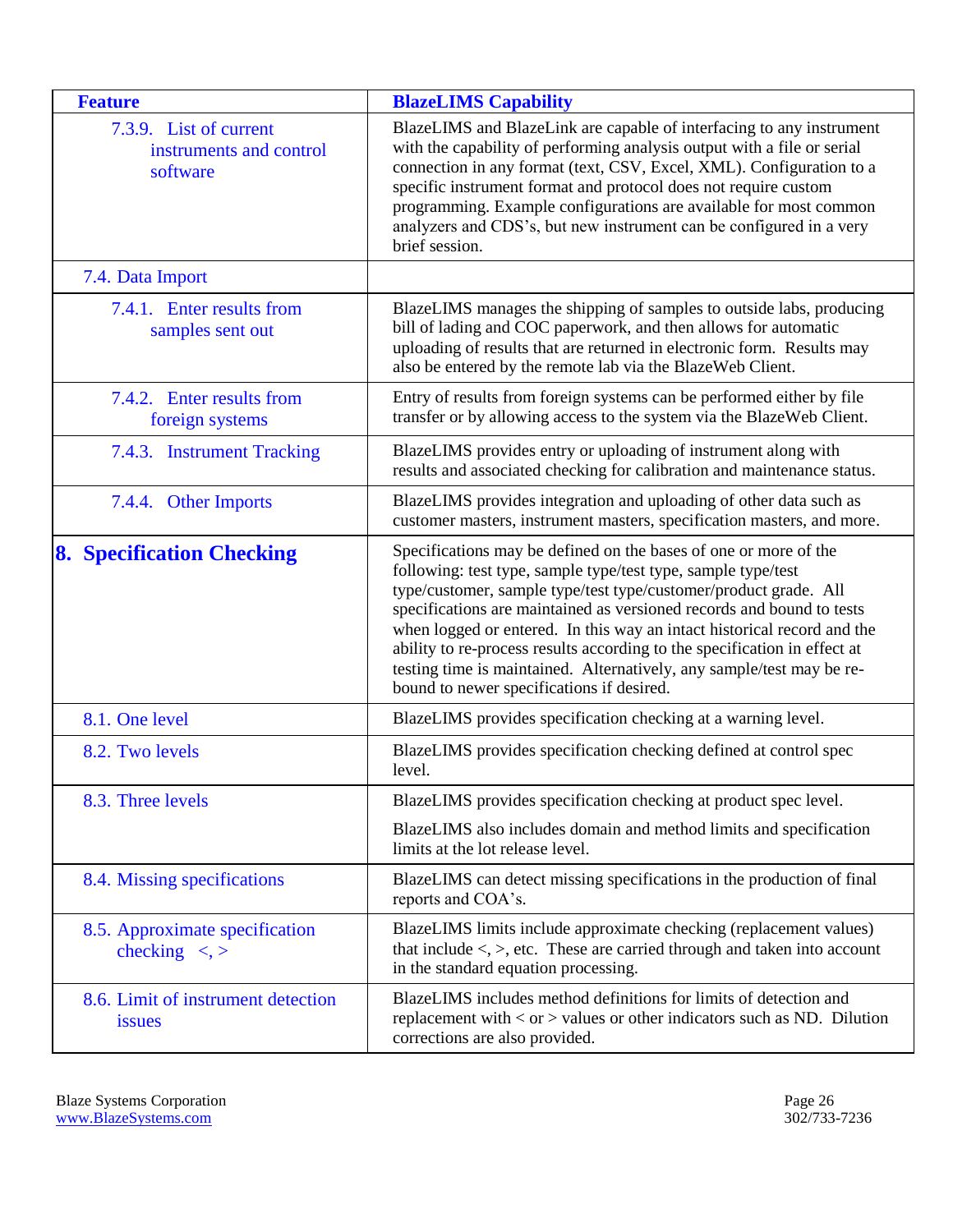<span id="page-26-10"></span><span id="page-26-9"></span><span id="page-26-8"></span><span id="page-26-7"></span><span id="page-26-6"></span><span id="page-26-5"></span><span id="page-26-4"></span><span id="page-26-3"></span><span id="page-26-2"></span><span id="page-26-1"></span><span id="page-26-0"></span>

| <b>Feature</b>                                                                                 | <b>BlazeLIMS Capability</b>                                                                                                                                                                                                                                                                                                                                                |
|------------------------------------------------------------------------------------------------|----------------------------------------------------------------------------------------------------------------------------------------------------------------------------------------------------------------------------------------------------------------------------------------------------------------------------------------------------------------------------|
| 8.7. User definable specification<br>checking functions                                        | User definable specification checking may be provided via calculations.<br>Users may also enter override spec violations.                                                                                                                                                                                                                                                  |
| 8.8. Ad-hoc specification<br>definition post login                                             | BlazeLIMS allows for the entry of an override specification violation<br>indication.                                                                                                                                                                                                                                                                                       |
| 8.9. Specifications based on test<br>results                                                   | BlazeLIMS supports determination of specifications from test results<br>values or history, either on the fly using equations or via periodic<br>statistical analysis and updating                                                                                                                                                                                          |
| 8.10.<br>Warning to user for<br>out of specification (audible,<br>screen message, color, flag) | BlazeLIMS provides a screen indicator and color change as a warning<br>of out of specification results, along with optional modal dialog.                                                                                                                                                                                                                                  |
| 8.11.<br><b>Custom user defined</b><br>algorithms for specification<br>checking                | User definable specification checking may be provided via calculations.                                                                                                                                                                                                                                                                                                    |
| Specification<br>8.12.<br>Management                                                           | Comprehensive tools to manage specification documents with live<br>fields for export/import.                                                                                                                                                                                                                                                                               |
| 9. Calculations                                                                                |                                                                                                                                                                                                                                                                                                                                                                            |
| 9.1. Inter Test                                                                                | BlazeLIMS provides configuration of equations for performing<br>calculations. Equations can fetch operands from many values within<br>the test, and perform many operations, and many intrinsic mathematical<br>functions.                                                                                                                                                 |
| 9.2. Intra Test                                                                                | BlazeLIMS provides configuration of equations for performing<br>calculations. Equations can fetch operands from many values within<br>the test, values from multiple tests or aliquots, and perform many<br>operations, and many intrinsic mathematical functions.                                                                                                         |
| 9.3. Intra Sample                                                                              | BlazeLIMS provides configuration of equations for performing<br>calculations. Equations can fetch operands from many values within<br>the test, values from multiple tests or aliquots in the sample and<br>perform many operations, and many intrinsic mathematical functions.                                                                                            |
| 9.4. Inter Sample                                                                              | BlazeLIMS provides configuration of equations for performing<br>calculations. Equations can fetch operands from many values within<br>the test, values from multiple tests or aliquots in the sample, values<br>from multiple samples related via batch, QC relations, or other<br>connections, and perform many operations, and many intrinsic<br>mathematical functions. |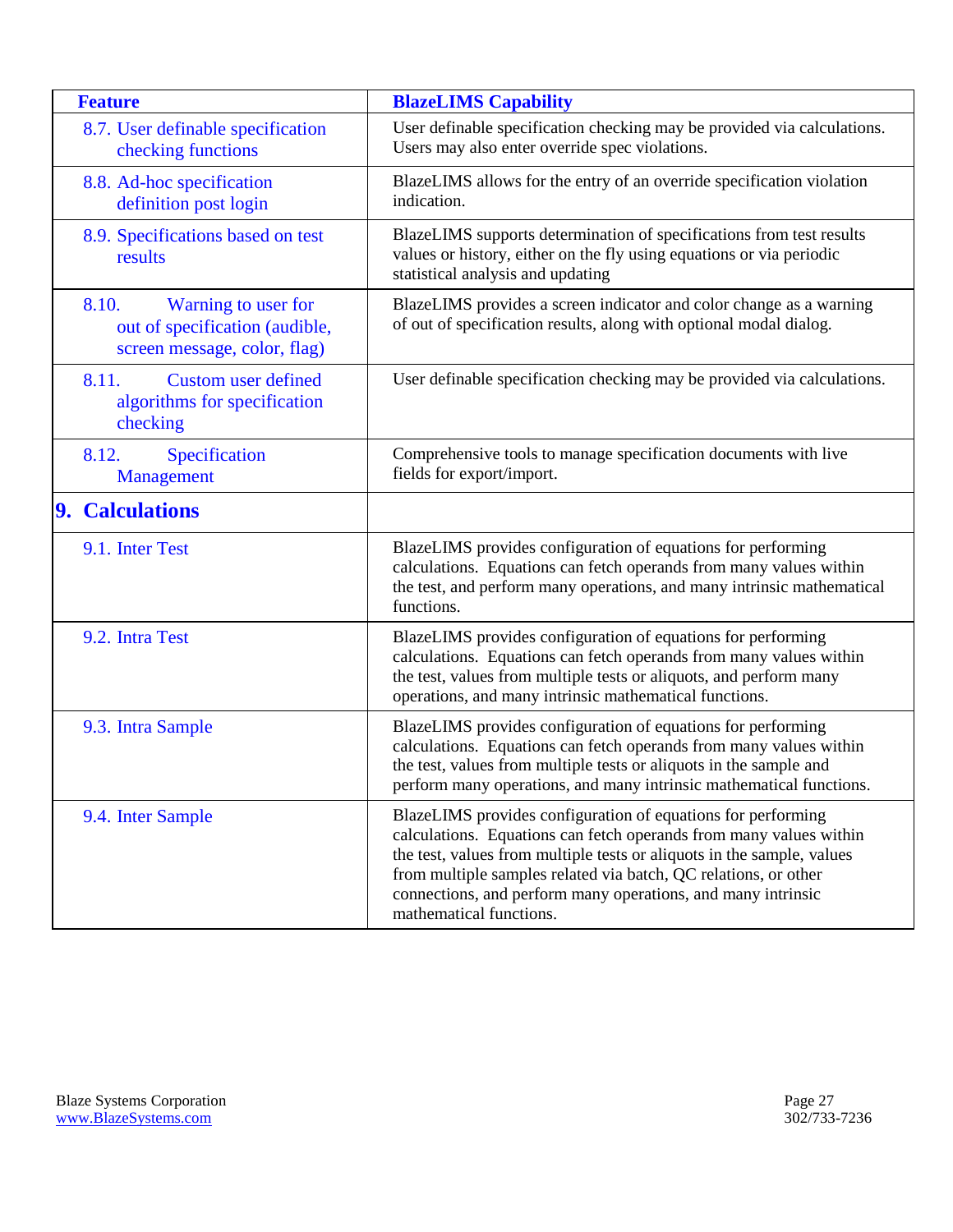<span id="page-27-10"></span><span id="page-27-9"></span><span id="page-27-8"></span><span id="page-27-7"></span><span id="page-27-6"></span><span id="page-27-5"></span><span id="page-27-4"></span><span id="page-27-3"></span><span id="page-27-2"></span><span id="page-27-1"></span><span id="page-27-0"></span>

| <b>Feature</b>                                                      | <b>BlazeLIMS Capability</b>                                                                                                                                                                                                                                                                                                                                                                                                                                                                                                       |
|---------------------------------------------------------------------|-----------------------------------------------------------------------------------------------------------------------------------------------------------------------------------------------------------------------------------------------------------------------------------------------------------------------------------------------------------------------------------------------------------------------------------------------------------------------------------------------------------------------------------|
| 9.5. Descriptive Statistics                                         | BlazeLIMS has several screens for displaying averages and standard<br>deviations of results. It also includes an interface to NWA Quality<br>Analyst NWA Quality Analyst receives exported results and displays<br>statistics in control charts. The control charts include outliers and<br>calculated control limits. BlazeLIMS also calculates QC statistics and<br>statistics for uniformity and dissolution studies. Statistics can be<br>collected, calculated and charted on a broader scale using Hunter for<br>BlazeLIMS. |
| 9.6. Advanced Math Functions                                        | BlazeLIMS equations include advanced math functions such as average,<br>sum, regressions, lot statistics, calibrations and more.                                                                                                                                                                                                                                                                                                                                                                                                  |
| 9.7. User Defined Functions                                         | BlazeLIMS includes intrinsic mathematical functions. The site can<br>create additional functions in a plug in module. These functions can<br>then be used in equations by LIMS users in a standard manner via<br>dynamic linking.                                                                                                                                                                                                                                                                                                 |
| 9.8. Links to prior results                                         | Special calculation functions provide access to prior results in any<br>equation.                                                                                                                                                                                                                                                                                                                                                                                                                                                 |
| 9.9. Trigger/Event Functions                                        | BlazeLIMS includes a trigger system for sample and test events.<br>Events may send e-mail, log samples, and more.                                                                                                                                                                                                                                                                                                                                                                                                                 |
| 9.10.<br>Library of math<br>subroutines                             | BlazeLIMS equations include a comprehensive set of intrinsic<br>mathematical functions.                                                                                                                                                                                                                                                                                                                                                                                                                                           |
| 9.11.<br>Sample preparation<br>factors                              | Complete sample preparation calculations may be configured to provide<br>a comprehensive ELN capability, dealing with mixing chemistry,<br>calculation of properties, and much more. Data can be accessed from<br>associated inventory items, samples, etc. using the BlazeInventory<br>module.                                                                                                                                                                                                                                   |
| Linear calibration &<br>9.12.<br>method-of-addition<br>calculations | BlazeLIMS provides linear calibration corrections via the QC Batch<br>function from calibration standards, or via manually maintained table<br>lookup Method of addition calculations (mixing chemistry) may be<br>configure in the prep operations.                                                                                                                                                                                                                                                                              |
| <b>10.Quality Control</b><br><b>Monitoring</b>                      |                                                                                                                                                                                                                                                                                                                                                                                                                                                                                                                                   |
| 10.1.<br><b>QC</b> Templates                                        | BlazeLIMS allows the user to define QC templates that may be applied<br>to a QC Batch. In addition, QC may be specified on an ad hoc basis.<br>These templates control the creation and inclusion of QC samples and<br>analytes in the batch such as blanks of multiple types,, dups, spikes,<br>spike dups, calibrations, lab controls of multiple types, negative control<br>of multiple types, check standards, internal standards, surrogates, etc                                                                            |
| 10.2.<br><b>Automatic Generation</b><br>of Control Charts           | BlazeLIMS is interfaced to Northwest Analytical Inc.'s Quality<br>Analyst, which provides control charts via user request.                                                                                                                                                                                                                                                                                                                                                                                                        |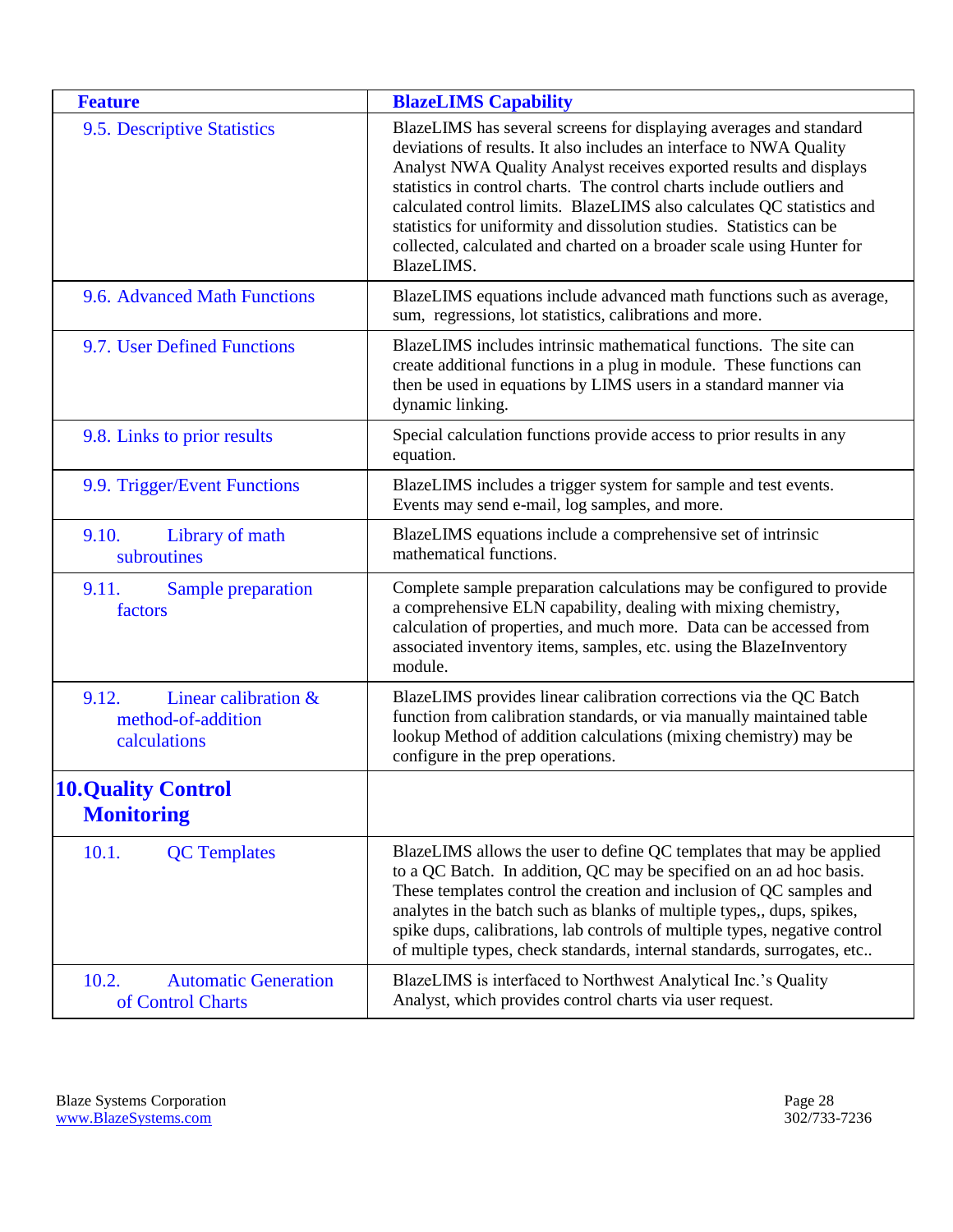<span id="page-28-11"></span><span id="page-28-10"></span><span id="page-28-9"></span><span id="page-28-8"></span><span id="page-28-7"></span><span id="page-28-6"></span><span id="page-28-5"></span><span id="page-28-4"></span><span id="page-28-3"></span><span id="page-28-2"></span><span id="page-28-1"></span><span id="page-28-0"></span>

| <b>Feature</b>                                                                                   | <b>BlazeLIMS Capability</b>                                                                                                                                                                                                                                                                                                                                                                                                                                            |
|--------------------------------------------------------------------------------------------------|------------------------------------------------------------------------------------------------------------------------------------------------------------------------------------------------------------------------------------------------------------------------------------------------------------------------------------------------------------------------------------------------------------------------------------------------------------------------|
| 10.3.<br><b>Automatic Statistical</b><br><b>Control</b>                                          | BlazeStatisticalControl provides automatic control chart algorithms to<br>be run on data entry, with immediate visual feedback and notification<br>on violations of limits or Westgard or Western Electric rules.<br>Algorithms include Shewart with rules, Cusum, EWMA. Control charts<br>may be configured to run based on process (unknowns) results or<br>instrument/method/qc results so as to control either the customer or lab<br>processes.                   |
| <b>Automatic Trend</b><br>10.4.<br><b>Analysis</b>                                               | BlazeLIMS provides this capability through the BlazeStatistics module<br>or via automated export to spreadsheets. Trend analysis is also<br>available via the web on an ad-hoc basis using Hunter for BlazeLIMS.                                                                                                                                                                                                                                                       |
| 10.5.<br><b>Automatic Calculation</b><br>or % Accuracy of Controls                               | BlazeLIMS includes the automatic calculation of all QC statistics such<br>as % Accuracy, % Recovery, %RSD, %Diff and more.                                                                                                                                                                                                                                                                                                                                             |
| 10.6.<br><b>Automatic Calculation</b><br>of % Spikes                                             | BlazeLIMS includes the automatic calculation of all QC statistics such<br>as % Accuracy, % Recovery, %RSD, %Diff and more.                                                                                                                                                                                                                                                                                                                                             |
| 10.7.<br><b>Automatic Calculation</b><br>of % Recovered                                          | BlazeLIMS includes the automatic calculation of all QC statistics such<br>as % Accuracy, % Recovery, %RSD, %Diff and more.                                                                                                                                                                                                                                                                                                                                             |
| 10.8.<br><b>Automatic Calculation</b><br>of % Difference of Duplicates                           | BlazeLIMS includes the automatic calculation of all QC statistics such<br>as % Accuracy, % Recovery, %RSD, %Diff and more.                                                                                                                                                                                                                                                                                                                                             |
| 10.9.<br><b>Internal Audits</b>                                                                  | BlazeLIMS includes the capability to capture and manage documents<br>associated with internal audits. BlazeLIMS provides QC summary<br>reports for use in audits.                                                                                                                                                                                                                                                                                                      |
| <b>11. Data Analysis and</b><br><b>Graphics</b>                                                  |                                                                                                                                                                                                                                                                                                                                                                                                                                                                        |
| 11.1.<br><b>Data Analysis</b>                                                                    | BlazeLIMS provides multiple levels of data analysis tools, from easy to<br>use operator level structured screens and reports with filters to a fully<br>ad-hoc web capability suitable for more advanced users using Hunter<br>For BlazeLIMS. Datasets may be viewed graphically and exported to<br>Excel for additional analysis.                                                                                                                                     |
| 11.2.<br>2D Control charts,<br>trend charts, particle size<br>histograms, and<br>chromatographs. | BlazeLIMS provides control charts via the seamless Northwest Quality<br>Analyst interface, trend charts via a Microsoft Excel Export feature on<br>the Results Summary screen, Charts using Crystal reports or Excel,<br>general charting via the web using Hunter for BlazeLIMS. Histograms<br>are a feature of NWA Quality Analyst charts. Chromatographs and<br>images of spectra can be captured on the Enter Results screen and<br>viewed or included in reports. |
| 11.3.<br>3D                                                                                      | BlazeLIMS uses Microsoft Excel which provide tabular and graphical<br>chart (line, 2D, 3D, etc.) displays of the data. BlazeLIMS' Crystal<br>Reports can produce reports with simple graphics (2D, 3D). Hunter for<br>BlazeLIMS provides a wide variety of 3D charts.                                                                                                                                                                                                  |
| <b>12. Data Edit / Correction</b>                                                                |                                                                                                                                                                                                                                                                                                                                                                                                                                                                        |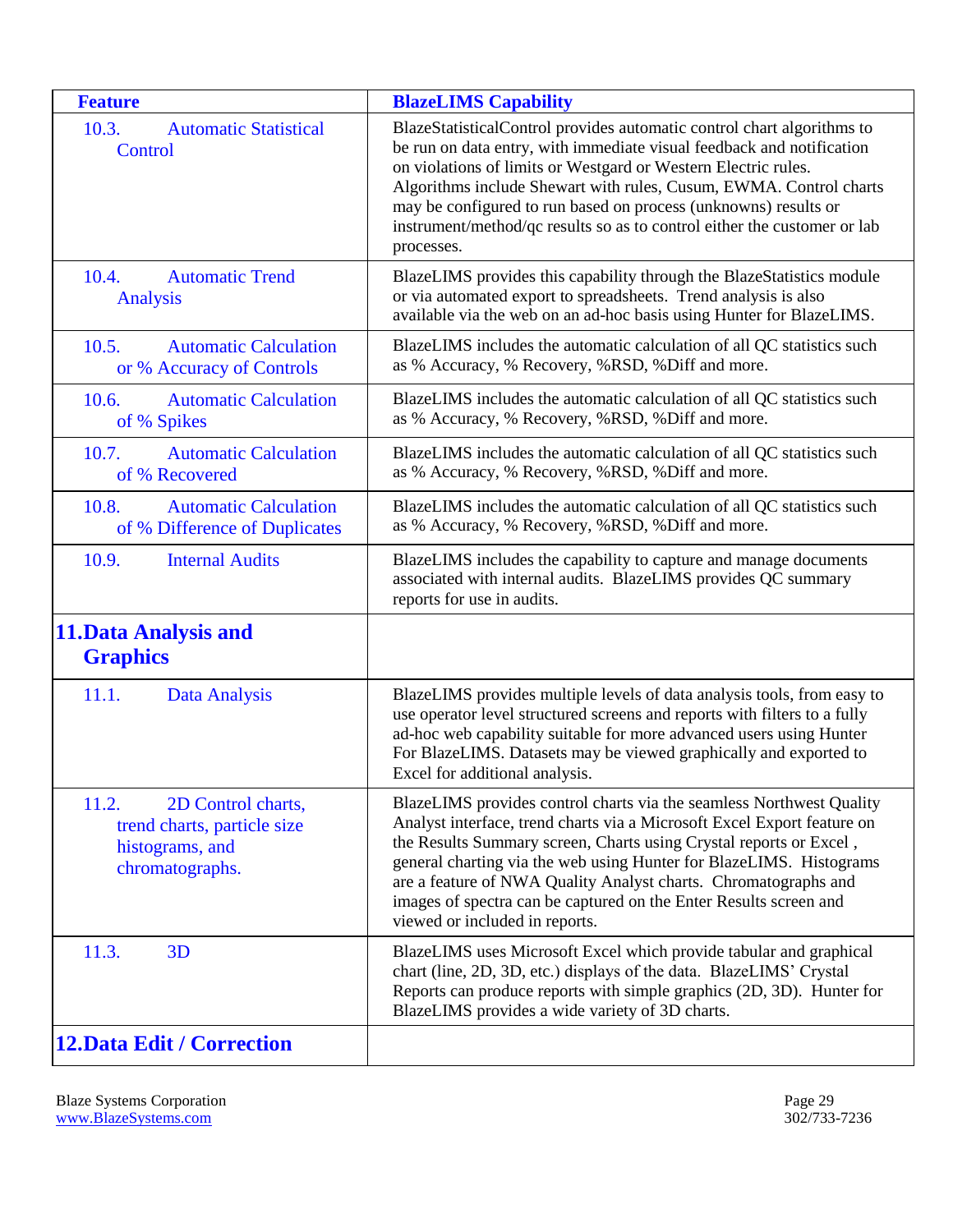<span id="page-29-13"></span><span id="page-29-12"></span><span id="page-29-11"></span><span id="page-29-10"></span><span id="page-29-9"></span><span id="page-29-8"></span><span id="page-29-7"></span><span id="page-29-6"></span><span id="page-29-5"></span><span id="page-29-4"></span><span id="page-29-3"></span><span id="page-29-2"></span><span id="page-29-1"></span><span id="page-29-0"></span>

| <b>Feature</b>                                                               | <b>BlazeLIMS Capability</b>                                                                                                                                                                                                                                                                                                                  |
|------------------------------------------------------------------------------|----------------------------------------------------------------------------------------------------------------------------------------------------------------------------------------------------------------------------------------------------------------------------------------------------------------------------------------------|
| 12.1.<br>Edit sample<br>information                                          | BlazeLIMS includes a Modify Sample screen that provides the ability<br>to modify appropriate sample information with an audit trail, forced<br>comments, etc. Every table contains a version number that is<br>incremented when changes occur. It does not allow changing system<br>generated time stamps and audit trails.                  |
| 12.2.<br><b>Edit Test Results</b>                                            | BlazeLIMS includes the ability to modify test results with an audit trail,<br>forced comments, etc. Every table contains a version number that is<br>incremented when changes occur. A user can see that a table has been<br>changed by the fact that the version number is greater than one.                                                |
| 12.3.<br>Audit trail changes<br>(keep original data plus info<br>on changes) | BlazeLIMS maintains a full audit trail on every sample and test related<br>table. Every change is audited.                                                                                                                                                                                                                                   |
| 12.4.<br>Force comments for all<br>changes                                   | BlazeLIMS provides an option for Forced Comments for changes.<br>BlazeLIMS includes a dropdown list of change reasons that can be used<br>in Forced Comments. You must enter a comment for each change.<br>There are sample wide or test oriented Forced Comments. The site can<br>define the events for which Forced Comments are demanded. |
| 12.5.<br><b>Change Actions</b>                                               | Reports, certificates, calculations, and email will reoccur if the actions<br>of the user cause the event to reoccur. For example, changing a result<br>of a calculation will cause the calculation to be recalculated.                                                                                                                      |
| 12.6.<br>Ease of changes                                                     | BlazeLIMS allows the user to just make changes to a sample and<br>appropriate events will occur.                                                                                                                                                                                                                                             |
| 12.7.<br><b>Automatic Data</b><br><b>Transfer Changes.</b>                   | Data can be re-sent from an instrument and the system will update all of<br>the results appropriately if allowed. The re-sent data could include a<br>different comment in the reference field.                                                                                                                                              |
| <b>13. Checking, Reviewing and</b><br><b>Approving Results</b>               |                                                                                                                                                                                                                                                                                                                                              |
| 13.1.<br><b>Check / Verify Tests</b>                                         | BlazeLIMS includes the ability to check test results, usually employed<br>to check data entry operations.                                                                                                                                                                                                                                    |
| 13.2.<br><b>Review / Verify Tests</b>                                        | BlazeLIMS includes the ability to review test results, usually employed<br>as the lab approval.                                                                                                                                                                                                                                              |
| <b>Approve / Verify Tests</b><br>13.3.                                       | BlazeLIMS includes the ability to approve test results, usually<br>employed as the QA approval. Customers will only have access to<br>approved results.                                                                                                                                                                                      |
| 13.4.<br>Reschedule a test                                                   | A method and its tests may be re-logged for a rerun with a single<br>pushbutton. The original run can be rejected with a single pushbutton.                                                                                                                                                                                                  |
| 13.5.<br>Reschedule a sample                                                 | A sample may be easily re-logged for a resample.                                                                                                                                                                                                                                                                                             |
| 13.6.<br><b>Approve Samples</b>                                              | BlazeLIMS includes manual and automatic approval of samples,<br>optionally including all the tests as well. In addition, BlazeLIMS<br>includes the ability to do automatic approval of results in spec.                                                                                                                                      |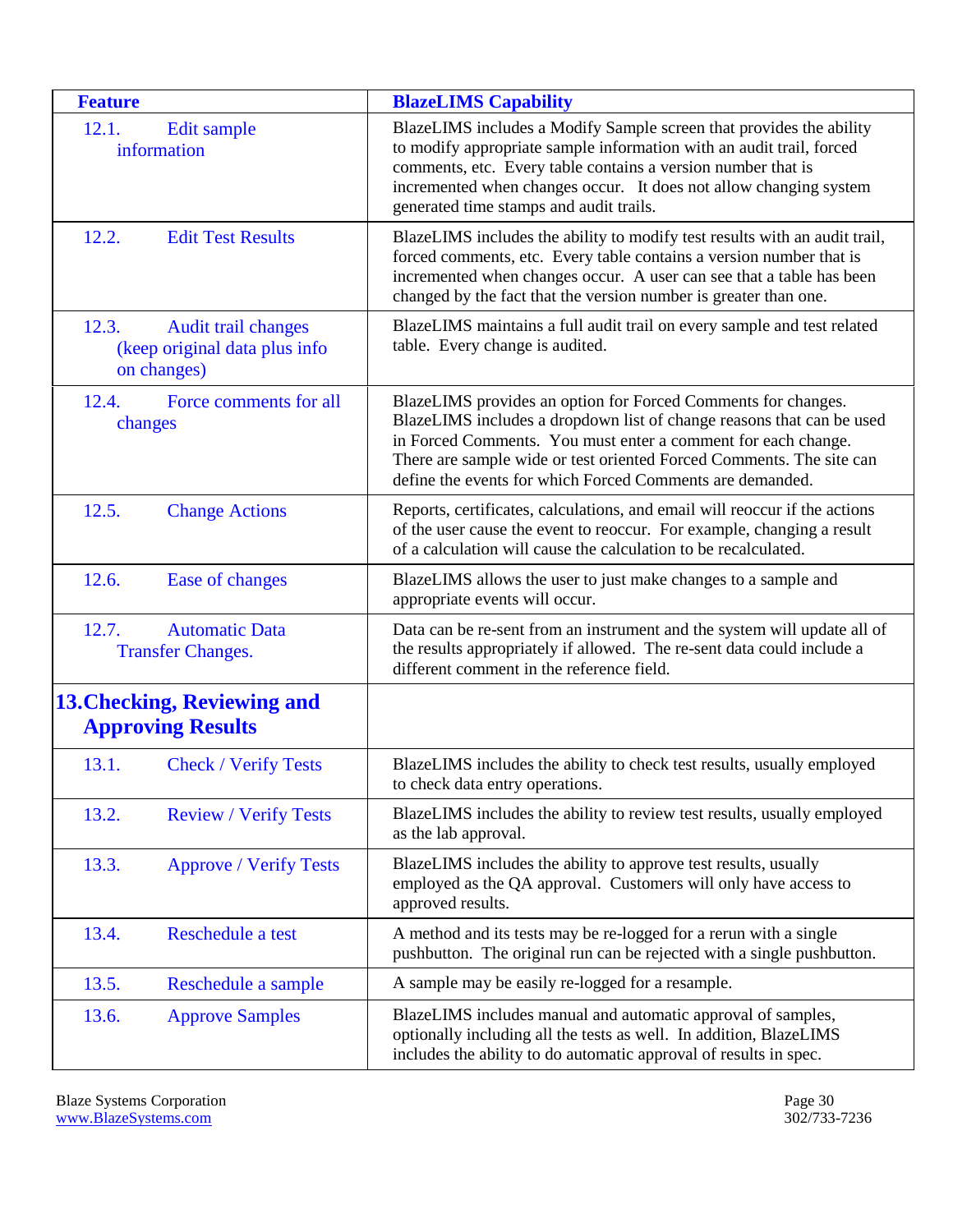<span id="page-30-6"></span><span id="page-30-5"></span><span id="page-30-4"></span><span id="page-30-3"></span><span id="page-30-2"></span><span id="page-30-1"></span><span id="page-30-0"></span>

| <b>Feature</b>                                         | <b>BlazeLIMS Capability</b>                                                                                                                                                                                                                                                                                                                                                                                                                                                                                                                                                                                                                                                                  |
|--------------------------------------------------------|----------------------------------------------------------------------------------------------------------------------------------------------------------------------------------------------------------------------------------------------------------------------------------------------------------------------------------------------------------------------------------------------------------------------------------------------------------------------------------------------------------------------------------------------------------------------------------------------------------------------------------------------------------------------------------------------|
| 13.7.<br>Communicate status to<br>external systems     | BlazeLIMS has a Publish feature to automatically export results and<br>status to an external system on a test-by-test basis or sample basis.                                                                                                                                                                                                                                                                                                                                                                                                                                                                                                                                                 |
| 13.8.<br>User definable review<br>and approval methods | The user may define review and approval workflow on a sample type<br>basis.                                                                                                                                                                                                                                                                                                                                                                                                                                                                                                                                                                                                                  |
| 13.9.<br><b>Approval Notification</b>                  | BlazeLIMS provides the capability of notifying via email when a<br>sample is finished and ready to be approved. This may be easily pre-<br>configured to apply to various roles.                                                                                                                                                                                                                                                                                                                                                                                                                                                                                                             |
| <b>14. Reporting Results</b>                           | BlazeLIMS provides a superior reporting capability for all reports,<br>using industry standard reporting tools (Crystal Reports, Excel, Word)<br>that are highly integrated to so as to provide a configurable, extensible<br>and easy to use mechanism, avoiding custom programming and yet<br>providing any report using the best tool for the job. Reports can be<br>configured to run on menu selections, pushbuttons, events, and time<br>scheduled. Reports are managed and stored on the server and<br>downloaded as needed to the clients. Issues such as database<br>connectivity, report context (sample, testing request, batch, etc.) are<br>automatically handled by BlazeLIMS. |
|                                                        | The BlazeLIMS integration with Excel in particular provides an<br>extremely cost effective mechanism for incorporating legacy<br>workbooks as fully automated reports in the LIMS. For example,<br>elaborate DMR's, final reports with fixed layouts containing charts and<br>images, etc. can be quickly and easily integrated and centrally managed,<br>preserving the often substantial investment in layout, end user<br>satisfaction, etc. This insures that the lab can continue to support the<br>reports with the familiar and powerful end user tool that Excel has<br>become.                                                                                                      |
| 14.1.<br><b>Single Sample Reports</b>                  | BlazeLIMS includes many single sample reports using Crystal Reports,<br>Excel or Word. These may be easily customized to suit a particular<br>need.                                                                                                                                                                                                                                                                                                                                                                                                                                                                                                                                          |
| 14.2.<br><b>Group Analysis</b><br><b>Reports</b>       | Analyses may be grouped by Work Request, QC Batches or ad-hoc<br>collections based on a wide variety of criterion or simple barcoded in.                                                                                                                                                                                                                                                                                                                                                                                                                                                                                                                                                     |
| 14.2.1. Multi sample reports                           | BlazeLIMS includes Work Request, run list and QC Batch reports.<br>This includes results from multiple samples, in addition to reports such<br>as backlog by group, instrument, analyst, and many more.                                                                                                                                                                                                                                                                                                                                                                                                                                                                                      |
| 14.2.2. Summary reports                                | BlazeLIMS includes numerous summary reports via crystal reports and<br>Hunter for BlazeLIMS.                                                                                                                                                                                                                                                                                                                                                                                                                                                                                                                                                                                                 |
| 14.3.<br><b>Report previews</b>                        | BlazeLIMS' reports are by default setup to be displayed in a preview<br>mode. Automatically printed reports from the reports scheduler are<br>printed, mailed or published to a folder.                                                                                                                                                                                                                                                                                                                                                                                                                                                                                                      |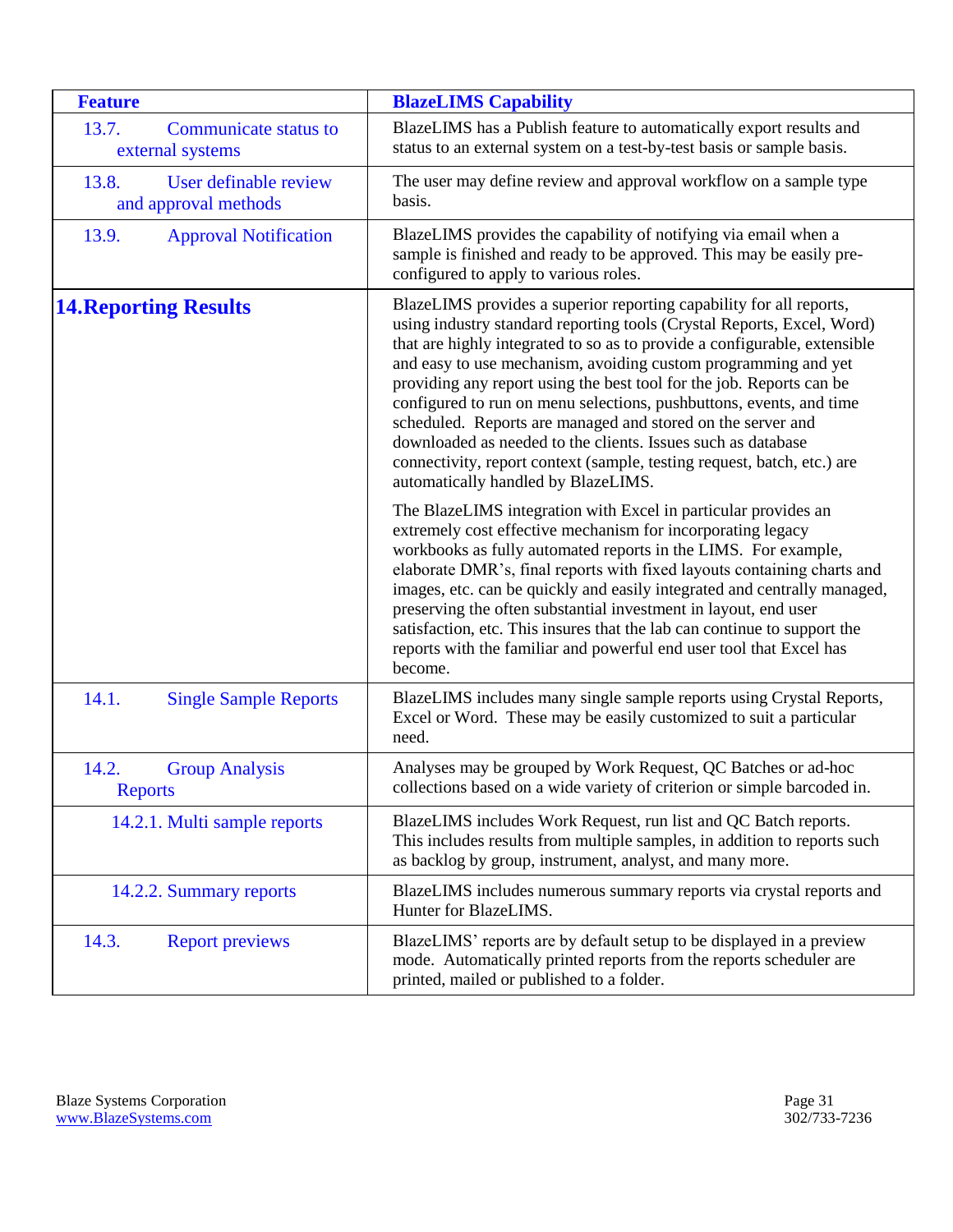<span id="page-31-10"></span><span id="page-31-9"></span><span id="page-31-8"></span><span id="page-31-7"></span><span id="page-31-6"></span><span id="page-31-5"></span><span id="page-31-4"></span><span id="page-31-3"></span><span id="page-31-2"></span><span id="page-31-1"></span><span id="page-31-0"></span>

| <b>Feature</b>                                                      | <b>BlazeLIMS Capability</b>                                                                                                                                                                                                                                                                                                                                                                                                                                                                                                                                                                                                                   |
|---------------------------------------------------------------------|-----------------------------------------------------------------------------------------------------------------------------------------------------------------------------------------------------------------------------------------------------------------------------------------------------------------------------------------------------------------------------------------------------------------------------------------------------------------------------------------------------------------------------------------------------------------------------------------------------------------------------------------------|
| 14.4.<br><b>Certificate of Analysis</b><br><b>Reports</b>           | BlazeLIMS reports are all easily customizable by the site. BlazeLIMS<br>provides special features for COA reports including the ability to define<br>different COA formats for different products and customers.<br>BlazeLIMS, utilizing Crystal Reports, can create simple cross tab<br>reports. BlazeLIMS encapsulates the report process (in order to do<br>previews, email, etc.) and provides the ability to generate a report to a<br>document. This provides a flexible and powerful environment to meet<br>any COA need, no matter how specialized or elaborate. Issued COA's<br>are also captured in the document management system. |
| 14.5.<br><b>Graphical Results</b><br><b>Reports</b>                 | BlazeLIMS, utilizing Crystal Reports, supports Graphical Results in<br>reports. Hunter for BlazeLIMS also provides graphical reports.                                                                                                                                                                                                                                                                                                                                                                                                                                                                                                         |
| Chain of custody<br>14.6.<br>report                                 | BlazeLIMS includes a Chain of Custody report.                                                                                                                                                                                                                                                                                                                                                                                                                                                                                                                                                                                                 |
| 14.7.<br>Link to E-Mail Report<br><b>Distribution</b>               | BlazeLIMS includes email report distribution that is fully configurable<br>on a report-by-report basis.                                                                                                                                                                                                                                                                                                                                                                                                                                                                                                                                       |
| 14.8.<br><b>Ability to Fax</b>                                      | BlazeLIMS includes fax report distribution that is fully configurable on<br>a report-by-report basis.                                                                                                                                                                                                                                                                                                                                                                                                                                                                                                                                         |
| 14.9.<br>User definable reports                                     | The user can define their own Crystal Reports and easily include them<br>in the BlazeLIMS Client menus, tie them to specific customers or<br>products, and automatically schedule them at periodic intervals.                                                                                                                                                                                                                                                                                                                                                                                                                                 |
| 14.10.<br><b>Ad-hoc Reports</b>                                     | Hunter for BlazeLIMS provides for a wide range of Ad-hoc reports. In<br>addition, BlazeLIMS provides the ability for the user to define filters on<br>any field of any screen and print a report. Crystal Reports includes a<br>Crystal Query tool that provides the user with the ability to perform ad<br>hoc queries against the database and print a report.                                                                                                                                                                                                                                                                              |
| 14.11.<br><b>Report tools (standard)</b><br>or proprietary)         | BlazeLIMS utilizes Crystal Reports Professional, Excel and Word as<br>the built-in reporting tools. Hunter for BlazeLIMS may be used for web<br>based reporting.                                                                                                                                                                                                                                                                                                                                                                                                                                                                              |
| 14.12.<br>Export data sets (small<br>and large) to external systems | BlazeLIMS includes the ability to export data to external systems on<br>demand, periodically or at specific events. Exports can be based on<br>individual values, as required to send data to a SCADA or control<br>system (OPC, InfoPlus, and others), or large data sets as in the case of<br>final approval of a project or study, monthly billing, monthly DMR<br>reports, etc. Interfaces are available for SAP/QM or SAP/Batch and<br>other ERP, invoicing, etc systems.                                                                                                                                                                |
| 14.13.<br>Audit trail reports                                       | Audit trail data is maintained in a separate table accessible to the report<br>writer. Audit trail data can be readily added reports as needed (samples,<br>test, etc.). An audit trail summary report is available.                                                                                                                                                                                                                                                                                                                                                                                                                          |
| 14.14.<br><b>Comment reports</b>                                    | Multiple comments are available for every prime table in the system<br>and are accessible to the report writers. They are included in a number<br>of reports that are provided, and can be easily added to others.                                                                                                                                                                                                                                                                                                                                                                                                                            |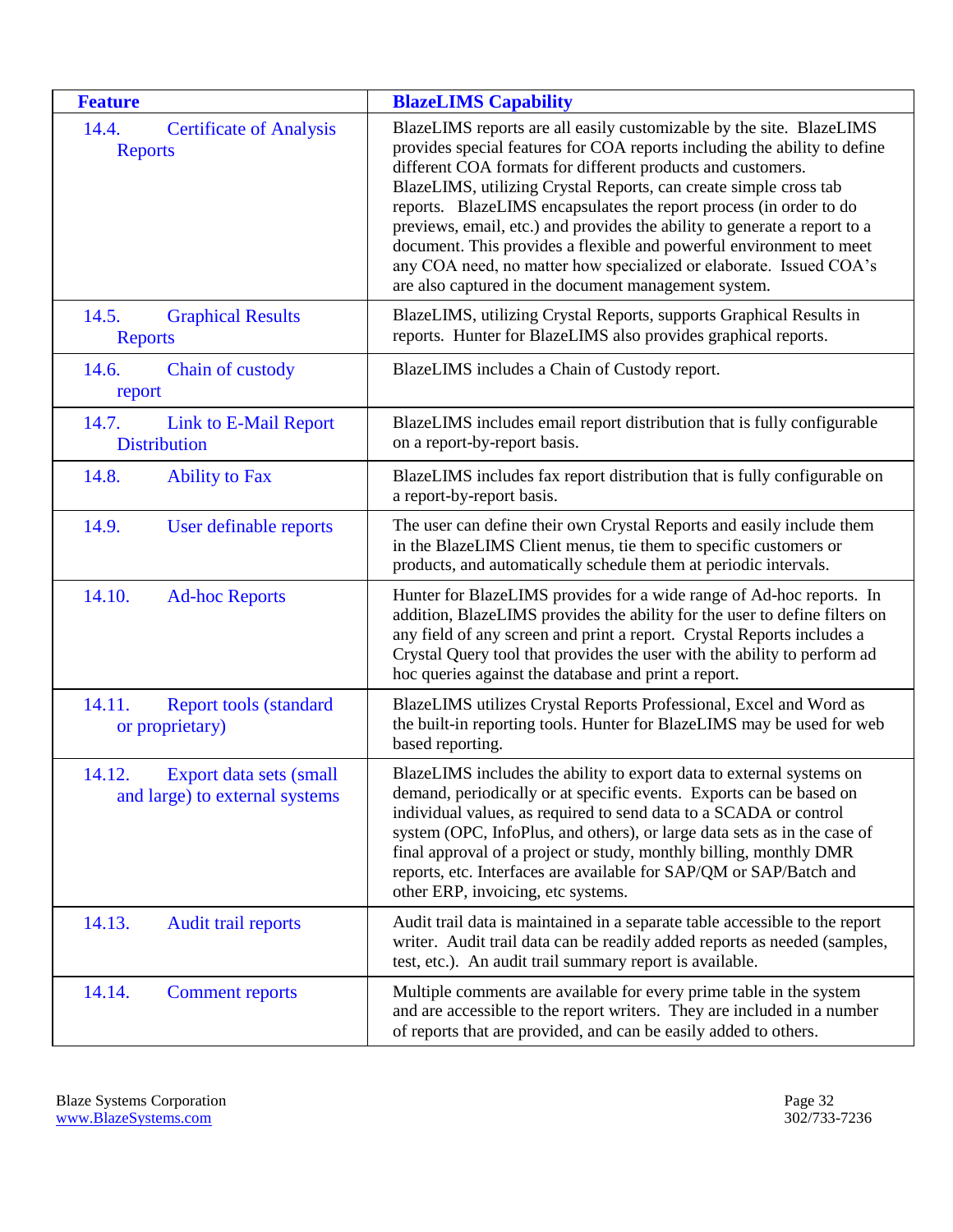<span id="page-32-10"></span><span id="page-32-9"></span><span id="page-32-8"></span><span id="page-32-7"></span><span id="page-32-6"></span><span id="page-32-5"></span><span id="page-32-4"></span><span id="page-32-3"></span><span id="page-32-2"></span><span id="page-32-1"></span><span id="page-32-0"></span>

| <b>Feature</b>                                                             | <b>BlazeLIMS Capability</b>                                                                                                                                                                                                                                                                                                                                                                                                                                                                                                                                              |
|----------------------------------------------------------------------------|--------------------------------------------------------------------------------------------------------------------------------------------------------------------------------------------------------------------------------------------------------------------------------------------------------------------------------------------------------------------------------------------------------------------------------------------------------------------------------------------------------------------------------------------------------------------------|
| 14.15.<br><b>Control Chart Reports</b>                                     | Control Charts are created within NWA Quality Analyst, which<br>provides its own reporting capability. They can also be created in Excel<br>and are available in the Hunter for BlazeLIMS product.                                                                                                                                                                                                                                                                                                                                                                       |
| 14.16.<br>Reports to files (disks)                                         | BlazeLIMS provides the ability to deposit any report in a file folder for<br>access by other systems. You may also create an ad hoc export of data<br>from any screen into a Microsoft Excel spreadsheet.                                                                                                                                                                                                                                                                                                                                                                |
| <b>Control of Automatic</b><br>14.17.<br>Printing                          | BlazeLIMS may be configured to control the automatic printing of a<br>report on various events such as sample logging, ready for approval,<br>approved, etc. Reports may also be configured to run automatically<br>according to a defined schedule.                                                                                                                                                                                                                                                                                                                     |
| 14.18.<br><b>Contract Laboratory</b><br>Program Reports & Diskette         | BlazeLIMS contains many management reports that are used by<br>contract laboratories.                                                                                                                                                                                                                                                                                                                                                                                                                                                                                    |
| 14.19.<br><b>Ad Hoc Query</b>                                              | BlazeLIMS provides multiple levels of ad hoc query capability tailored<br>to fit the needs of particular users. Screens are provided to find a set of<br>work requests, samples or results using entry of a large set of possible<br>filters. Data can be exported to spreadsheets. Hunter Lite provides a<br>similar structured but more comprehensive web based query, and<br>Hunter provides a fully ad-hoc query capability for the power user. In<br>addition, filters can be set on any screen to define the dataset available<br>for display and export to excel. |
| <b>15. Managing Lab Operations</b>                                         |                                                                                                                                                                                                                                                                                                                                                                                                                                                                                                                                                                          |
| 15.1.<br>Sample status reports                                             | BlazeLIMS includes sample status reports such as backlog, overdue,<br>and unapproved reports. BlazeLIMS provides a List Sample screen that<br>displays all samples and their status. This screen can be printed.                                                                                                                                                                                                                                                                                                                                                         |
| 15.2.<br><b>Workload reports</b>                                           | BlazeLIMS includes Pivot (Microsoft Excel) reports that provide this<br>type of management information.                                                                                                                                                                                                                                                                                                                                                                                                                                                                  |
| 15.3.<br><b>Overdue reports</b>                                            | BlazeLIMS includes an overdue report that is based on a sample<br>exceeding the due date. BlazeLIMS includes a backlog report based on<br>a sample with a status of logged.                                                                                                                                                                                                                                                                                                                                                                                              |
| 15.4.<br><b>Instrument loading</b><br>reports                              |                                                                                                                                                                                                                                                                                                                                                                                                                                                                                                                                                                          |
| 15.4.1. Tests performed on<br>instruments by operator                      | BlazeLIMS includes comprehensive reports on instrument usage by<br>instrument, operator, method, and more.                                                                                                                                                                                                                                                                                                                                                                                                                                                               |
| 15.4.2. Tests by instrument for<br>instrument utilization and<br><b>PM</b> | BlazeLIMS includes reports on instrument usage, utilization, and PM<br>schedules.                                                                                                                                                                                                                                                                                                                                                                                                                                                                                        |
| 15.5.<br><b>Instrument calibration</b><br>management                       | BlazeLIMS includes a complete instrument inventory with defined<br>calibration, validation and pm schedules. Reports are available for<br>calibration history, schedules, etc. Warning notification may be sent<br>when expirations approach and the use of unsatisfactory instrument in<br>analyses or prep prevented.                                                                                                                                                                                                                                                  |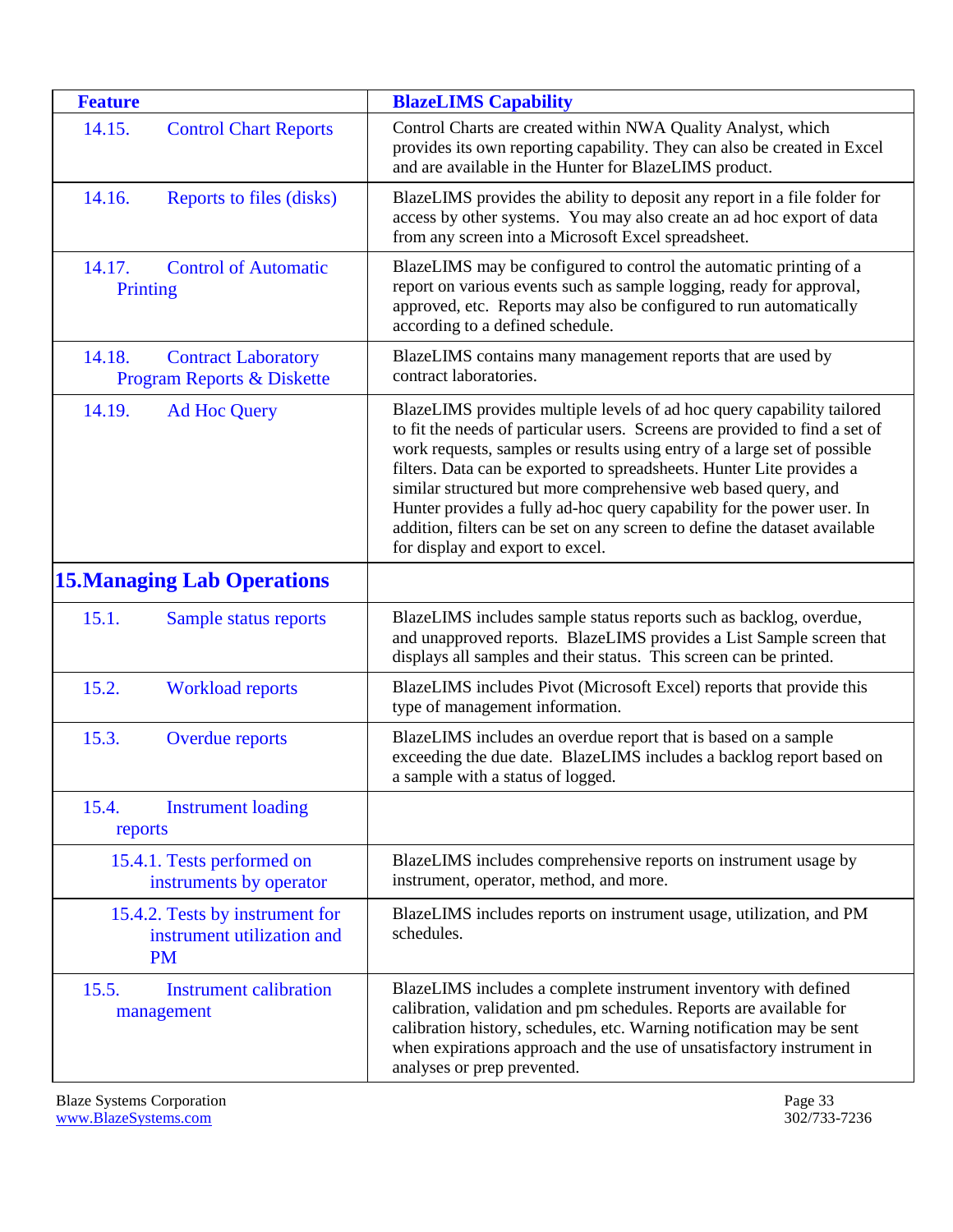<span id="page-33-10"></span><span id="page-33-9"></span><span id="page-33-8"></span><span id="page-33-7"></span><span id="page-33-6"></span><span id="page-33-5"></span><span id="page-33-4"></span><span id="page-33-3"></span><span id="page-33-2"></span><span id="page-33-1"></span><span id="page-33-0"></span>

| <b>Feature</b>                                                         | <b>BlazeLIMS Capability</b>                                                                                                                                                                                                                                                                                                                                                                                                                                                                                                                                                                              |
|------------------------------------------------------------------------|----------------------------------------------------------------------------------------------------------------------------------------------------------------------------------------------------------------------------------------------------------------------------------------------------------------------------------------------------------------------------------------------------------------------------------------------------------------------------------------------------------------------------------------------------------------------------------------------------------|
| 15.6.<br><b>Personnel loading</b><br>reports                           | BlazeLIMS includes reports of the history of tasks performed by<br>personnel.                                                                                                                                                                                                                                                                                                                                                                                                                                                                                                                            |
| 15.7.<br><b>Accounting reports</b>                                     |                                                                                                                                                                                                                                                                                                                                                                                                                                                                                                                                                                                                          |
| 15.7.1. Cost allocation report:<br>total costs allocated by<br>account | BlazeLIMS allows the site to define an average test time and costs for<br>tests and methods. A report is available which summarizes costs on an<br>area or project basis.                                                                                                                                                                                                                                                                                                                                                                                                                                |
| 15.7.2. Proforma invoices                                              | BlazeLIMS includes a proforma invoice and quotation reports.                                                                                                                                                                                                                                                                                                                                                                                                                                                                                                                                             |
| 15.7.3. Cumulative charges<br>per account                              | BlazeLIMS allows the site to define an average test time and costs for<br>tests and methods. A report is available which summarizes costs on an<br>area or project basis for a selected time interval. A timecard capability<br>allows personnel to record time spent on various projects, customers,<br>etc. and the associated charges may be included in charge reports.                                                                                                                                                                                                                              |
| 15.8.<br><b>Quality Assurance</b><br>reports                           | BlazeLIMS provides QA summary reports on a batch, instrument and<br>lab basis.                                                                                                                                                                                                                                                                                                                                                                                                                                                                                                                           |
| 15.9.<br><b>Capability Catalog</b>                                     | BlazeLIMS provides Test Type and Method configuration reports.<br>These reports provide a list of analyses the lab is capable of performing<br>in-house along with detection limits, etc.                                                                                                                                                                                                                                                                                                                                                                                                                |
| 15.10.<br><b>Transaction Log listing</b><br>and maintenance            | BlazeLIMS provides a transaction log and associated reports for use in<br>investigating response times and activity levels.                                                                                                                                                                                                                                                                                                                                                                                                                                                                              |
| 15.11.<br><b>Inventory management</b>                                  | The BlazeLIMS Inventory module provides comprehensive<br>management of inventory for any stored item, from expendables, to<br>reagents, to samples, including complete life cycle and inventory<br>quantity management, warnings for expiration or low or high quantities,<br>support for ELN functionality as integrated with regent, standards, and<br>sample prep, etc. Expiration is calculated from manufacturing<br>expiration, shelf life, open shelf life, freeze/thaw cycles, temperature<br>excursions and/or shelf life of component reagents. Suppliers of<br>materials are managed as well. |
|                                                                        | BlazeLIMS includes inventory management of stability samples.                                                                                                                                                                                                                                                                                                                                                                                                                                                                                                                                            |
| <b>Instrument Calibration</b><br>15.12.<br><b>Reports</b>              | BlazeLIMS' Instrument Calibration function includes history records<br>for previous calibration, validation and pm events.                                                                                                                                                                                                                                                                                                                                                                                                                                                                               |
| <b>New Instrument</b><br>15.13.<br>Reports (benchmarks)                | BlazeLIMS provides reports of instrument validation results.                                                                                                                                                                                                                                                                                                                                                                                                                                                                                                                                             |
| 15.14.<br><b>Late Calibrations</b>                                     | BlazeLIMS provides reports and warnings on late calibrations.                                                                                                                                                                                                                                                                                                                                                                                                                                                                                                                                            |
| 15.15.<br><b>Exception Reports</b>                                     | BlazeLIMS provides a number of exception reports for various events<br>in the system such as off spec results, QC violations, late calibrations,<br>etc.                                                                                                                                                                                                                                                                                                                                                                                                                                                 |
| 15.16.<br>Reagent & standards<br>inventory reports.                    | The BlazeLIMS Inventory module provides a comprehensive set of<br>reports for reagents and standards, summarizing by data such as<br>expiration, usage levels, check out status and more.                                                                                                                                                                                                                                                                                                                                                                                                                |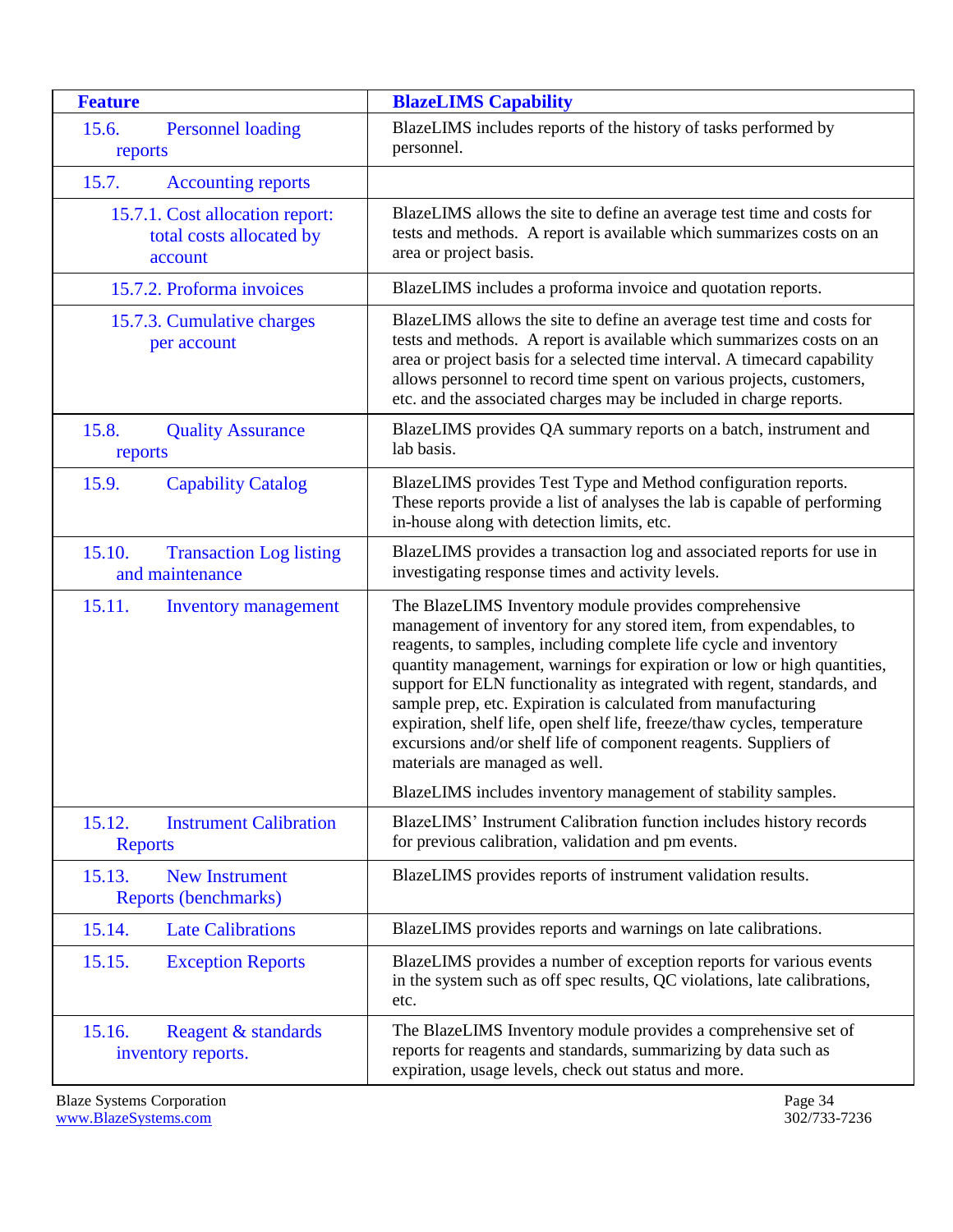<span id="page-34-7"></span><span id="page-34-6"></span><span id="page-34-5"></span><span id="page-34-4"></span><span id="page-34-3"></span><span id="page-34-2"></span><span id="page-34-1"></span><span id="page-34-0"></span>

| <b>Feature</b>                                        | <b>BlazeLIMS Capability</b>                                                                                                                                                                                                                                                                                                                                                                                                                                                                                                                                                                                                                            |
|-------------------------------------------------------|--------------------------------------------------------------------------------------------------------------------------------------------------------------------------------------------------------------------------------------------------------------------------------------------------------------------------------------------------------------------------------------------------------------------------------------------------------------------------------------------------------------------------------------------------------------------------------------------------------------------------------------------------------|
| 15.17.<br><b>Training</b>                             |                                                                                                                                                                                                                                                                                                                                                                                                                                                                                                                                                                                                                                                        |
| 15.17.1.<br><b>Training</b><br>records                | BlazeLIMS provides a set of training tables that manage the training<br>records of BlazeLIMS users.                                                                                                                                                                                                                                                                                                                                                                                                                                                                                                                                                    |
| 15.17.2.<br><b>Training</b><br>reports                | BlazeLIMS includes a training report showing the tests/methods or<br>other activity for which a BlazeLIMS user has had trained, including<br>expiration dates, etc.                                                                                                                                                                                                                                                                                                                                                                                                                                                                                    |
| 15.17.3.<br><b>Training</b><br>reminders              | BlazeLIMS provides training reminders.                                                                                                                                                                                                                                                                                                                                                                                                                                                                                                                                                                                                                 |
| 15.17.4.<br><b>Training</b><br>worklist               | BlazeLIMS provides a training worklist report.                                                                                                                                                                                                                                                                                                                                                                                                                                                                                                                                                                                                         |
| 15.18.<br>Approved supplier list                      | The BlazeLIMS Inventory module provides a table of approved<br>suppliers with ties to the items they supply, part numbers, costs, etc.                                                                                                                                                                                                                                                                                                                                                                                                                                                                                                                 |
| 15.19.<br><b>Automatic Event</b><br><b>Scheduling</b> | BlazeLIMS incorporates a comprehensive scheduling capability to<br>facilitate laboratory operation. It supports interval (once a day, week,<br>month, etc.), calendar (absolute dates), stability sampling (according to<br>stability schedule frequencies), and clinical trial (according to patient<br>visits) sampling schedules for sampling and sample logging, instrument<br>calibration and maintenance, report generation, and more as referenced<br>throughout this document. Schedules are flexible as to intervals (hour,<br>day, week, month, year) and propagate themselves into the future as<br>specified to avoid tedious maintenance. |
| 15.20.<br>Environmental<br><b>Monitoring</b>          | BlazeLIMS has a fully configurable set of features to support<br>comprehensive environmental monitoring, including management and<br>scheduling of collections with COC, analysis, alarms and alerts,<br>messaging, and targeted performance reporting.                                                                                                                                                                                                                                                                                                                                                                                                |
| <b>16. Document Management</b>                        |                                                                                                                                                                                                                                                                                                                                                                                                                                                                                                                                                                                                                                                        |
| 16.1.<br>Capture, Store, View<br>and Edit Documents   | BlazeLIMS provides document management to capture and store<br>documents of any type and view and edit them where utilities are<br>available on the client to do so. Documents are automatically moved to<br>the server, versioned and stored in a catalog of protected folders or as<br>blobs in the database, and then served back to the client for viewing or<br>editing. Documents may also be catalogued by references to other<br>document management systems via shared folder or URL.                                                                                                                                                         |
| 16.2.<br><b>Document Storage</b><br>Context           | BlazeLIMS documents are managed in the context of configurable<br>types, including but not limited to testing requests, samples, aliquots,<br>results, instruments, materials, sample types, methods, projects, etc.                                                                                                                                                                                                                                                                                                                                                                                                                                   |
| 16.3.<br><b>Managed Documents</b>                     | Document types may be configured to be managed, in which case new<br>or edited documents must proceed through a review and approval<br>process before being available for use.                                                                                                                                                                                                                                                                                                                                                                                                                                                                         |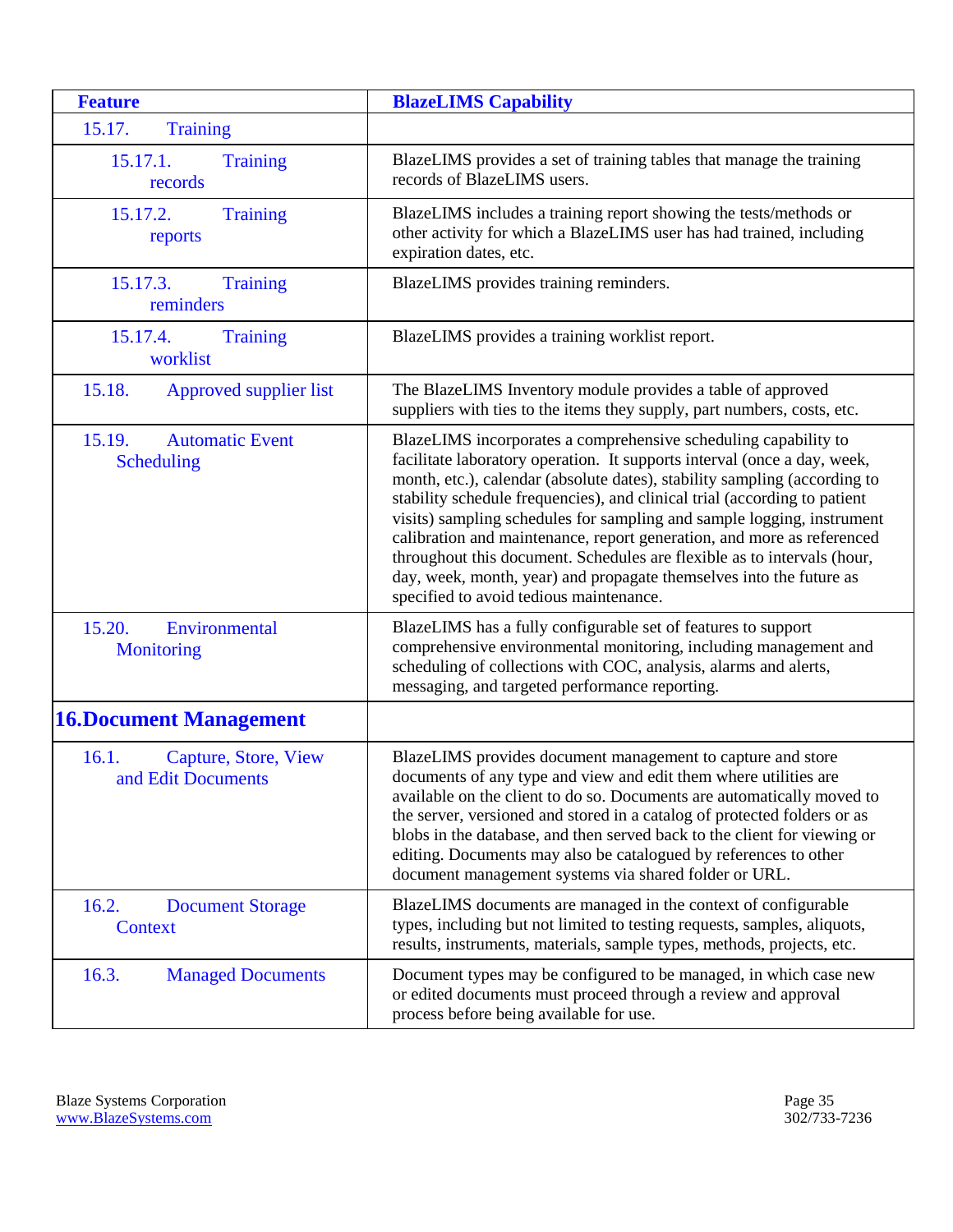<span id="page-35-9"></span><span id="page-35-8"></span><span id="page-35-7"></span><span id="page-35-6"></span><span id="page-35-5"></span><span id="page-35-4"></span><span id="page-35-3"></span><span id="page-35-2"></span><span id="page-35-1"></span><span id="page-35-0"></span>

| <b>Feature</b>                                                 | <b>BlazeLIMS Capability</b>                                                                                                                                                                                                                                                                                                                                                                                                                                                                               |
|----------------------------------------------------------------|-----------------------------------------------------------------------------------------------------------------------------------------------------------------------------------------------------------------------------------------------------------------------------------------------------------------------------------------------------------------------------------------------------------------------------------------------------------------------------------------------------------|
| 16.4.<br><b>Linked Documents</b>                               | Certain document types are linked according to historical usage. For<br>example, executing a method will link to the active version of the<br>method SOP so that the specific version used may be displayed at a<br>later time.                                                                                                                                                                                                                                                                           |
| <b>17. Alarms and Alerts</b>                                   |                                                                                                                                                                                                                                                                                                                                                                                                                                                                                                           |
| Alarm and alert<br>17.1.<br>infrastructure                     | BlazeLIMS provides a standard infrastructure for alarms and alerts<br>associated with abnormal events and conditions. Many of these are<br>itemized in the appropriate section of this document, and include events<br>associated with lifecycle workflow processing of work requests<br>samples, containers and aliquots, including QC and specification related<br>events, instrument calibration and maintenance, inventory workflow<br>lifecycle events and quantity limits, training schedules, etc. |
| 17.1.<br><b>Alert Configuration</b>                            | Alerts of all types are fully configurable at the appropriate level, with<br>the ability to combine customer, client, sample type, work request type,<br>item type, instrument type, etc. in driving the initiation of an alert.                                                                                                                                                                                                                                                                          |
| 17.2.<br><b>Notifications</b>                                  | Notifications include immediate visual feedback, e-mails, and<br>publication in a dedicated messaging alert system, including the ability<br>to customie message content by configuration.                                                                                                                                                                                                                                                                                                                |
| 18.CAPA                                                        |                                                                                                                                                                                                                                                                                                                                                                                                                                                                                                           |
| 18.1.<br><b>Create, and Manage</b><br><b>Quality Events</b>    | BlazeLIMS provides for the creation and management of quality events<br>through its CAPA system to support continuous improvement. Events<br>are created and then tracked through a process of investigation and<br>action. Quality events are categorized by configurable types, and linked<br>to the entities of interest such as customer, sample, aliquot, testing<br>request, material, instrument, etc.                                                                                             |
| 18.2.<br><b>Template Corrective</b><br>and Preventive Actions  | BlazeLIMS quality event templates may be defined based on<br>configurable event type to add structure to actions to be taken, including<br>investigation and actions steps, along with linkage to the responsible<br>user by name or by role assignments. These may be modified on an ad-<br>hoc basis and an investigation proceeds.                                                                                                                                                                     |
| 18.3.<br><b>Automatic Creation of</b><br><b>Quality Events</b> | BlazeLIMS CAPA may be configured to automatically create a quality<br>event on specified LIMS events, such as receipt of a damaged sample,<br>or encountering of an OOS result.                                                                                                                                                                                                                                                                                                                           |
| <b>19.ELN</b>                                                  |                                                                                                                                                                                                                                                                                                                                                                                                                                                                                                           |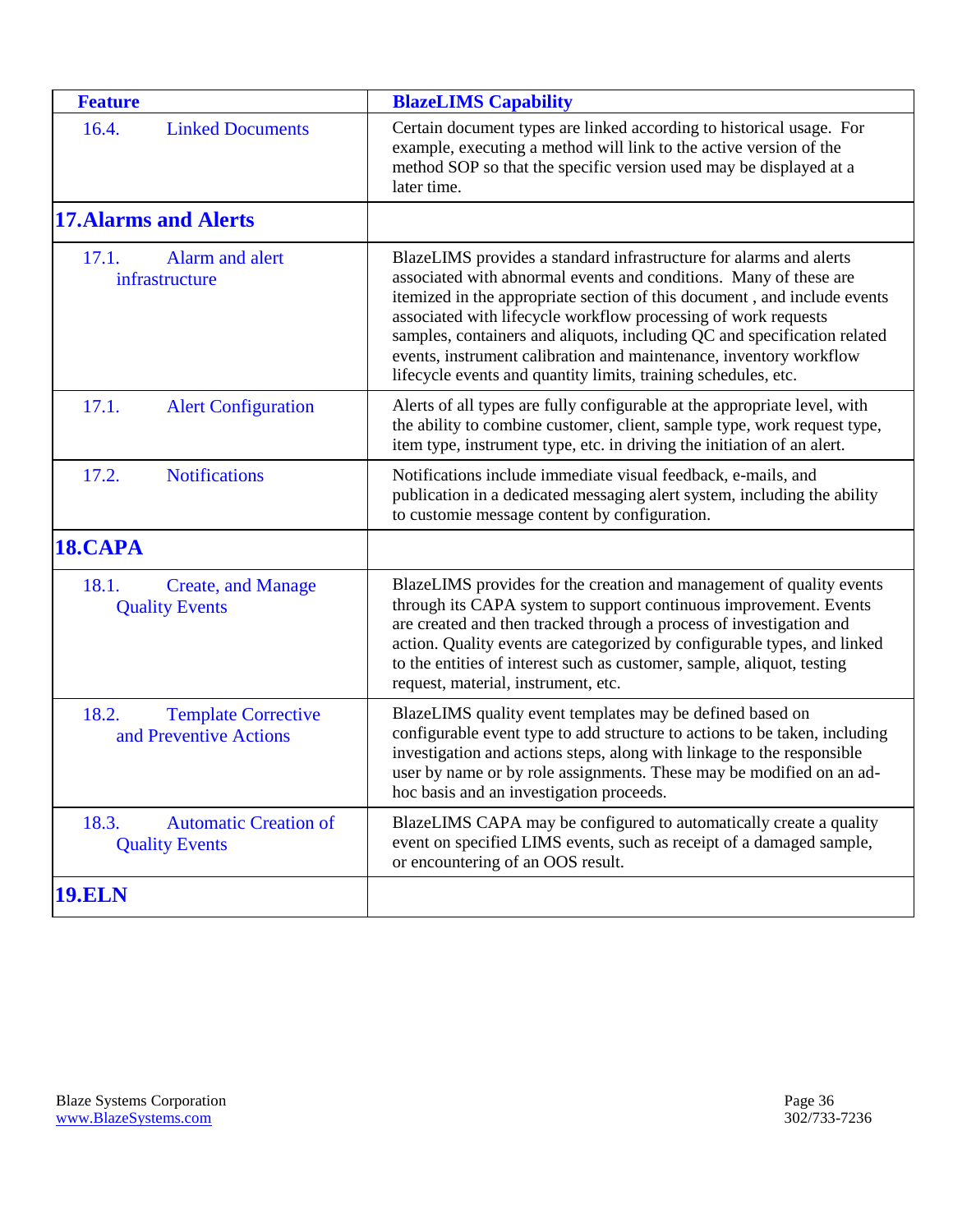<span id="page-36-10"></span><span id="page-36-9"></span><span id="page-36-8"></span><span id="page-36-7"></span><span id="page-36-6"></span><span id="page-36-5"></span><span id="page-36-4"></span><span id="page-36-3"></span><span id="page-36-2"></span><span id="page-36-1"></span><span id="page-36-0"></span>

| <b>Feature</b>                                                | <b>BlazeLIMS Capability</b>                                                                                                                                                                                                                                                                                                                                                                                                                                                                                                                                                                                                                                                                                 |
|---------------------------------------------------------------|-------------------------------------------------------------------------------------------------------------------------------------------------------------------------------------------------------------------------------------------------------------------------------------------------------------------------------------------------------------------------------------------------------------------------------------------------------------------------------------------------------------------------------------------------------------------------------------------------------------------------------------------------------------------------------------------------------------|
| 19.1.<br><b>QC ELN</b>                                        | BlazeLIMS provides a comprehensive and configurable ELN<br>functionality for method execution, including configurable calculations,<br>capturing and validating instruments, reagents and standards used,<br>managing and enforcing expirations, lot tracking, automatic<br>concentration calculations across related material, step by step<br>instructions and notes and much more. These functions are available at<br>multiple levels, including reagent and standards preparation, sample,<br>aliquot and batch execution, and even for managing manufacturing<br>batches. All operations are linked to associated entities to provide full<br>backwards and forwards traceability for resources used. |
| 19.2.<br><b>QC ELN Integration</b>                            | BlazeLIMS QC ELN functionality is fully integrated with all associated<br>resources as managed by other LIMS function, including reagents and<br>standards, instruments, personnel, samples, aliquots, batches, CAPA<br>and more, providing a seamless system that is easy to use and<br>comprehensive.                                                                                                                                                                                                                                                                                                                                                                                                     |
| 19.3.<br><b>R&amp;D ELN</b>                                   | BlazeLIMS provides a comprehensive R&D ELN via a strategic<br>partnership and integration with Kinematik's eNovator, based on the<br>OpenText platform. eNovator provides flexible and powerful<br>organization and management of the R&D function at multiple levels of<br>the organization, giving the R&D engineer superior tools to capture,<br>organize, execute and document R&D activities. In addition eNovator is<br>integrated with BlazeLIMS or any instrument to provide convenient and<br>error free management of testing request and results receipt and<br>cataloging.                                                                                                                      |
| <b>20. Customer Management</b>                                |                                                                                                                                                                                                                                                                                                                                                                                                                                                                                                                                                                                                                                                                                                             |
| 20.1.<br><b>Customer Master</b>                               | BlazeLIMS maintains a customer master with optional customer sites.<br>Customer demographics may be managed within BlazeLIMS or<br>automatically imported from enterprise applications which act as<br>masters (SAP, etc.).                                                                                                                                                                                                                                                                                                                                                                                                                                                                                 |
| 20.2.<br>Integration with<br><b>LIMS/LIS</b> functions        | Projects, studies, work requests, samples, inventory items, CAPA<br>quality events, specs, testing templates, and more can be linked with<br>customer and site and a customer centric view provided for ultra-<br>responsive support.                                                                                                                                                                                                                                                                                                                                                                                                                                                                       |
| 20.3.<br><b>Results and</b><br><b>Notifications</b>           | Notifications and results may be automatically sent to customers via e-<br>mail, fax, export to folders or via the BlazeLIMS web portal.                                                                                                                                                                                                                                                                                                                                                                                                                                                                                                                                                                    |
| <b>21. Case Management</b>                                    |                                                                                                                                                                                                                                                                                                                                                                                                                                                                                                                                                                                                                                                                                                             |
| <b>Patient Centric</b><br>21.1.                               | BlazeLIMS provides for the management of patient information<br>including patient id, demographics, patient history.                                                                                                                                                                                                                                                                                                                                                                                                                                                                                                                                                                                        |
| 21.2.<br><b>Integration</b> with<br><b>LIMS/LIS</b> functions | BlazeLIMS integrates patients with clinical trial management and<br>tracking, clinical testing, patient history analysis and tracking.                                                                                                                                                                                                                                                                                                                                                                                                                                                                                                                                                                      |
| 21.3.<br><b>HIPAA Support</b>                                 | BlazeLIMS provides features to enforce management of HIPAA<br>privacy issues for data security.                                                                                                                                                                                                                                                                                                                                                                                                                                                                                                                                                                                                             |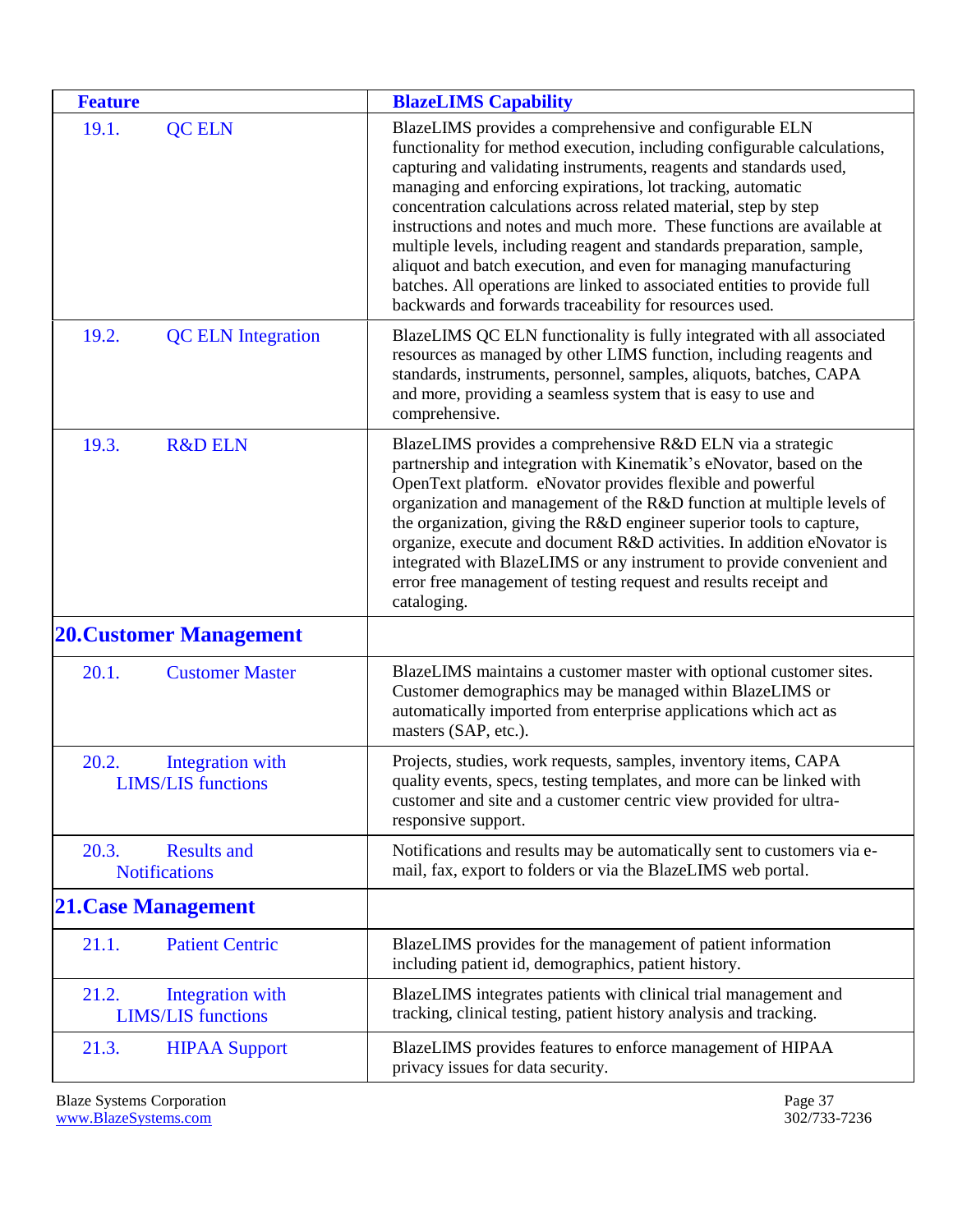<span id="page-37-12"></span><span id="page-37-11"></span><span id="page-37-10"></span><span id="page-37-9"></span><span id="page-37-8"></span><span id="page-37-7"></span><span id="page-37-6"></span><span id="page-37-5"></span><span id="page-37-4"></span><span id="page-37-3"></span><span id="page-37-2"></span><span id="page-37-1"></span><span id="page-37-0"></span>

| <b>Feature</b> |                                              | <b>BlazeLIMS Capability</b>                                                                                                                                                                                                                                                                                                                           |
|----------------|----------------------------------------------|-------------------------------------------------------------------------------------------------------------------------------------------------------------------------------------------------------------------------------------------------------------------------------------------------------------------------------------------------------|
|                | <b>22. System Maintenance</b>                |                                                                                                                                                                                                                                                                                                                                                       |
| 22.1.          | <b>System Data</b><br>maintenance            | BlazeLIMS data is stored in a relational database such as Oracle or<br>Microsoft SQLServer. Database backup may be provided by the<br>database vendor or third party tools. Blaze Systems can assist in setting<br>up schedules for automated backup and other DBA tasks such as index<br>and statistics rebuilding.                                  |
| 22.2.          | <b>Archiving Result Data</b><br>Process data | The Blaze Archive module provides a mechanism for archiving data<br>from the production database to an archive database as needed by the<br>site and according to configurable criterion. BlazeLIMS and<br>SQLServer/Oracle database technology can readily store decades of<br>data for even the largest laboratories without impacting performance. |
| 22.3.          | <b>Result Export Data</b>                    | The BlazeLIMS Client includes the ability to export data into Microsoft<br>Excel from any screen. BlazeLIMS reports using Crystal Reports can<br>export data into a variety of other systems. A configurable capability<br>provides export of single values to process control systems.                                                               |
| line           | <b>23.Information Access - On-</b>           |                                                                                                                                                                                                                                                                                                                                                       |
| 23.1.          | <b>SOPs</b>                                  | BlazeLIMS includes the ability to capture and manage versioned SOP<br>documents with approval and activations steps. Current SOP's may be<br>viewed via pushbutton from the operational screens. SOP's may be<br>handled for tests, instrument, sample types, inventory, and much more.                                                               |
| 23.2.          | <b>Method development</b>                    | BlazeLIMS includes the ability to define Methods and track and adjust<br>detection levels, etc. as well as DOC runs.                                                                                                                                                                                                                                  |
| 23.3.          | <b>Method</b> validation                     | BlazeLIMS includes the ability to define Method validation limits.                                                                                                                                                                                                                                                                                    |
| 23.4.          | <b>Supporting technical</b><br>information   | BlazeLIMS includes the ability to capture and manage documents of all<br>types and tie them to the proper database records. This includes<br>instruments, methods, sample types, materials, samples, work requests<br>and more.                                                                                                                       |
| 23.5.          | <b>Historical QA Data</b>                    | BlazeLIMS maintains all QA data online for reporting and<br>summarizing.                                                                                                                                                                                                                                                                              |
|                | <b>24.Database Structure</b>                 |                                                                                                                                                                                                                                                                                                                                                       |
| 24.1.          | <b>Flat File</b>                             | BlazeLIMS utilizes standard relational database technology for<br>permanent storage. BlazeLIMS exports and imports data in flat file<br>form for a variety of functions.                                                                                                                                                                              |
| 24.2.          | Relational                                   | BlazeLIMS utilizes standard relational database technology for<br>permanent storage. Oracle and SQL Server are supported.                                                                                                                                                                                                                             |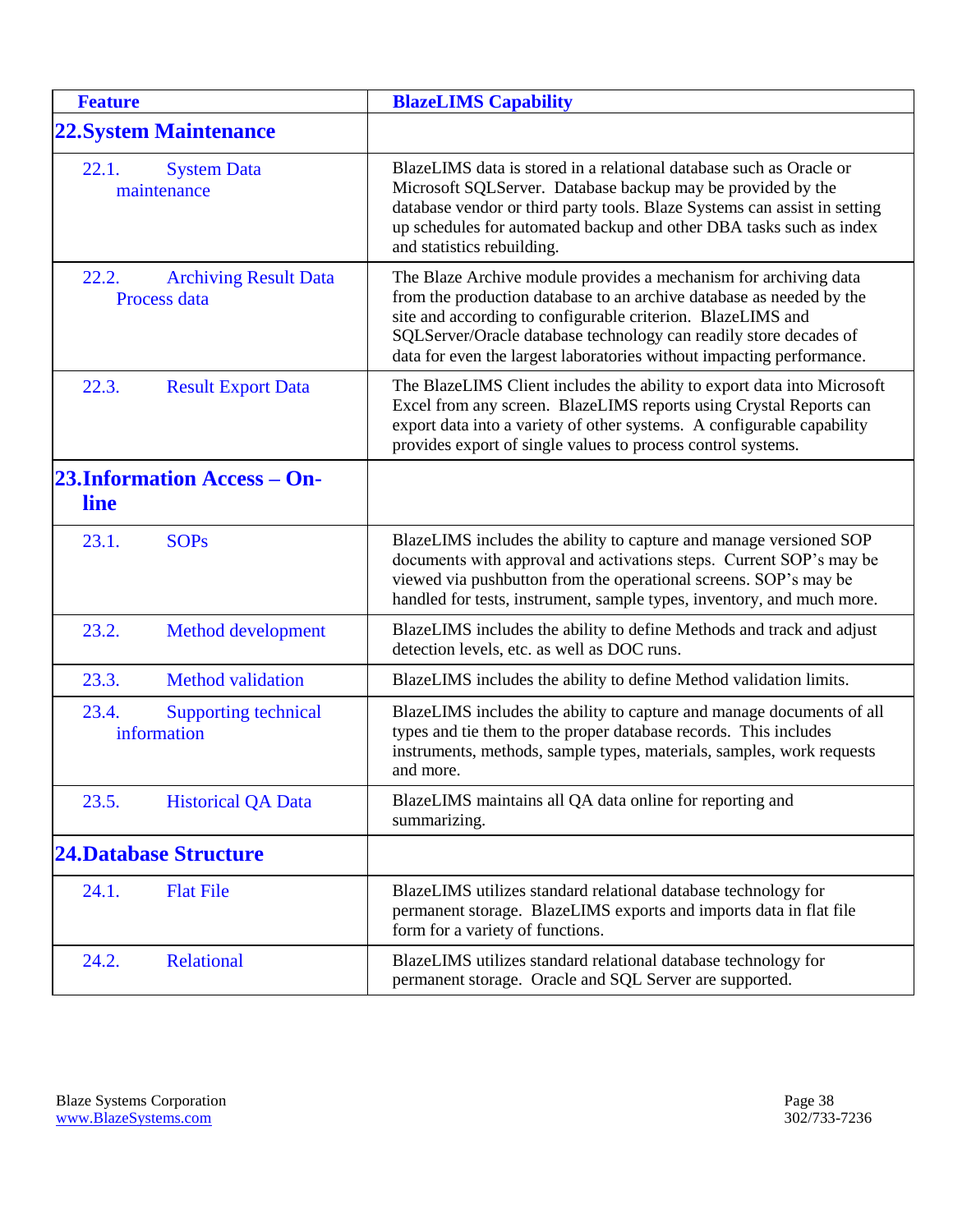<span id="page-38-8"></span><span id="page-38-7"></span><span id="page-38-6"></span><span id="page-38-5"></span><span id="page-38-4"></span><span id="page-38-3"></span><span id="page-38-2"></span><span id="page-38-1"></span><span id="page-38-0"></span>

| <b>Feature</b>                                                                      | <b>BlazeLIMS Capability</b>                                                                                                                                                                                                                                                                                                                                                                                                                                                                                                                                                                                                                                       |
|-------------------------------------------------------------------------------------|-------------------------------------------------------------------------------------------------------------------------------------------------------------------------------------------------------------------------------------------------------------------------------------------------------------------------------------------------------------------------------------------------------------------------------------------------------------------------------------------------------------------------------------------------------------------------------------------------------------------------------------------------------------------|
| 24.3.<br><b>Client Server</b> /<br><b>Distributed database</b>                      | BlazeLIMS is a three tiered (thin client) client/server system and can<br>support a variety of multiple database configurations. This insures no<br>lock ups, maximum scalability, superior response time, assured<br>backups, reliable operation of non-interactive tasks, low IT<br>maintenance, trouble free operation on LAN and WAN (using TCP/IP)<br>and much more.                                                                                                                                                                                                                                                                                         |
| Match to current<br>24.4.<br>information structure /<br>relationships               | The BlazeLIMS data model is one of the major strengths of BlazeLIMS.<br>It has been designed and built using industry standard data analysis and<br>design methodologies and provides a superior match to real world<br>laboratory information structures. In addition these structures appear on<br>the screen in a logical and friendly organization, mapping well to user<br>mental models. Primary names may be configured to match user<br>terminology and workflow configured to user needs. The combination<br>of these settings enables the site to tailor the operation of the LIMS to<br>closely fit their desired laboratory information and workflow. |
| 24.5.<br>Match to current<br>laboratory<br>material/test/specification<br>structure | The superior BlazeLIMS data model with its mapping to real world<br>structures, along with configurability of all names, matches lab<br>material/test/specification needs in an outstanding fashion. The<br>BlazeLIMS data model is available to potential customers for appraisal<br>of the fit to the laboratory.                                                                                                                                                                                                                                                                                                                                               |
| 24.6.<br>LIMS sample / result<br>data base structure: Assess fit<br>to laboratory   | The superior BlazeLIMS data model with its mapping to real world<br>structures, along with configurability of all names, matches lab<br>information needs for samples/aliquots/results in an outstanding<br>fashion. The BlazeLIMS data model is available to potential customers<br>for appraisal of the fit to the laboratory.                                                                                                                                                                                                                                                                                                                                  |
| <b>25. Data Integrity</b>                                                           |                                                                                                                                                                                                                                                                                                                                                                                                                                                                                                                                                                                                                                                                   |
| 25.1.<br><b>Transactional integrity</b>                                             | All BlazeLIMS operations on the database are transaction bounded and<br>designed and built to insure integrity. Operations that might destroy<br>integrity are prohibited. Data integrity problems do not occur in<br>BlazeLIMS because of our outstanding design and implementation of<br>the transaction environment.                                                                                                                                                                                                                                                                                                                                           |
| 25.2.<br>Data integrity report                                                      | BlazeLIMS does not include a data integrity report. However, reports<br>can be generated from Oracle or SQLServer.                                                                                                                                                                                                                                                                                                                                                                                                                                                                                                                                                |
| 25.3.<br>Data recovery after<br>fault                                               | BlazeLIMS automatically performs a rollback on faults. Other types of<br>recovery are maintained by the database system software and have<br>worked very well.                                                                                                                                                                                                                                                                                                                                                                                                                                                                                                    |
| 25.4.<br>Data integrity during<br>concurrent development                            | Blaze Systems insures application data integrity during concurrent<br>development via a set of utilities and procedures that properly introduce<br>new versions into the production environment, combined with use of a<br>separate development/test environment where justified.                                                                                                                                                                                                                                                                                                                                                                                 |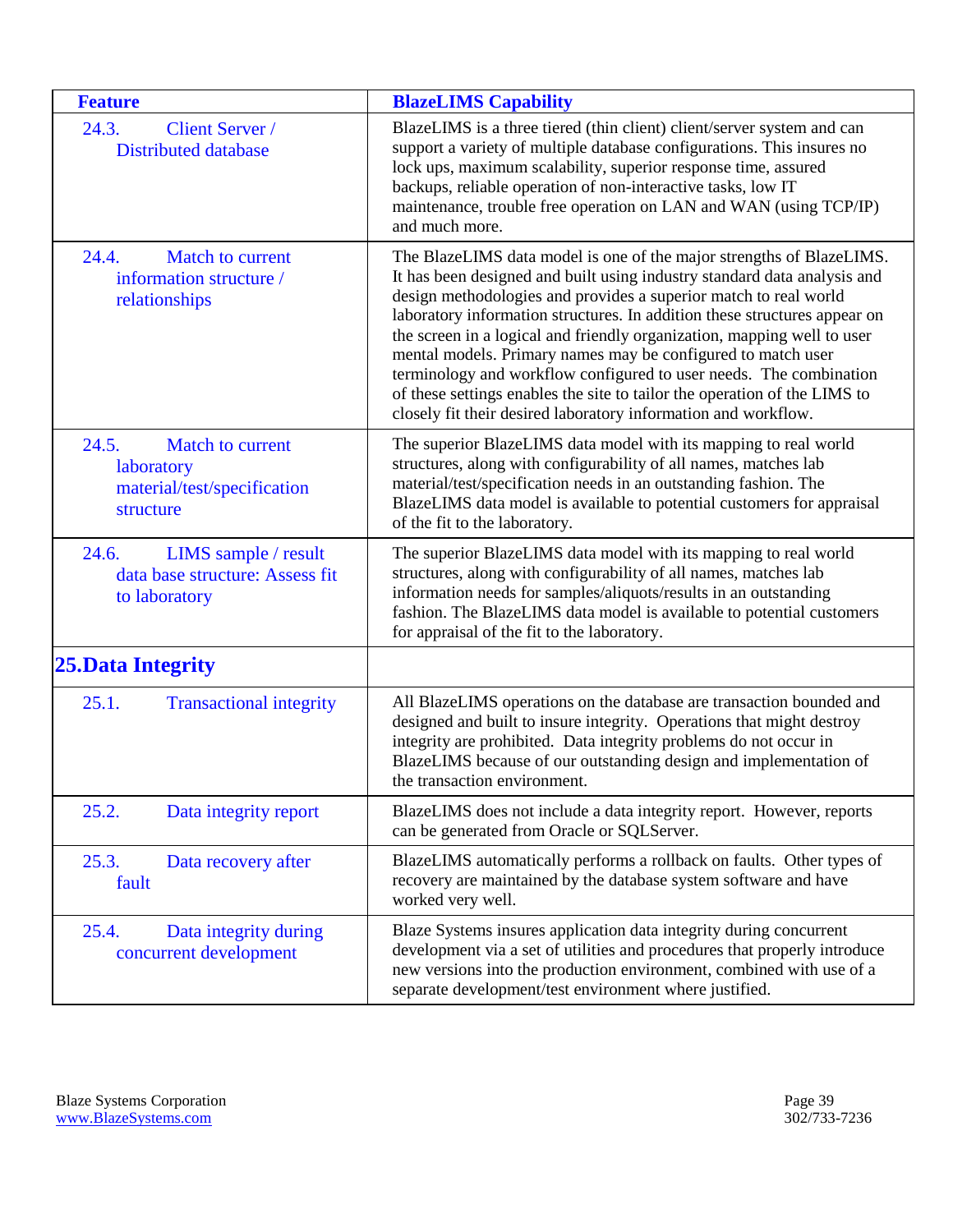<span id="page-39-5"></span><span id="page-39-4"></span><span id="page-39-3"></span><span id="page-39-2"></span><span id="page-39-1"></span><span id="page-39-0"></span>

| <b>Feature</b>                   |                              | <b>BlazeLIMS Capability</b>                                                                                                                                                                                                                                                                                                                                                                                                                                                                                                                                                                                                                                                                                                                                                                                                                                                      |
|----------------------------------|------------------------------|----------------------------------------------------------------------------------------------------------------------------------------------------------------------------------------------------------------------------------------------------------------------------------------------------------------------------------------------------------------------------------------------------------------------------------------------------------------------------------------------------------------------------------------------------------------------------------------------------------------------------------------------------------------------------------------------------------------------------------------------------------------------------------------------------------------------------------------------------------------------------------|
|                                  | <b>26. Program Structure</b> | BlazeLIMS provides a 3-tier client server architecture which insures<br>robust, scalable, maintenance free operation. The program design is<br>highly modular, and object oriented, taking full advantage of the<br>powerful encapsulation, strong data typing, polymorphism and<br>inheritance capabilities of C++ and C#, which are far superior to late<br>binding languages such as VB. As such it is readily extensible with<br>minimal impact on existing functions. In addition, it is segmented into<br>functional modules at the implementation level (LIMS, inventory,<br>stability, instrument interfacing, maintenance management, web portal,<br>etc.). In addition, it provides powerful and effective linkages to external<br>user tools such as Crystal Reports, Excel, Word, Northwest Analyst,<br>and more, insuring the available of the best of both worlds. |
|                                  | <b>27.LIMS Performance</b>   | BlazeLIMS provides a 3-tier client server architecture, an optimized and<br>effective physical schema, and a development toolset that insures highly<br>structured database queries so that performance is extremely scaleable<br>and reproducible. BlazeLIMS also provides performance-monitoring<br>tools and reports to assist in managing large, distributed enterprise<br>installations. As a result, we rarely receive support calls on<br>performance issues, even for very large and widely distributed<br>installations.<br>BlazeLIMS is designed specifically to avoid concurrency control<br>problems by keeping transactions windows short and designing locking<br>strategies to be robust.                                                                                                                                                                         |
|                                  |                              | Performance is a complex function of many variables such as server and<br>client hardware, network topology and equipment, workload mix, etc.,<br>so meaningful benchmark data is difficult to develop. Our users have<br>documented average transaction times in the 1-2 second range for large<br>systems.                                                                                                                                                                                                                                                                                                                                                                                                                                                                                                                                                                     |
| <b>28.Database Tools</b>         |                              |                                                                                                                                                                                                                                                                                                                                                                                                                                                                                                                                                                                                                                                                                                                                                                                                                                                                                  |
| 28.1.                            | User definable tables.       | BlazeLIMS is built using a superior CASE tool, the BlazeBuilder. It<br>maintains all database, screen, report, menu, security, etc. information at<br>the meta level. As a result, the addition of custom tables and associated<br>support is largely automated and very cost effective. Nevertheless, this<br>is rarely needed, as the COTS features and configurability of<br>BlazeLIMS provide the flexibility and extensibility to meet user needs<br>for all laboratory functions. The Blaze Builder may be used to add user-<br>defined tables to the LIMS for extending the LIMS if justified.                                                                                                                                                                                                                                                                            |
| 28.2.                            | User definable fields        | BlazeLIMS provides a comprehensive set of user configurable general<br>purpose fields that make the addition of user fields virtually<br>unnecessary and eliminate the need for costly customization. Also see<br>$21.1$ above.                                                                                                                                                                                                                                                                                                                                                                                                                                                                                                                                                                                                                                                  |
| 28.3.                            | User definable indexes       | The Blaze Builder may be used to add user-defined indexes to the<br>LIMS, or they may simply be added to the database. The need to do<br>this is extremely rare, as the system is pre-configured with the indexes<br>required to provide excellent performance.                                                                                                                                                                                                                                                                                                                                                                                                                                                                                                                                                                                                                  |
| <b>Blaze Systems Corporation</b> |                              | Page 40                                                                                                                                                                                                                                                                                                                                                                                                                                                                                                                                                                                                                                                                                                                                                                                                                                                                          |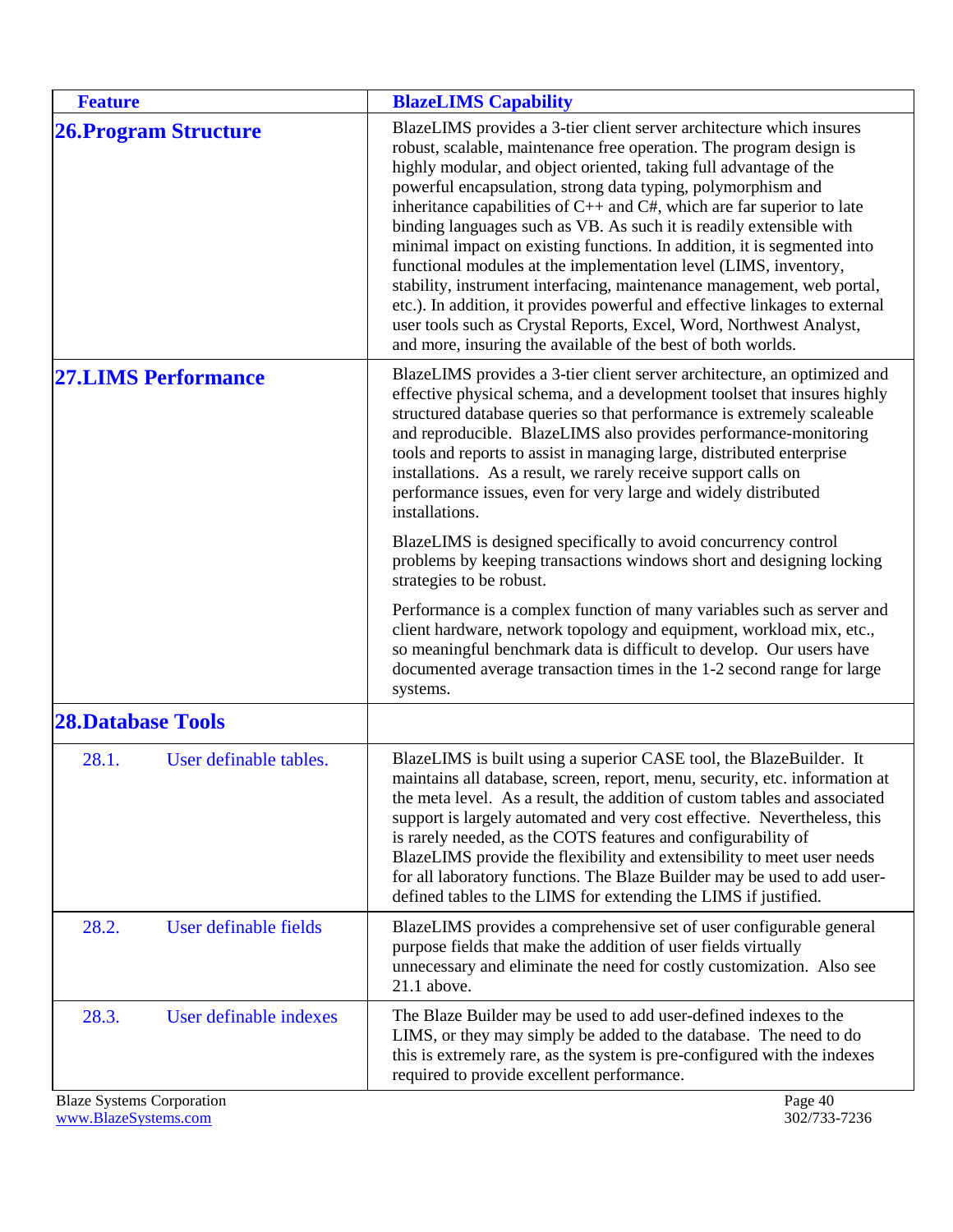<span id="page-40-6"></span><span id="page-40-5"></span><span id="page-40-4"></span><span id="page-40-3"></span><span id="page-40-2"></span><span id="page-40-1"></span><span id="page-40-0"></span>

| <b>Feature</b>                                                                                               | <b>BlazeLIMS Capability</b>                                                                                                                                                                                                                                                                                                                                                                                                                                                                                         |
|--------------------------------------------------------------------------------------------------------------|---------------------------------------------------------------------------------------------------------------------------------------------------------------------------------------------------------------------------------------------------------------------------------------------------------------------------------------------------------------------------------------------------------------------------------------------------------------------------------------------------------------------|
| User definable field<br>28.4.<br>expressions                                                                 | BlazeLIMS provides a comprehensive set of user configurable field<br>expressions that eliminate the need for costly customization. Also see<br>21.1 above.                                                                                                                                                                                                                                                                                                                                                          |
| 28.5.<br>User definable field<br>authorities by data type,<br>category, group, user                          | BlazeLIMS provides seven categories of user access, with fine-grained<br>tuning within each category, which define field and function authorities.<br>A user may be assigned to one or more of these categories. The Blaze<br>Builder may be used to modify the system further if needed.                                                                                                                                                                                                                           |
| 28.6.<br><b>Import / Export LIMS</b><br>modules (login/result entry<br>methods, screens formats,<br>reports) | BlazeLIMS provides superior import/export function to manage system<br>configuration bulk loads, migration, etc. These functions manage all the<br>complexities of achieving relational integrity with new or existing<br>records when loading sets of related data.                                                                                                                                                                                                                                                |
| 28.7.<br><b>Automatic restructure</b><br>of old data into new structure                                      | BlazeLIMS provides automated restructuring of the database as need to<br>support upgrades to new releases while maintaining full integrity of the<br>data.                                                                                                                                                                                                                                                                                                                                                          |
|                                                                                                              | Blaze Systems is capable of migrating data from legacy systems of any<br>brand into the BlazeLIMS database and has developed a set of tools that<br>makes this more efficient. This reduces the effort to the work required<br>to clean up legacy data that often lacks consistency and integrity.                                                                                                                                                                                                                  |
| <b>29. Configuration Tools</b><br>(configuration of LIMS to meet work<br>flow requirements)                  | BlazeLIMS may be configured via flexible and easy-to-user screens or<br>by bulk loading from spreadsheet input, or both. Taken together they<br>provide a high effective and efficient mechanism for configuring<br>BlazeLIMS.                                                                                                                                                                                                                                                                                      |
| 29.1.<br><b>Material definitions</b>                                                                         | The Sample Type table is used to define products and materials and the<br>workflow associated with their processing. In addition, material types<br>may be defined with properties, safety, MSDS, etc. and referenced in<br>the Sample Type.                                                                                                                                                                                                                                                                        |
| 29.2.<br><b>Test definitions</b>                                                                             | One of the strengths of BlazeLIMS as compared to many other LIMS is<br>the structure and flexibility of its test definitions, which allows for<br>minimum redundancy while still providing configurability of multiple<br>testing cases and strategies. The Test Type table is used to define<br>individual result properties. The Method table is used to define tests<br>including all properties such as results (Test Types), instruments, lab<br>groups, cost, time to run, QC templates, SOP's and much more. |
| 29.2.1. Tests tied to specific<br>materials                                                                  | The Sample Types and or Log Templates are used to define default tests<br>for specific materials. Together they provide a powerful way to<br>configure multiple ways in which tests may be applied.                                                                                                                                                                                                                                                                                                                 |
| 29.2.2. Standard tests                                                                                       | The Sample Types and /or Log Templates are used to define standard<br>tests.                                                                                                                                                                                                                                                                                                                                                                                                                                        |
| 29.2.3. Ad-hoc test definition<br>during login                                                               | The Log Sample screens permit ad hoc test definition during logging.                                                                                                                                                                                                                                                                                                                                                                                                                                                |
| 29.2.4. Pass/Fail tests                                                                                      | BlazeLIMS allows the definition of Test Types with text values such as<br>Pass/Fail.                                                                                                                                                                                                                                                                                                                                                                                                                                |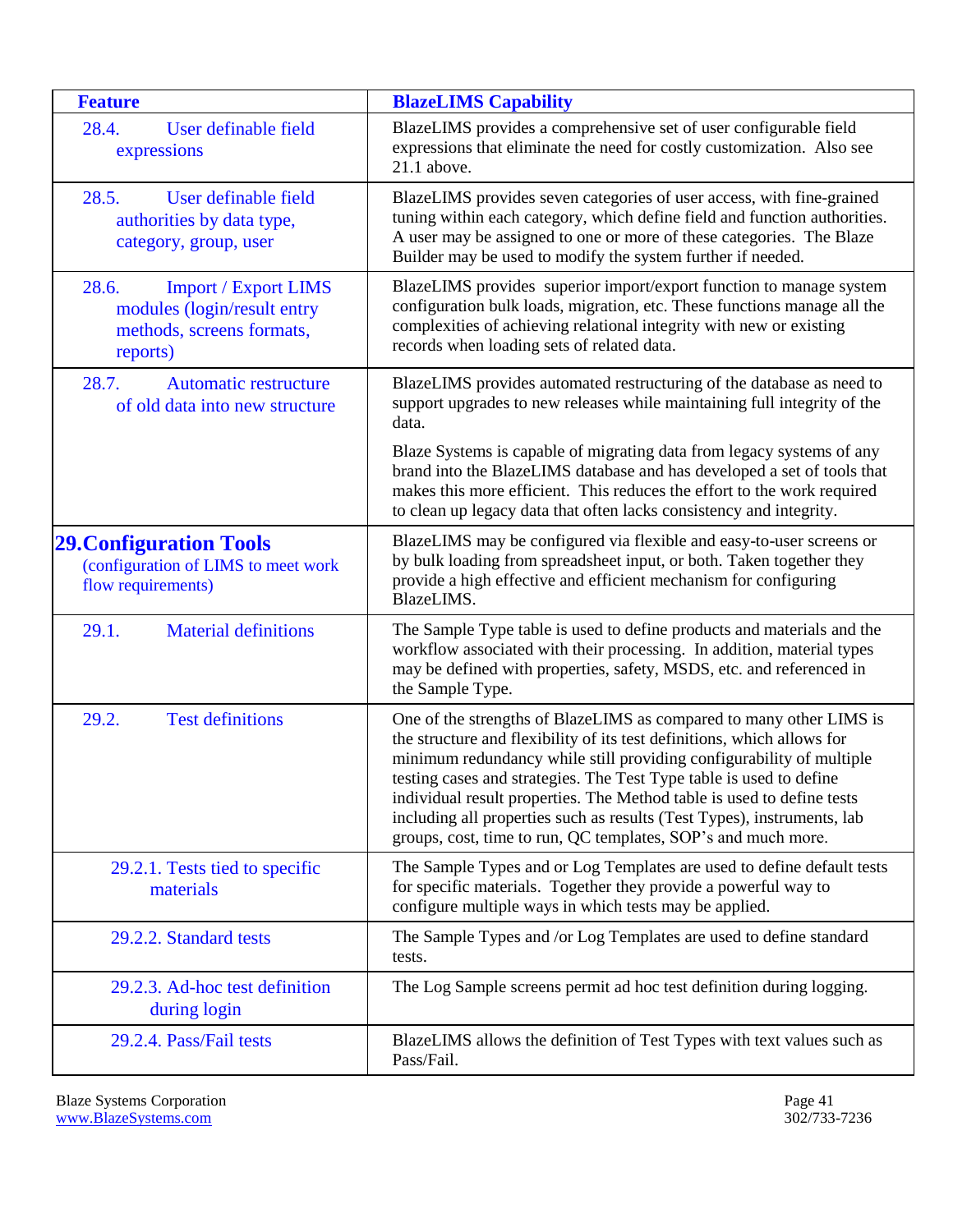<span id="page-41-8"></span><span id="page-41-7"></span><span id="page-41-6"></span><span id="page-41-5"></span><span id="page-41-4"></span><span id="page-41-3"></span><span id="page-41-2"></span><span id="page-41-1"></span><span id="page-41-0"></span>

| <b>Feature</b>                                   | <b>BlazeLIMS Capability</b>                                                                                                                                                                                                                                                                                                                                                                                                                                                                                                                                                                                                                                                                                                  |
|--------------------------------------------------|------------------------------------------------------------------------------------------------------------------------------------------------------------------------------------------------------------------------------------------------------------------------------------------------------------------------------------------------------------------------------------------------------------------------------------------------------------------------------------------------------------------------------------------------------------------------------------------------------------------------------------------------------------------------------------------------------------------------------|
| 29.2.5. Free Comment tests                       | All tests include the ability to enter free comments and/or to capture<br>documents which can be used either as the final result or to augment the<br>final result.                                                                                                                                                                                                                                                                                                                                                                                                                                                                                                                                                          |
| 29.2.6. Menu choice tests                        | Test Types defined with legal text values are presented to the user for<br>selection via a drop-down menu.                                                                                                                                                                                                                                                                                                                                                                                                                                                                                                                                                                                                                   |
| 29.2.7. Numeric tests                            | Test Types can be defined as numeric tests with associated optional<br>format rules.                                                                                                                                                                                                                                                                                                                                                                                                                                                                                                                                                                                                                                         |
| 29.2.8. Numeric with<br>calculations             | Test Types can be defined as calculated tests with attached equations.                                                                                                                                                                                                                                                                                                                                                                                                                                                                                                                                                                                                                                                       |
| 29.3.<br><b>Result/Observation</b><br>definition | Test Types can be defined as observed tests.                                                                                                                                                                                                                                                                                                                                                                                                                                                                                                                                                                                                                                                                                 |
| <b>Algorithm definition</b><br>29.4.             | Algorithms are defined as equations with Excel like symbolic entry and<br>a powerful reach to fetch related data from many different tables.                                                                                                                                                                                                                                                                                                                                                                                                                                                                                                                                                                                 |
| 29.5.<br>Tools for building<br>algorithms        | Equations are entered symbolically and are thus very easy to create.<br>BlazeLIMS validates the equation syntax for proper format, legal<br>operands, etc.                                                                                                                                                                                                                                                                                                                                                                                                                                                                                                                                                                   |
| Profile definition<br>29.6.                      | BlazeLIMS allows the definitions of Log Templates, which are profiles<br>for logging samples.                                                                                                                                                                                                                                                                                                                                                                                                                                                                                                                                                                                                                                |
| 29.7.<br><b>Time Study definition</b>            | Test definitions include duration and other time based information that<br>allow comprehensive scheduling and time study.                                                                                                                                                                                                                                                                                                                                                                                                                                                                                                                                                                                                    |
| 29.8.<br>Specification definition                | BlazeLIMS allows the site to define a specification as a limit with up to<br>4 levels (warning, control, specification, lot release) with up to 4 levels<br>of access fields (sample type, test type, product code, customer). Each<br>level also includes specification definition. Work requests may also<br>have specification definitions in their templates. All specifications are<br>maintained as versioned records and bound to tests when logged or<br>entered. In this way an intact historical record and the ability to re-<br>process results according to the specification in effect at testing time is<br>maintained. Alternatively, any sample/test may be re-bound to newer<br>specifications if desired. |
| <b>Revision Control</b><br>29.9.                 | BlazeLIMS tables include a revision control field that is incremented<br>each time a change is made to the table. Revision access to tables is<br>granted to users on a fine-grained basis.                                                                                                                                                                                                                                                                                                                                                                                                                                                                                                                                  |
| 29.10.<br><b>Audit Trail changes</b>             | BlazeLIMS includes an Audit Trail table that captures changes made to<br>any table along with time, user, and old and new values.                                                                                                                                                                                                                                                                                                                                                                                                                                                                                                                                                                                            |
| 29.11.<br><b>Configuration Reports</b>           | BlazeLIMS includes Crystal Reports configuration reports for each<br>Configuration table.                                                                                                                                                                                                                                                                                                                                                                                                                                                                                                                                                                                                                                    |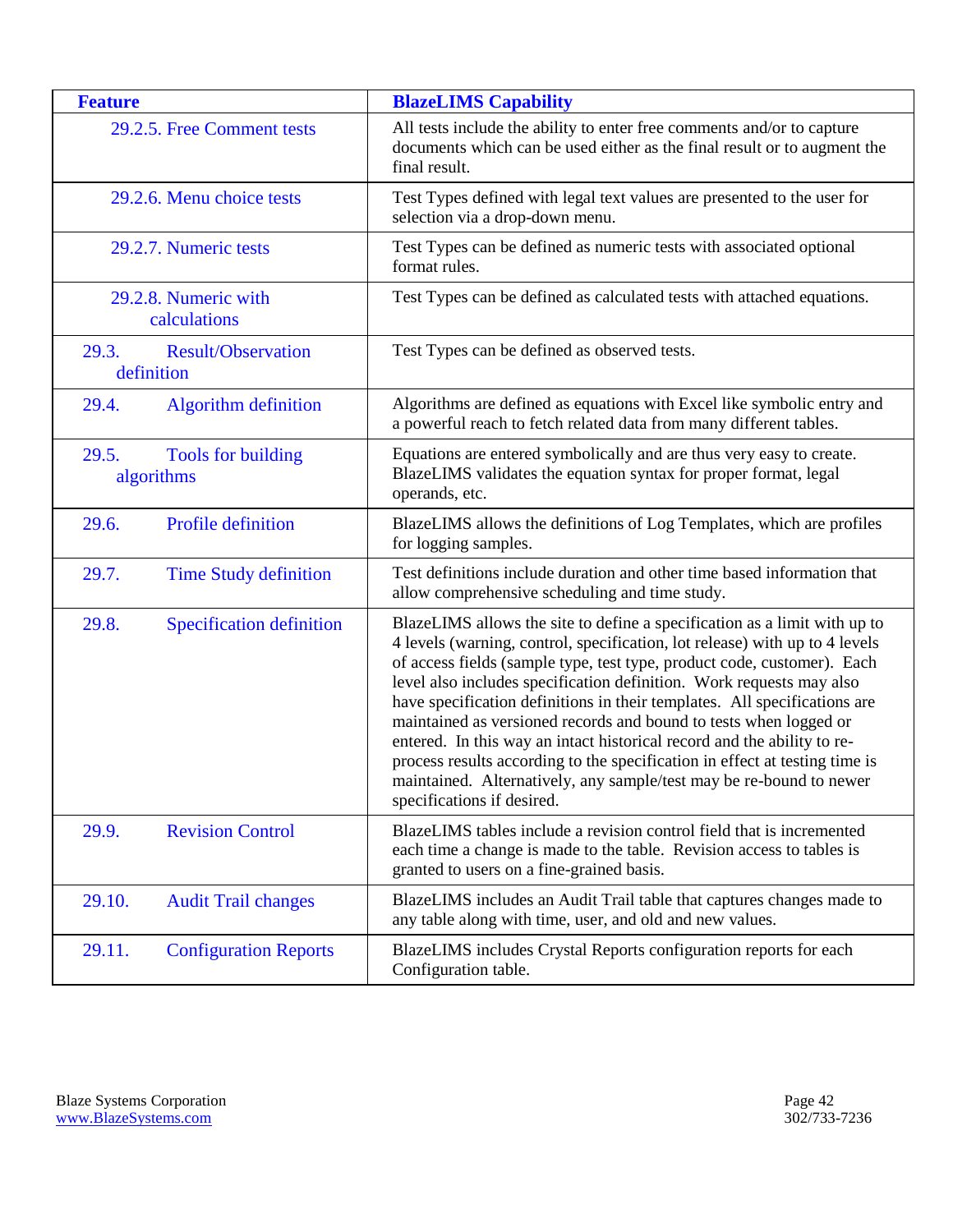<span id="page-42-8"></span><span id="page-42-7"></span><span id="page-42-6"></span><span id="page-42-5"></span><span id="page-42-4"></span><span id="page-42-3"></span><span id="page-42-2"></span><span id="page-42-1"></span><span id="page-42-0"></span>

| <b>Feature</b>                                                                                                        | <b>BlazeLIMS Capability</b>                                                                                                                                                                                                                                                                                                                                                                                                                                                                                                                                                                                   |
|-----------------------------------------------------------------------------------------------------------------------|---------------------------------------------------------------------------------------------------------------------------------------------------------------------------------------------------------------------------------------------------------------------------------------------------------------------------------------------------------------------------------------------------------------------------------------------------------------------------------------------------------------------------------------------------------------------------------------------------------------|
| 29.12.<br>Time required to add<br>one LIMS material with one<br>test and specification                                | The Sample Type, Method, Test Type, and Limit tables each contain<br>many optional fields. However, the tables can each be defined by<br>simply entering a name, description, and format. For example, Sample<br>Type requires a name and a reference to a method Method requires a<br>name and a reference to a test type. Test Type requires a name. Limits<br>typically require a Sample Type name, Test Type name, and limit<br>value(s). A person knowing these values could add the information<br>within a 1 minute and be ready to log a sample. Bulk loading may be<br>performed from a spreadsheet. |
| 29.13.<br>Time required to add<br>on material with 10 tests and<br>specifications                                     | The Sample Type table contains a tabbed section for entering default<br>tests. Conveniently, BlazeLIMS allows the user entering Test Type<br>names to make entries by simply entering the first several unique<br>characters of each Test Type name. Therefore, ten tests and a<br>specification could easily be entered in a 2-3 minute time frame.                                                                                                                                                                                                                                                          |
| 29.14.<br>Time required to<br>interface instruments to LIMS                                                           | Blaze Systems typically estimates one half day as the effort required to<br>interface an instrument type (a type is an output format) to BlazeLIMS.<br>Since the Uploader and BlazeLink functions require only point and<br>click operations to configure an interface to an instrument, Most of the<br>time is typically spent configuring the instrument to output the needed<br>$report(s)$ .                                                                                                                                                                                                              |
| 29.15.<br>Correct association of<br>specification with historical<br>records after a change in<br>specification       | BlazeLIMS automatically associates a test record with a specific version<br>of a Limit. A user can bind a sample to a newer limit if desired.                                                                                                                                                                                                                                                                                                                                                                                                                                                                 |
| 29.16.<br>Correct association of<br>information with historical<br>records after a change in<br>reference information | Limits, domains and equations are maintained as versioned tables and<br>bound to testing at logging or analysis time so that changes to reference<br>information d not impact the historical records. Many fields are<br>captured in the sample/test in order that they might be adjusted at run<br>time and a proper historical record maintained.                                                                                                                                                                                                                                                           |
| 29.17.<br>Multi-lingual                                                                                               | Selected operational screens may be configured for multiple languages.                                                                                                                                                                                                                                                                                                                                                                                                                                                                                                                                        |
| <b>30. Numerical Representation</b>                                                                                   |                                                                                                                                                                                                                                                                                                                                                                                                                                                                                                                                                                                                               |
| 30.1.<br><b>Internal representation</b><br>of numeric values                                                          | Result values may be numeric, text or an attached paragraph or<br>document.                                                                                                                                                                                                                                                                                                                                                                                                                                                                                                                                   |
| 30.1.1. Number of digits                                                                                              | BlazeLIMS stores 15 digits for the primary results value.                                                                                                                                                                                                                                                                                                                                                                                                                                                                                                                                                     |
| 30.1.2. Picture statements                                                                                            | Picture statements may be configured for any test at the test type or<br>method/test type level, to include number of decimals, significant digits,<br>alphanumeric format, etc.                                                                                                                                                                                                                                                                                                                                                                                                                              |
| 30.2.<br><b>Rounding issues</b>                                                                                       | BlazeLIMS supports two rounding rules, Odd-Even or Five and Greater<br>for numeric fields where rounding is an issue. In addition, for many<br>numeric fields where rounding is not an issue but precision can be,<br>BlazeLIMS uses the G format so that a wide dynamic range of values is<br>possible.                                                                                                                                                                                                                                                                                                      |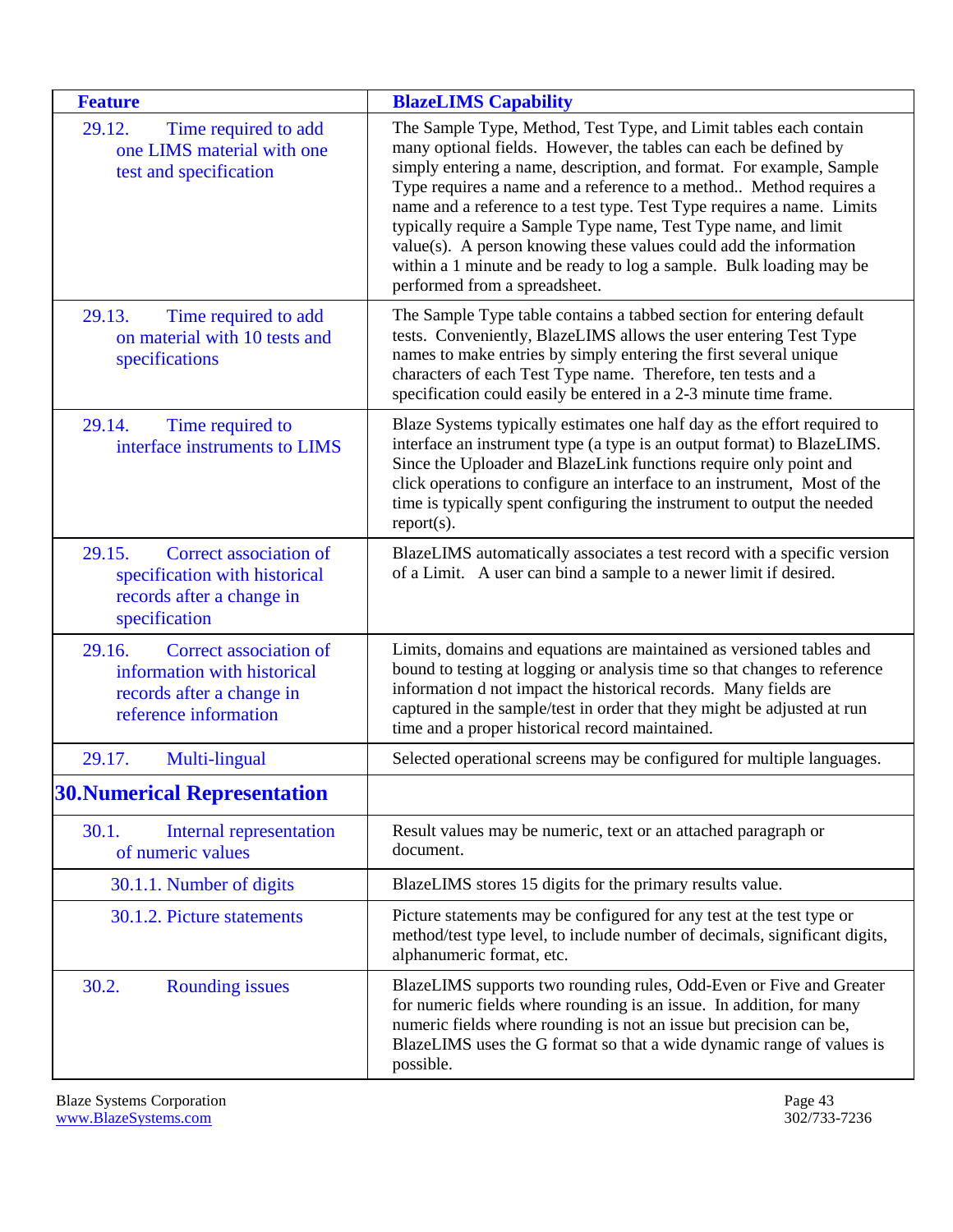<span id="page-43-8"></span><span id="page-43-7"></span><span id="page-43-6"></span><span id="page-43-5"></span><span id="page-43-4"></span><span id="page-43-3"></span><span id="page-43-2"></span><span id="page-43-1"></span><span id="page-43-0"></span>

| <b>Feature</b>                                      | <b>BlazeLIMS Capability</b>                                                                                                                                                                                                                                                                                                                                       |
|-----------------------------------------------------|-------------------------------------------------------------------------------------------------------------------------------------------------------------------------------------------------------------------------------------------------------------------------------------------------------------------------------------------------------------------|
| 30.2.1. User definable<br>rounding rules            | BlazeLIMS may be configured to use the odd-even method as specified<br>in ASTM E29 or five and greater. For results values BlazeLIMS also<br>maintains the raw result entered and calculated a separately rounded<br>results for COA's as driven by customer specifications. These are also<br>useful for equations where un-rounded data is preferred as inputs. |
| $30.2.2$ . Odd – Even                               | BlazeLIMS can be configured to use the odd-even method as specified<br>in ASTM E29 for processing entered results and other values.                                                                                                                                                                                                                               |
| 30.2.3. Five and greater                            | BlazeLIMS can be configured to use the five and greater method for<br>processing entered results and other values.                                                                                                                                                                                                                                                |
| 30.3.<br><b>Comparison Operators</b><br>$(<,>,+,-)$ | BlazeLIMS allows the entry of data with comparison operators and<br>optionally substitutes comparison operators when detection limits are<br>exceeded. These are also carried through equations to produce a result<br>with a comparison operator if it can be determined.                                                                                        |
| 30.4.<br>Data Types                                 | BlazeLIMS supports a comprehensive set of data types for result values.                                                                                                                                                                                                                                                                                           |
| 30.4.1. Text                                        | Result values can be defined as text and a legal set of text values<br>defined. Mixed mode (numeric/text) may be defined for indicators such<br>as ND and TNTC.                                                                                                                                                                                                   |
| 30.4.2. Essay/memo                                  | Result values can be defined as a paragraph of text or a file (Word,<br>Image, etc.), which may be captured.                                                                                                                                                                                                                                                      |
| 30.4.3. Integer                                     | Result values can be defined as numeric integer                                                                                                                                                                                                                                                                                                                   |
| 30.4.4. Floating Point                              | Result values can be defined as numeric floating point.                                                                                                                                                                                                                                                                                                           |
| 30.4.5. Fixed Point                                 | Result values can be defined as numeric fixed point.                                                                                                                                                                                                                                                                                                              |
| 30.4.6. Scientific notation                         | Result values can be defined as scientific notation.                                                                                                                                                                                                                                                                                                              |
| 30.4.7. Significant digits                          | Result values can be defined as significant digits to properly cover<br>results with a precision but a wide dynamic range.                                                                                                                                                                                                                                        |
| 30.5.<br>Logical                                    | Result values can be defined as legal text with good and bad indicators.                                                                                                                                                                                                                                                                                          |
| 30.6.<br>Date                                       | Result values can be defined as date/time.                                                                                                                                                                                                                                                                                                                        |
| <b>31. String Manipulation</b><br><b>Functions</b>  | The equation processor supports both numeric and string operations<br>(comparison, concatenation, etc.) and a wide variety of embedded<br>functions for string manipulation.                                                                                                                                                                                      |
| <b>32. Audit Trails</b>                             | An audit trail is maintained for edits to all tables in BlazeLIMS and is<br>available for easy viewing.                                                                                                                                                                                                                                                           |
| 32.1.<br><b>Result level edits</b>                  | BlazeLIMS audits result level edits. All audits include the field<br>modified, user name, revision, date, old value, and new value.                                                                                                                                                                                                                               |
| 32.2.<br>Sample level edits                         | BlazeLIMS audits sample level edits. All audits include the field<br>modified, user name, revision, date, old value, and new value.                                                                                                                                                                                                                               |
| 32.3.<br><b>LIMS</b> database<br>structure edits    | An audit trail is maintained for all edits to database structures.                                                                                                                                                                                                                                                                                                |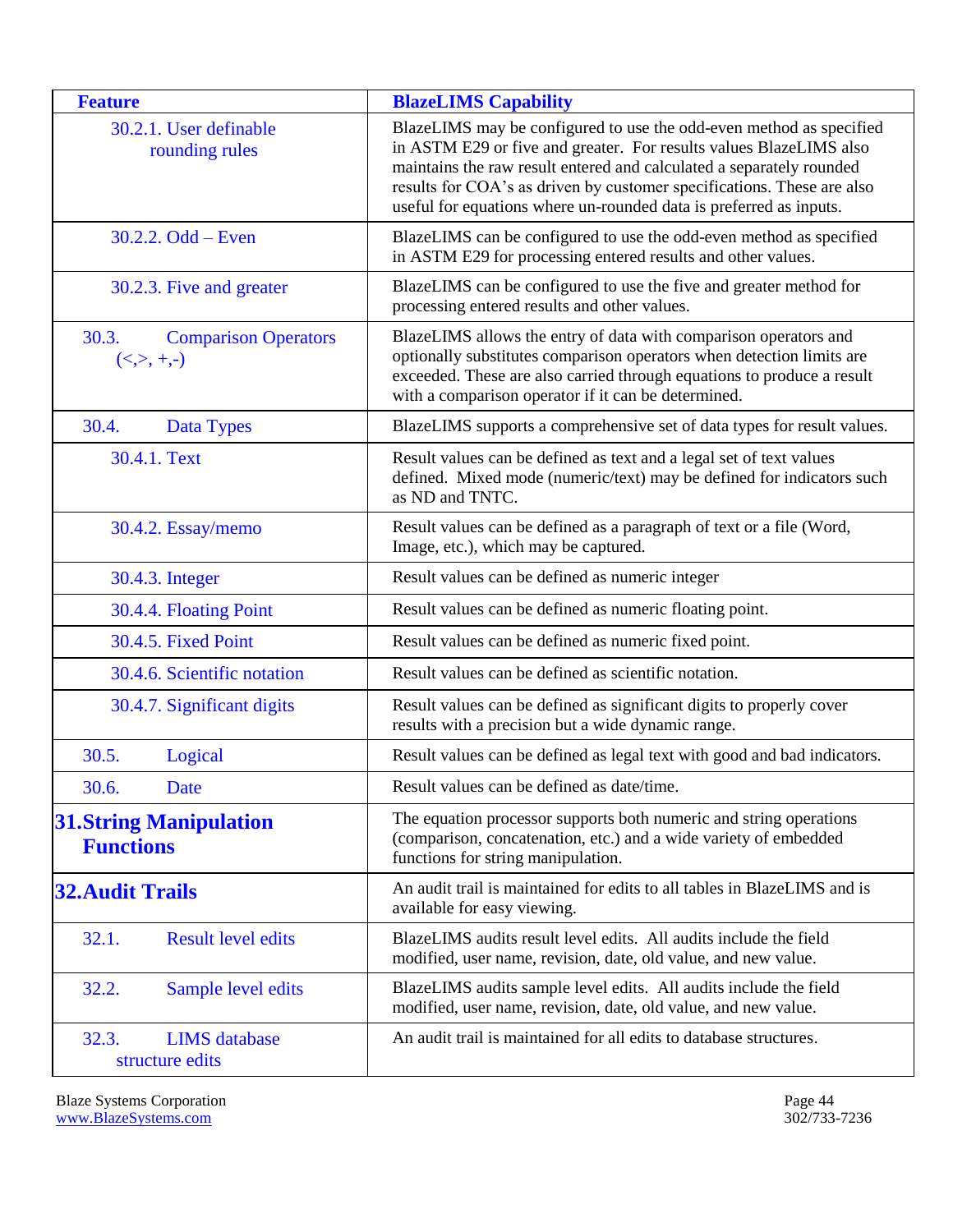<span id="page-44-10"></span><span id="page-44-9"></span><span id="page-44-8"></span><span id="page-44-7"></span><span id="page-44-6"></span><span id="page-44-5"></span><span id="page-44-4"></span><span id="page-44-3"></span><span id="page-44-2"></span><span id="page-44-1"></span><span id="page-44-0"></span>

| <b>Feature</b>                                    | <b>BlazeLIMS Capability</b>                                                                                                                                                                                                                                                                                  |
|---------------------------------------------------|--------------------------------------------------------------------------------------------------------------------------------------------------------------------------------------------------------------------------------------------------------------------------------------------------------------|
| 32.4.<br><b>Test Structures</b>                   | Test structures are initially defined in the BlazeLIMS builder, which<br>includes the ability to include comments.                                                                                                                                                                                           |
| 32.5.<br><b>Specifications</b>                    | The BlazeLIMS Limits table includes the ability to enter a description<br>and comments for the Limit. The Limits table is managed with record<br>auditing, which presents an Audit History table to the user and allows<br>the user to display all previous revisions of the Limit.                          |
| 32.6.<br><b>LIMS</b> methods                      | BlazeLIMS audits all changes to the Method table. In addition,<br>BlazeLIMS contains a simple document management capability that<br>includes the capture and management of SOPs, Word documents on<br>Work Requests, any type of document on test results, and an audit trail<br>describing revisions.      |
| <b>33. Change Control</b>                         |                                                                                                                                                                                                                                                                                                              |
| 33.1.<br><b>Code Change</b>                       | The source code is maintained in a source control system utilizing<br>associated procedures. This system is managed per IEEE-828<br>configuration control standards.                                                                                                                                         |
| 33.2.<br><b>Static Table and</b><br>specification | Access to change static tables and specifications is controlled for each<br>LIMS user and changes are fully audited.                                                                                                                                                                                         |
| 33.3.<br>LIMS methods (login,<br>result entry)    | Access to change LIMS methods, sample types, etc. is controlled for<br>each LIMS user and changes are fully audited.                                                                                                                                                                                         |
| 33.4.<br><b>LIMS</b> Reports                      | The BlazeLIMS reports that are changed by the customer are stored in<br>a separate folder from the standard release and change control may be<br>done using Source Safe if the user desires.                                                                                                                 |
| 33.5.<br><b>Security</b>                          | Security over all LIMS tables and operations is controlled on a user or<br>user group basis with complete audit trail and flexibility of<br>configuration.                                                                                                                                                   |
| <b>34.Hardware</b>                                | Blaze Systems publishes a list of recommended minimum hardware<br>configurations for running BlazeLIMS clients and servers. It is<br>available on request, but in general requires a Windows Server and<br>Windows desktop or mobile client platforms. BlazeLIMS is available<br>as a hosted system as well. |
| <b>35. Warranty</b>                               |                                                                                                                                                                                                                                                                                                              |
| 35.1.1. Hardware components                       | Computer hardware vendor warranties vary. Please consult your<br>computer hardware vendor.                                                                                                                                                                                                                   |
| 35.1.2. Software                                  | BlazeLIMS includes 45 days software warranty. Additional software<br>support is available on an annual basis. The first year of support is<br>included in the license fees.                                                                                                                                  |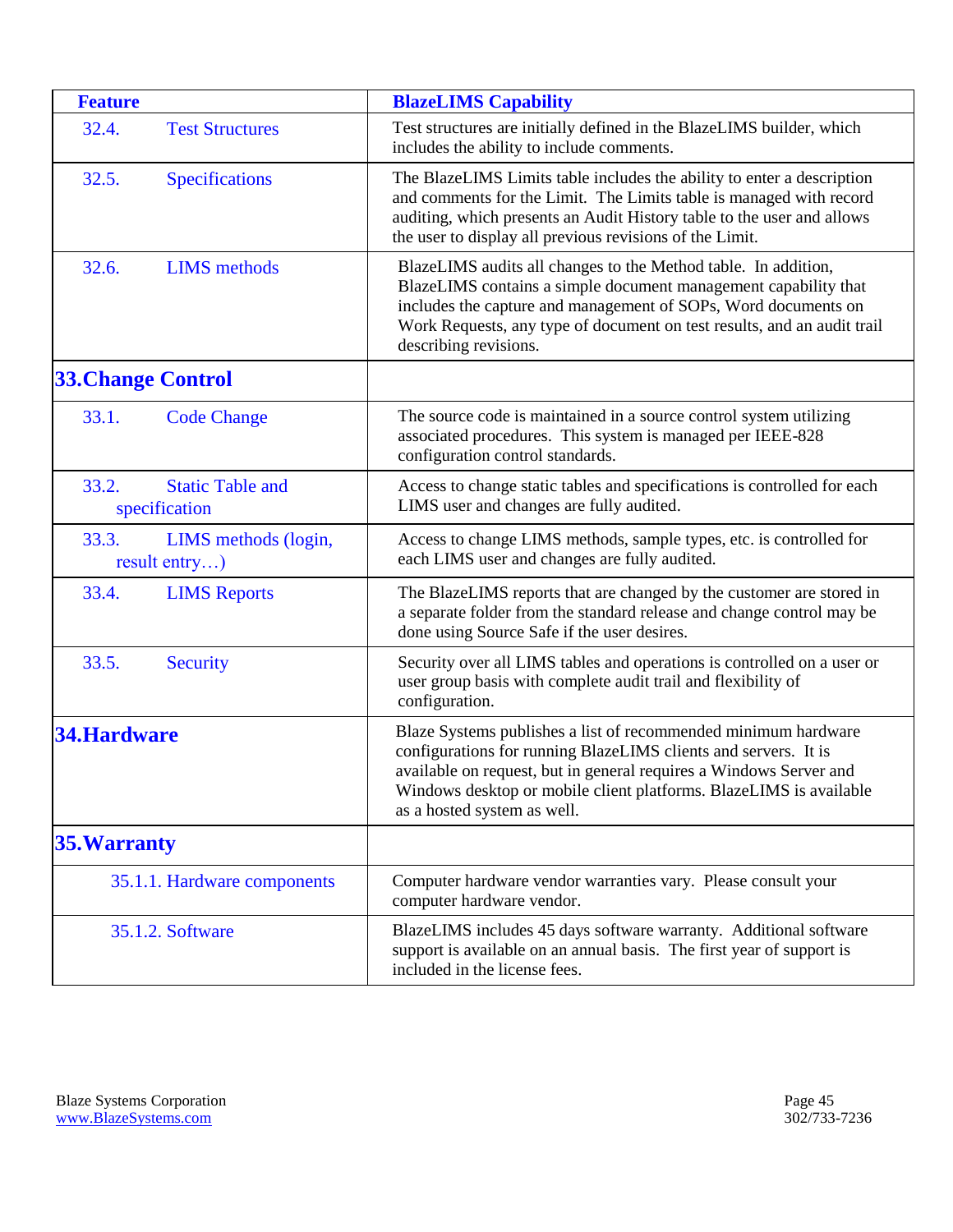<span id="page-45-8"></span><span id="page-45-7"></span><span id="page-45-6"></span><span id="page-45-5"></span><span id="page-45-4"></span><span id="page-45-3"></span><span id="page-45-2"></span><span id="page-45-1"></span><span id="page-45-0"></span>

| <b>Feature</b>                                                       | <b>BlazeLIMS Capability</b>                                                                                                                                                                                                                                                                                                                                                                                                                                                                                                                                                                                                                                                                                                      |
|----------------------------------------------------------------------|----------------------------------------------------------------------------------------------------------------------------------------------------------------------------------------------------------------------------------------------------------------------------------------------------------------------------------------------------------------------------------------------------------------------------------------------------------------------------------------------------------------------------------------------------------------------------------------------------------------------------------------------------------------------------------------------------------------------------------|
| <b>36. User Friendly Interface</b>                                   |                                                                                                                                                                                                                                                                                                                                                                                                                                                                                                                                                                                                                                                                                                                                  |
| 36.1.<br><b>User Friendly</b><br><b>Characteristics</b>              | The BlazeLIMS user interface provides the following user friendly<br>characteristics:<br>Standard Windows MFC look and feel<br>$\bullet$<br>Panels for fast shortcuts to screens, reports, folders, etc.<br>Enforced consistency between screens in user friendly naming,<br>٠<br>layout, visible clues, context sensitive help.<br>Visible functionality<br>$\bullet$<br>Expected results, no surprises<br>$\bullet$<br>Immediate, visible, superior feedback, including user level<br>messages with useful parameters<br>Enforced visible formatting/constraints and lookups on all<br>٠<br>constrained fields<br>Intelligent screen context management for easy navigation.<br>٠<br>Fast, predictable response.<br>Much more. |
| 36.2.<br><b>Customer Feedback</b>                                    | Customer feedback is very positive, including comparisons with other<br>enterprise applications.                                                                                                                                                                                                                                                                                                                                                                                                                                                                                                                                                                                                                                 |
| <b>37. System Reliability and</b><br><b>Maintenance Requirements</b> |                                                                                                                                                                                                                                                                                                                                                                                                                                                                                                                                                                                                                                                                                                                                  |
| Reliability /<br>37.1.<br>Redundancy                                 | Uptime is a factor of the hardware purchased and the database backup<br>schedule of the site. In addition the BlazeLIMS database design and<br>automated query generator insures long term performance in the face<br>of database growth with no need for DBA involvement in tuning, thus<br>minimizing support costs. Project provisions may be made for hot<br>spares using database shadowing features that are standard in SQL<br>Server and Oracle.                                                                                                                                                                                                                                                                         |
| 37.2.<br>Mean time between<br>failures                               | Uptime is primarily a factor of the hardware purchased and the system<br>and database backup schedule of the site. BlazeLIMS software has a<br>track record of being extremely reliable and not causing failures.<br>Rather, failures are usually related to hardware, networking or DBMS<br>issues.                                                                                                                                                                                                                                                                                                                                                                                                                             |
| 37.3.<br><b>Manual work flow</b><br>provisions during failure        | BlazeLIMS provides hard copy reports and features that allow the<br>design of an adequate manual workflow system in most cases.                                                                                                                                                                                                                                                                                                                                                                                                                                                                                                                                                                                                  |
| Self-tests and<br>37.4.<br>diagnostics                               | BlazeLIMS provides proven error path logic, and numerous internal<br>self-tests, traces and other diagnostics for use in troubleshooting<br>problems, reducing problem solving turn-around times and costs.                                                                                                                                                                                                                                                                                                                                                                                                                                                                                                                      |
| 37.5.<br>Repair / Replace policy<br>(software only)                  | For systems under support, Blaze Systems prioritizes problems<br>according to impact on the operation and will supply patch updates as<br>soon as possible where justified. Beyond that, repair and replacement is<br>performed according to the standard release and upgrade procedures.                                                                                                                                                                                                                                                                                                                                                                                                                                        |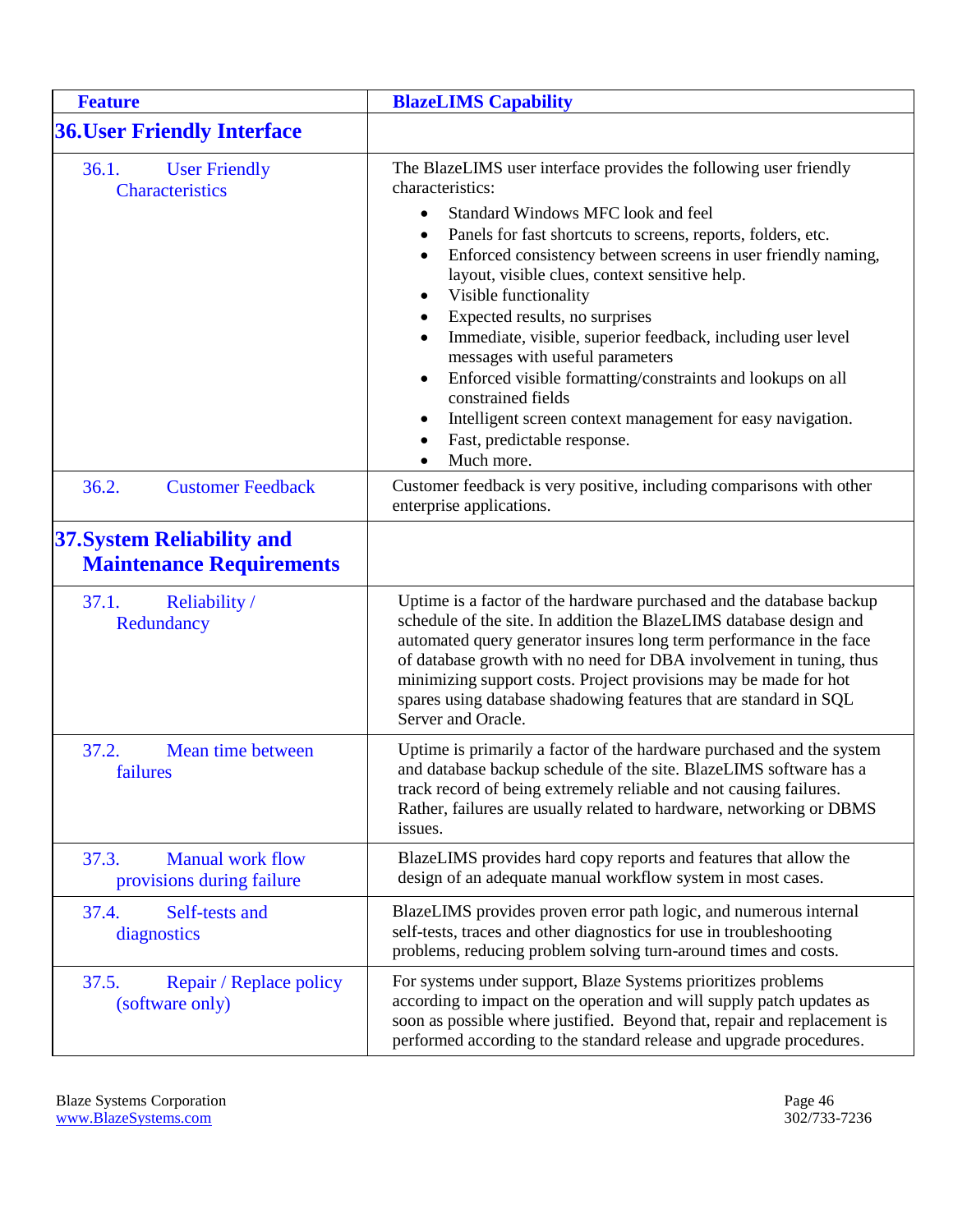<span id="page-46-5"></span><span id="page-46-4"></span><span id="page-46-3"></span><span id="page-46-2"></span><span id="page-46-1"></span><span id="page-46-0"></span>

| <b>Feature</b>                                         | <b>BlazeLIMS Capability</b>                                                                                                                                                                                                                                                                                                                                                                                      |
|--------------------------------------------------------|------------------------------------------------------------------------------------------------------------------------------------------------------------------------------------------------------------------------------------------------------------------------------------------------------------------------------------------------------------------------------------------------------------------|
| 37.6.<br>Time to repair<br>(software only)             | Timing and effort to repair are negotiated with the customer on an<br>incident-by-incident basis. For the rare case where problems are critical<br>to system operations, Blaze Systems guarantees a best effort dedication<br>and has provided repair times ranging from 1-2 hours to 2-3 days.<br>Beyond that, repair and replacement is performed according to the<br>standard release and upgrade procedures. |
| 37.7.<br><b>Maintenance training</b><br>level required | Blaze Systems normally requires that the customer provide a single<br>point first level support person, capable of arranging operating system<br>and network support from his local organization, and capable of<br>performing preliminary LIMS troubleshooting in cooperation with<br>laboratory personnel. This requires attendance at the LIMS training<br>classes.                                           |
| Software maintenance<br>37.8.<br>& updates             | BlazeLIMS support includes software maintenance and distribution of<br>software upgrades.                                                                                                                                                                                                                                                                                                                        |
| 37.8.1. Frequency of updates                           | Blaze Systems updates its products with major releases approximately<br>once per year and minor releases once per quarter. However, a site is<br>not required to install an update for continued support provided they<br>continue to run on supported versions of the operating system and<br>DBMS.                                                                                                             |
| 37.8.2. Install new release in<br>parallel for testing | Multiple versions of BlazeLIMS can be installed on a system. As a<br>result, a new release can be run in parallel for testing. For mission<br>critical systems, a second server installation should be purchased for<br>parallel testing.                                                                                                                                                                        |
| 37.8.3. Migration of data to<br>new release            | BlazeLIMS provides an automated process for migrating a previous<br>database into a new release by automatically generating the SQL scripts<br>necessary to upgrade the database.                                                                                                                                                                                                                                |
| 37.8.4. Documentation on<br>software update            | Blaze Systems provides release notes and new documentation on<br>software updates.                                                                                                                                                                                                                                                                                                                               |
| 37.8.5. Ease of update process                         | Blaze Systems is experienced with updating our customers and employs<br>many methods and tools that make this process cheaper and less<br>disruptive. This is achieved by configuration control and validation<br>procedures, installation tools and flexibility and joint planning for<br>success.                                                                                                              |
| <b>38. Security</b>                                    |                                                                                                                                                                                                                                                                                                                                                                                                                  |
| 38.1.<br><b>LIMS</b> by group                          | A BlazeLIMS user is assigned to one of eight user types, and may also<br>be assigned a number of fine-grained specific privileges within the user<br>type. In addition, a user can be assigned to one or more Lab Groups,<br>which limits his data entry to information associated with those Lab<br>Groups.                                                                                                     |
| 38.2.<br><b>LIMS</b> by user                           | A BlazeLIMS user is assigned to one of eight user types, and may also<br>be assigned a number of fine-grained specific privileges within the user<br>type.                                                                                                                                                                                                                                                       |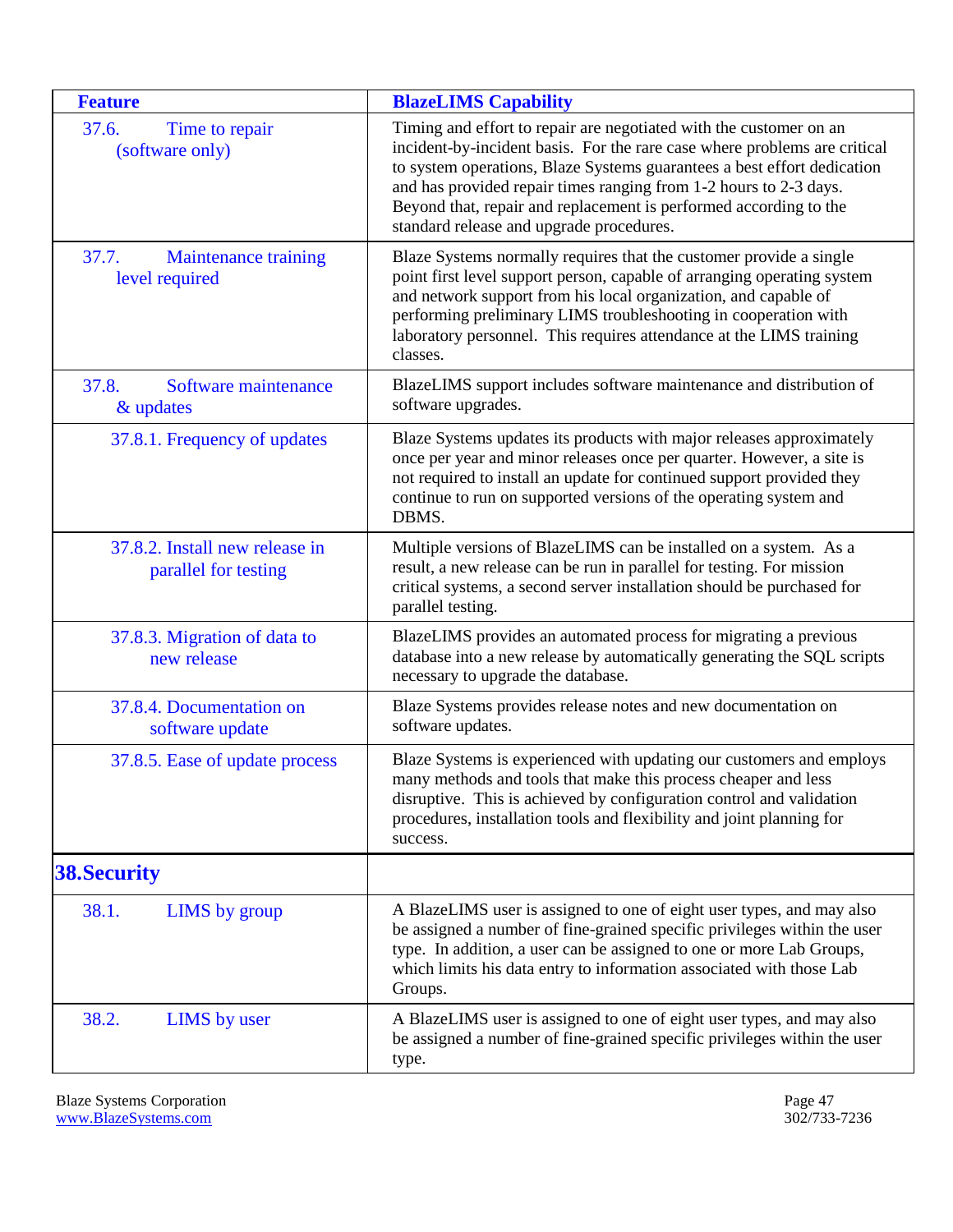<span id="page-47-12"></span><span id="page-47-11"></span><span id="page-47-10"></span><span id="page-47-9"></span><span id="page-47-8"></span><span id="page-47-7"></span><span id="page-47-6"></span><span id="page-47-5"></span><span id="page-47-4"></span><span id="page-47-3"></span><span id="page-47-2"></span><span id="page-47-1"></span><span id="page-47-0"></span>

| 38.3.<br>LIMS by data type                                                         | BlazeLIMS allows access to data by type appropriately to each of the<br>eight user types. For example, only administrators may view and<br>modify all configuration data.                                                                                                                                                                                                                          |
|------------------------------------------------------------------------------------|----------------------------------------------------------------------------------------------------------------------------------------------------------------------------------------------------------------------------------------------------------------------------------------------------------------------------------------------------------------------------------------------------|
| 38.4.<br>LIMS by field                                                             | BlazeLIMS allows access to data by field appropriately to each of the<br>eight user types and based on the current status of the data. For<br>example, technicians may enter results, but not for tests or samples that<br>have already been approved.                                                                                                                                             |
| 38.5.<br><b>By LIMS</b> function                                                   | BlazeLIMS allows access to functions appropriately to each of the eight<br>user types and based on the current status of the data. For example,<br>technicians may not approve results.                                                                                                                                                                                                            |
| 38.6.<br>By OS system<br>(min/LAN)                                                 | BlazeLIMS access control is integrated with Windows security via<br>Active Directory integration using either domain or local accounts for<br>authentication, and may also employ security at the application level.                                                                                                                                                                               |
| 38.7.<br>By facility (physical<br>security)                                        | All application information and access is through the application and<br>database servers, so physical security is assured.                                                                                                                                                                                                                                                                        |
| 38.8.<br>By network (WAN)                                                          | BlazeLIMS access control is integrated with Windows Windows<br>security via Active Directory integration using either domain or local<br>accounts for authentication, and may also employ security at the<br>application level.                                                                                                                                                                    |
| 38.9.<br>By electronic<br>identification (passwords,<br>badges, bar codes)         | BlazeLIMS provides electronic identification by password that is<br>authenticated by Windows Windows security via Active Directory<br>integration or by application level security. BlazeLIMS includes a<br>special employee number in the User table that may also provide<br>authentication. Special equipment such as badge readers may be used<br>to authenticate the special employee number. |
| 38.10.<br>By electronic signature<br>(biometric verification, i.e.<br>retina scan) | BlazeLIMS includes electronic signatures based on username/password<br>combination.                                                                                                                                                                                                                                                                                                                |
| 38.11.<br><b>Automatic terminal</b><br>time out                                    | The BlazeLIMS Client includes an automatic terminal activity timeout<br>feature that is configurable on a Work Station basis. The timeout can<br>either exit or pause the application, and requires a username/password<br>to be activated.                                                                                                                                                        |
| 38.12.<br>Encryption                                                               | The BlazeLIMS thin client architecture allows use of Windows file<br>encryption for all server files if desired. Encryption is also available for<br>all client-server communications and BlazeLink instrument uploads.                                                                                                                                                                            |
| <b>39. Vendor Rating</b>                                                           | Blaze Systems operates under a quality system derived from ISO 9000-<br>3 and IEEE-730 standards and described in the Blaze Systems Quality<br>Manual.                                                                                                                                                                                                                                             |
| 39.1.<br><b>Voice Support</b>                                                      | Blaze Systems answers incoming phone calls in person. Calls are then<br>directed to the appropriate technical support person.                                                                                                                                                                                                                                                                      |
| 39.2.<br><b>Modem Support</b>                                                      | Blaze employs remote support via customer access portals as provided,<br>where the customer's access control policy allows and support it. This<br>allows a prompt and effective response to problem calls.                                                                                                                                                                                        |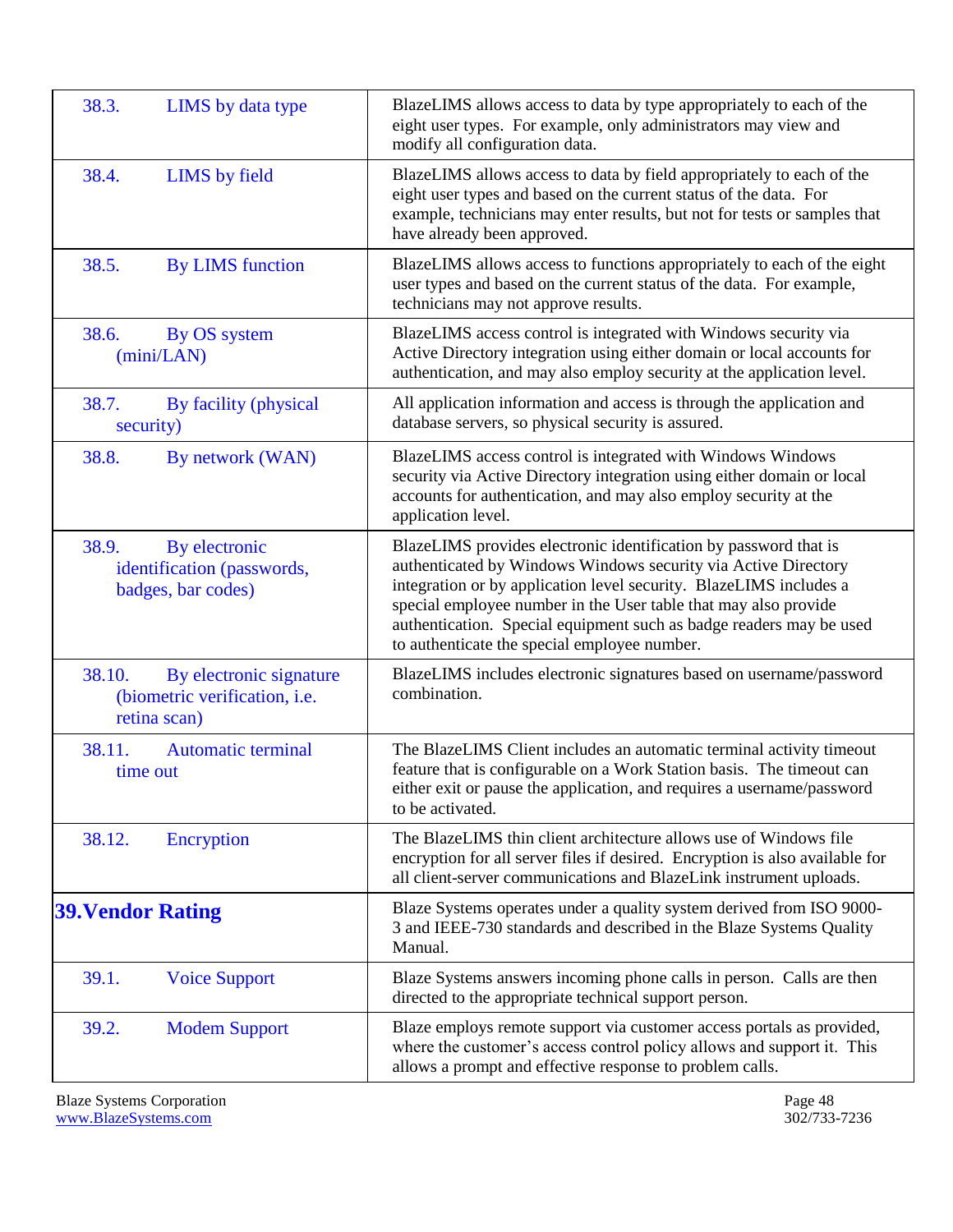<span id="page-48-14"></span><span id="page-48-13"></span><span id="page-48-12"></span><span id="page-48-11"></span><span id="page-48-10"></span><span id="page-48-9"></span><span id="page-48-8"></span><span id="page-48-7"></span><span id="page-48-6"></span><span id="page-48-5"></span><span id="page-48-4"></span><span id="page-48-3"></span><span id="page-48-2"></span><span id="page-48-1"></span><span id="page-48-0"></span>

| 39.3.<br><b>Help Desk Support</b>                                                         | Blaze Systems provides a highly effective, responsive and personal<br>Help Desk support. Calls are immediately vectored to the person most<br>capable of handling the problem or most familiar with the user system<br>and most problems are handles during the first call.                                                                                              |
|-------------------------------------------------------------------------------------------|--------------------------------------------------------------------------------------------------------------------------------------------------------------------------------------------------------------------------------------------------------------------------------------------------------------------------------------------------------------------------|
| 39.4.<br><b>Installation Support</b>                                                      | Blaze Systems provides Installation Support and has a published<br>installation document.                                                                                                                                                                                                                                                                                |
| 39.5.<br>Documentation                                                                    | BlazeLIMS includes a Lab Manager Manual and a User Guide.                                                                                                                                                                                                                                                                                                                |
| 39.6.<br><b>Established Software</b><br><b>Development Standards</b>                      | Blaze Systems operates under a quality system derived from ISO 9000-<br>3 and IEEE-730 standards and described in the Blaze Systems Quality<br>Manual                                                                                                                                                                                                                    |
| 39.7.<br><b>Form Change Control</b>                                                       | BlazeLIMS executes form change control for all project and product<br>documents.                                                                                                                                                                                                                                                                                         |
| 39.8.<br><b>Software Revision</b><br>Control                                              | BlazeLIMS executes software revision control for all elements of the<br>software product.                                                                                                                                                                                                                                                                                |
| 39.9.<br>Software Portability.                                                            | BlazeLIMS is supported on Windows client and server platforms.                                                                                                                                                                                                                                                                                                           |
| 39.10.<br>Access to source code                                                           | BlazeLIMS source is available in the BlazeLIMS Development<br>Environment. The site can purchase the BlazeLIMS Development<br>Environment.                                                                                                                                                                                                                               |
| 39.11.<br>Quality and skills of<br>staff                                                  | Blaze Systems has an experienced staff of software developers with<br>extensive experience in developing commercial software. Curriculum<br>vitae are available as part of RFP responses.                                                                                                                                                                                |
| 39.12.<br><b>Quantity of support</b><br>staff for customer support                        | At Blaze Systems, the Technical Support hotline is staffed with<br>knowledgeable support people who are committed to answering your<br>technical questions and helping to solve problems. Our Technical<br>Support staff includes the developers of our BlazeLIMS products who<br>have years of experience providing the best Technical Support in the<br>LIMS industry. |
| 39.13.<br><b>Quantity of staff</b><br>dedicated to R&D on future<br><b>LIMS</b> functions | Blaze Systems has the equivalent of 3 full time staff members dedicated<br>to R&D on LIMS functions.                                                                                                                                                                                                                                                                     |
| Ability of vendor to<br>39.14.<br>apply new technology to<br><b>LIMS</b> product          | Blaze Systems has consistently incorporated newer technology into its<br>product line. Blaze Systems is committed to the LIMS industry and to<br>maintaining the state of the art of its technology.                                                                                                                                                                     |
| <b>Financial stability</b><br>39.15.                                                      | Blaze Systems has been in business for 20 years and has long term<br>support contracts with various customers.                                                                                                                                                                                                                                                           |
| Number of LIMS<br>39.16.<br>installed                                                     | Blaze Systems has installed over 130 BlazeLIMS systems.                                                                                                                                                                                                                                                                                                                  |
| 39.17.<br>Number of years in the<br><b>LIMS</b> business                                  | Blaze Systems has been in the LIMS business for 18 years.                                                                                                                                                                                                                                                                                                                |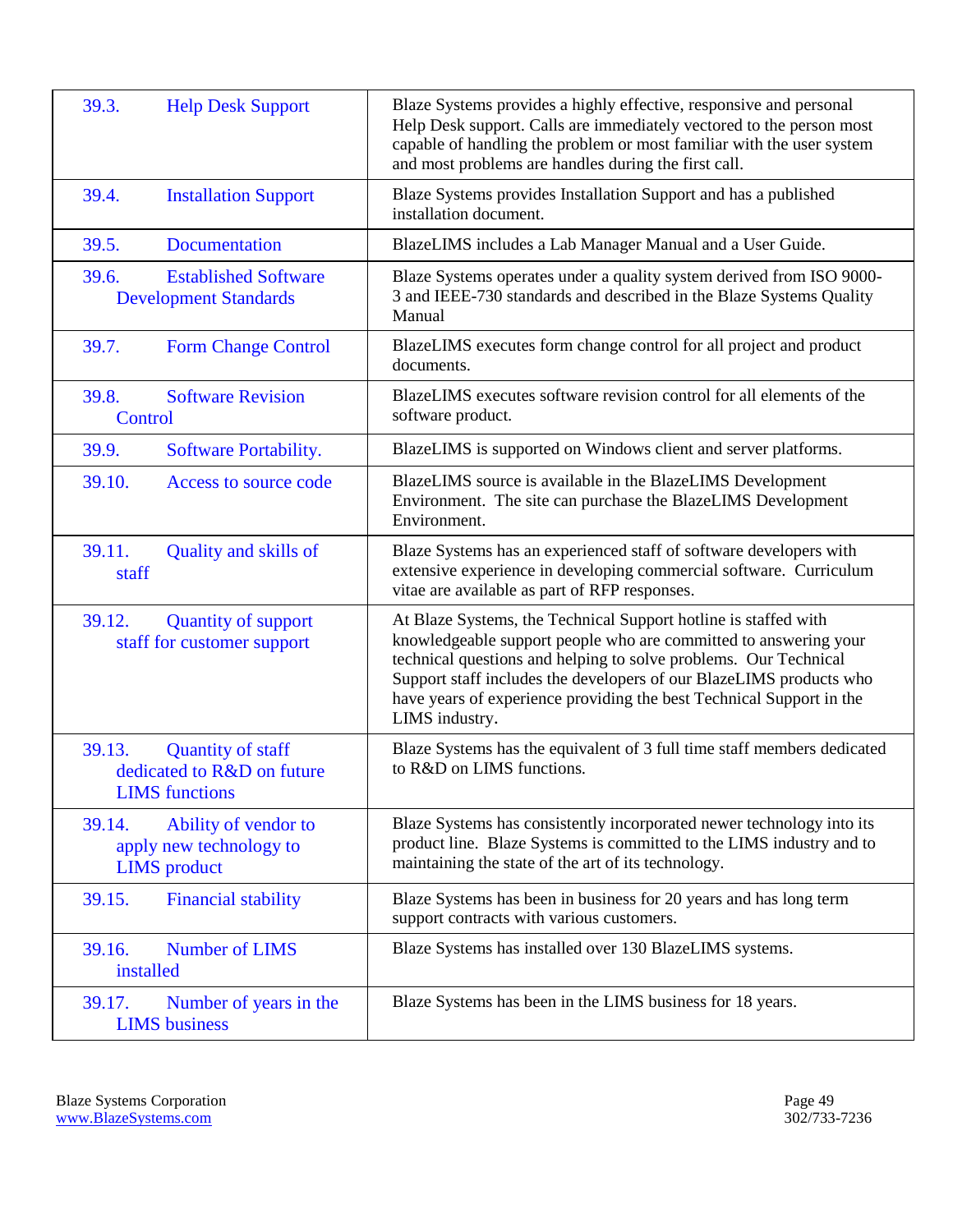<span id="page-49-10"></span><span id="page-49-9"></span><span id="page-49-8"></span><span id="page-49-7"></span><span id="page-49-6"></span><span id="page-49-5"></span><span id="page-49-4"></span><span id="page-49-3"></span><span id="page-49-2"></span><span id="page-49-1"></span><span id="page-49-0"></span>

| 39.18.         | Meet GMP/GALP,<br>NELAC, 21CFR or other<br>regulatory requirements | BlazeLIMS meets GMP/GALP, NELAC and 21CFR requirements.<br>BlazeLIMS supports all features necessary to operate a laboratory in<br>GMP/GALP, NELAC and 21CFR11 compliance. Blaze Systems offers<br>products and service to facilitate GMP validation. Blaze Systems<br>operates under a quality system derived from ISO 9000-3 and IEEE-730<br>standards and described in the Blaze Systems Quality Manual.                                                                                                                                                                                                                                                                                                                                                                                                                                                                                    |
|----------------|--------------------------------------------------------------------|------------------------------------------------------------------------------------------------------------------------------------------------------------------------------------------------------------------------------------------------------------------------------------------------------------------------------------------------------------------------------------------------------------------------------------------------------------------------------------------------------------------------------------------------------------------------------------------------------------------------------------------------------------------------------------------------------------------------------------------------------------------------------------------------------------------------------------------------------------------------------------------------|
| 39.19.<br>time | <b>Problem resolution</b>                                          | Blaze Systems has a help desk that immediately responds to inquiries<br>from its customers. Blaze Systems can often resolve problems within<br>the same day.                                                                                                                                                                                                                                                                                                                                                                                                                                                                                                                                                                                                                                                                                                                                   |
| 39.20.         | Sales / support location                                           | Blaze Systems' main office is in Newark, DE, USA.                                                                                                                                                                                                                                                                                                                                                                                                                                                                                                                                                                                                                                                                                                                                                                                                                                              |
| <b>40.Cost</b> |                                                                    | To our knowledge, Blaze Systems is substantially less expensive than<br>LIMS systems with equivalent functionality and capability from other<br>suppliers. The BlazeLIMS costing model may be via one-time license<br>or SaaS pricing, on a concurrent user basis. Blaze Systems can also host<br>your server, provide full backup and restore capability. Blaze Systems<br>will provide budgetary cost information at your request.                                                                                                                                                                                                                                                                                                                                                                                                                                                           |
| tools          | 41. Links to general purpose                                       |                                                                                                                                                                                                                                                                                                                                                                                                                                                                                                                                                                                                                                                                                                                                                                                                                                                                                                |
| 41.1.          | <b>Word Processing</b>                                             | Microsoft Word – OLE integration for display/edit/capture/reporting                                                                                                                                                                                                                                                                                                                                                                                                                                                                                                                                                                                                                                                                                                                                                                                                                            |
| 41.2.          | <b>Spreadsheet</b>                                                 | Microsoft Excel - OLE integration for display/edit/capture/reporting.                                                                                                                                                                                                                                                                                                                                                                                                                                                                                                                                                                                                                                                                                                                                                                                                                          |
| 41.3.          | Pop-up Calculator(s)                                               | BlazeLIMS does not link to a pop-up calculator.                                                                                                                                                                                                                                                                                                                                                                                                                                                                                                                                                                                                                                                                                                                                                                                                                                                |
| 41.4.          | <b>Statistical Analysis</b>                                        | NWA Quality Analyst – integrated via pushbutton access and data<br>export.                                                                                                                                                                                                                                                                                                                                                                                                                                                                                                                                                                                                                                                                                                                                                                                                                     |
| 41.5.          | <b>Graphic Presentation</b>                                        | Microsoft Excel, Crystal Reports, and NQA for graphical<br>presentations.                                                                                                                                                                                                                                                                                                                                                                                                                                                                                                                                                                                                                                                                                                                                                                                                                      |
| 41.6.          | <b>Reports</b>                                                     | BlazeLIMS provides runtime linkages to Microsoft Excel, Microsoft<br>Word, Microsoft Project, Crystal Reports, for reporting delivered as<br>pdf, text, spreadsheet, xml, html, and output to viewers, printers, e-mail<br>attachments, folders, fax, conveniently and properly directed to areas,<br>clients, customers, internal lab users, external applications, etc. A<br>comprehensive catalog of over 150 standard reports exists for every<br>facet of laboratory operation. Provisions are made to easily customize<br>these reports or provide additional reports and configure them into<br>menus, buttons, events, scheduling, etc. Training is provided for<br>Crystal Reports in the context of the BlazeLIMS schema and usage.<br>The result is a highly flexible and powerful end-user environment for<br>creating highly effective reports with minimal expenditures of time. |